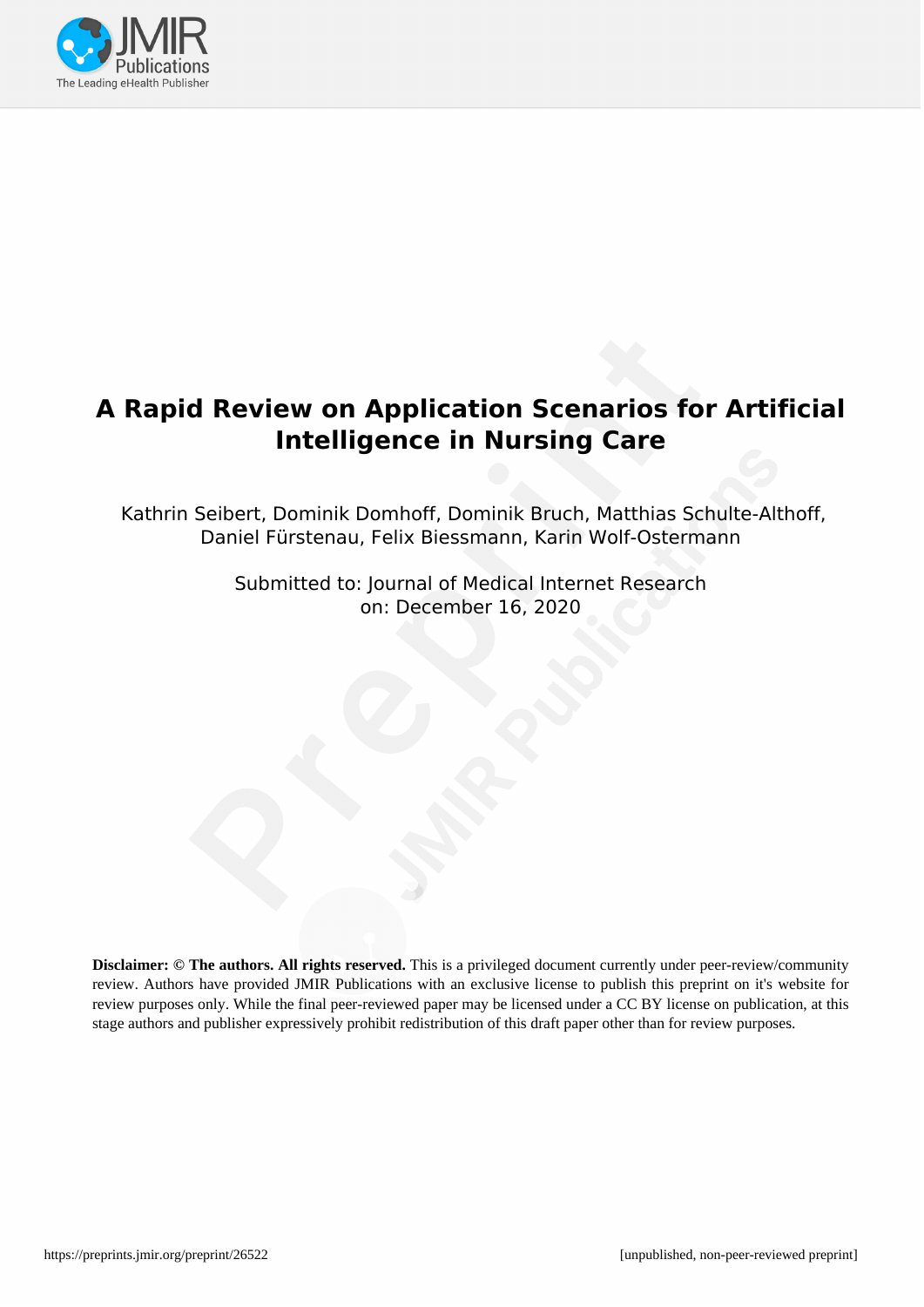# **Table of Contents**

| Multimedia Appendix 2 |
|-----------------------|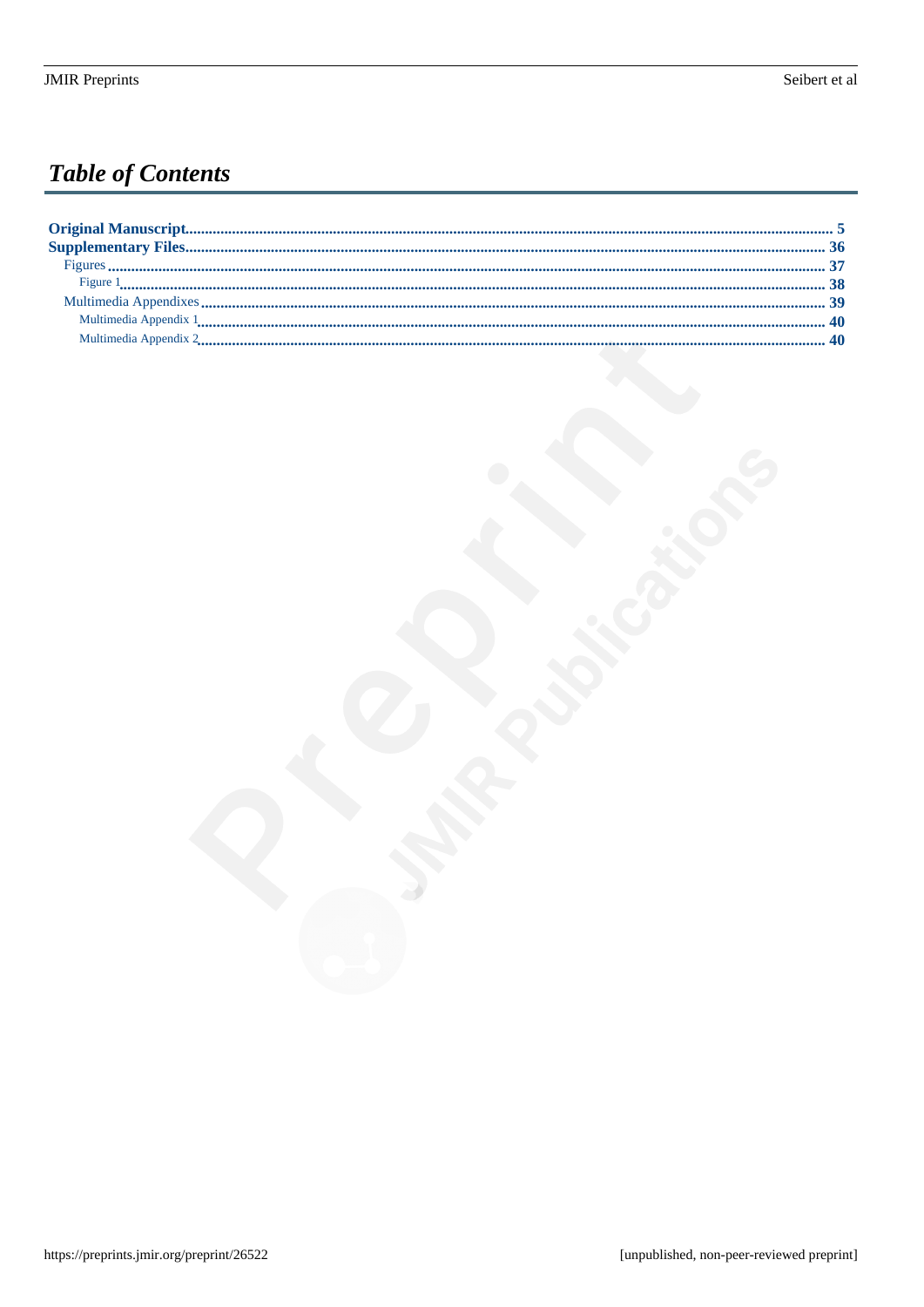# A Rapid Review on Application Scenarios for Artificial Intelligence in Nursing Care

Kathrin Seibert<sup>1</sup> RN, BA, MSc; Dominik Domhoff<sup>1</sup> RN, BA, MA; Dominik Bruch<sup>2</sup> RN, BA, MSc; Matthias Schulte-Althoff<sup>3</sup> BA, MA; Daniel Fürstenau<sup>4</sup> PhD; Felix Biessmann<sup>5</sup> PhD; Karin Wolf-Ostermann<sup>1</sup> PhD

<sup>3</sup>School of Business and Economics, Department of Information Systems Freie Universität Berlin Einstein Center Digital Future Berlin DE <sup>4</sup>School of Business and Economics, Department of Information Systems; Copenhagen Business School, Department of Digitalization, Denmark Freie Universität Berlin Einstein Center Digital Future Berlin DE

<sup>5</sup> Faculty VI - Informatics and Media Beuth University of Applied Sciences Einstein Center Digital Future Berlin DE

#### **Corresponding Author:**

Kathrin Seibert RN, BA, MSc Institute for Public Health and Nursing Research (IPP) High Profile Area Health Sciences University of Bremen Grazer Str. 4 Bremen DE

# *Abstract*

**Background:** Artificial intelligence (AI) holds the promise to support nurses' clinical decision making in complex care situations or to conduct tasks that are remote from direct patient interaction such as documentation processes. There has been an increase in research and development of AI applications for nursing care, but a persistent lack of an extensive overview covering the evidence-base for promising application scenarios.

**Objective:** The paper synthesizes literature on application scenarios for AI in nursing care settings, as well as highlighting adjacent aspects in the ethical, legal and social discourses surrounding the application of AI in nursing care.

**Methods:** Following a rapid review design, databases PubMed, CINAHL, ACM Digital Library, IEEE Xplore, DBLP, and AIS Library, as well as the libraries of leading conferences were searched in June 2020. Publications of quantitative and qualitative original research, systematic reviews, or discussion papers and essays on ethical, legal, and social implications were eligible for inclusion. Based on predetermined selection criteria, eligible studies were analyzed.

**Results:** Titles and abstracts of 6,818 publications and 699 fulltexts were screened and 285 publications have been included. Hospitals were the most prominent setting, followed by independent living-at-home, whereas less application scenarios for nursing homes or homecare were identified. Most studies employed machine learning algorithms while expert or hybrid systems were entailed in less than every tenth publication. Application context focused on image and signal processing with tracking, monitoring or classification of activity and health followed by care coordination and communication as well as fall detection was the main purpose of AI applications. Few studies reported effects for clinical or organizational outcomes of AI applications, lacking particularly in data gathered outside of laboratory conditions. Aside from technological requirements, reporting on requirements captures more overarching topics such as data privacy, safety or technology acceptance. Ethical, legal and social implications reflected the discourse on technology use in health care, but have gone mostly undiscussed in detail.

**Conclusions:** The results highlight potential for the application of AI systems in different care settings. With regard to the lack of findings on effectiveness and application of AI systems in real-world scenarios, future research should reflect on a more nursing care specific perspective on objectives, outcomes and benefits. We find an advancement in the technological-societal discourse, surrounding the ethical and legal implications of AI applications in nursing care, to be a practical and needed next step for similar research groups. Further, we outline the need for a greater participation among stakeholders. Clinical Trial: not applicable

(JMIR Preprints 16/12/2020:26522)

<sup>&</sup>lt;sup>1</sup>Institute for Public Health and Nursing Research (IPP) High Profile Area Health Sciences University of Bremen Bremen DE  $^{2}\!$  Auf- und Umbruch im Gesundheitswesen UG Bonn DE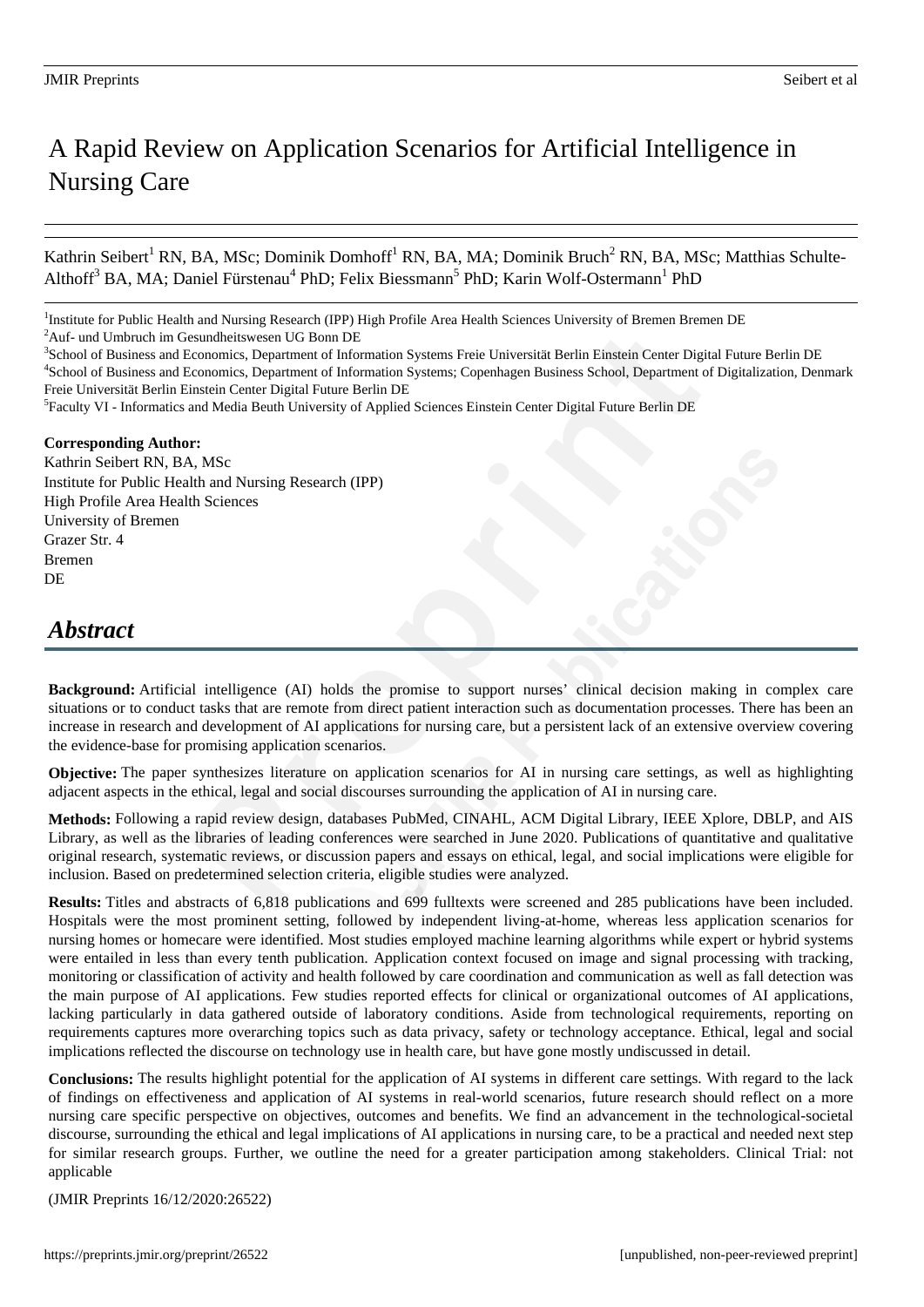#### DOI: https://doi.org/10.2196/preprints.26522

#### **Preprint Settings**

- 1) Would you like to publish your submitted manuscript as preprint?
- ◆ Please make my preprint PDF available to anyone at any time (recommended).
	- Please make my preprint PDF available only to logged-in users; I understand that my title and abstract will remain visible to all users. Only make the preprint title and abstract visible.
	- No, I do not wish to publish my submitted manuscript as a preprint.
- 2) If accepted for publication in a JMIR journal, would you like the PDF to be visible to the public?
- ◆ Yes, please make my accepted manuscript PDF available to anyone at any time (Recommended). Yes, but please make my accepted manuscript PDF available only to logged-in users; I understand that the title and abstract will remain v Yes, but only make the title and abstract visible (see Important note, above). I understand that if I later pay to participate in <a href="http://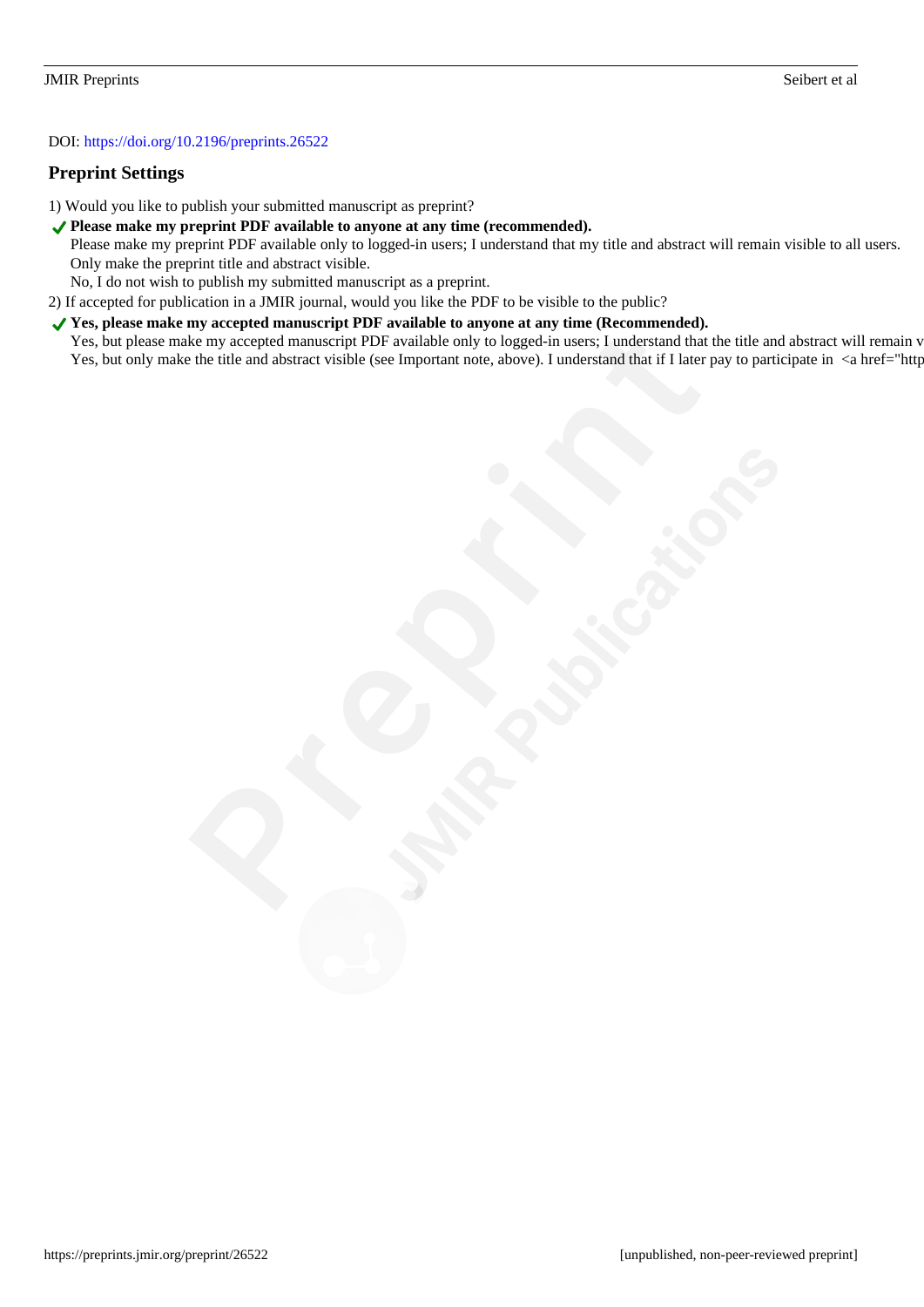# <span id="page-4-0"></span>**Original Manuscript**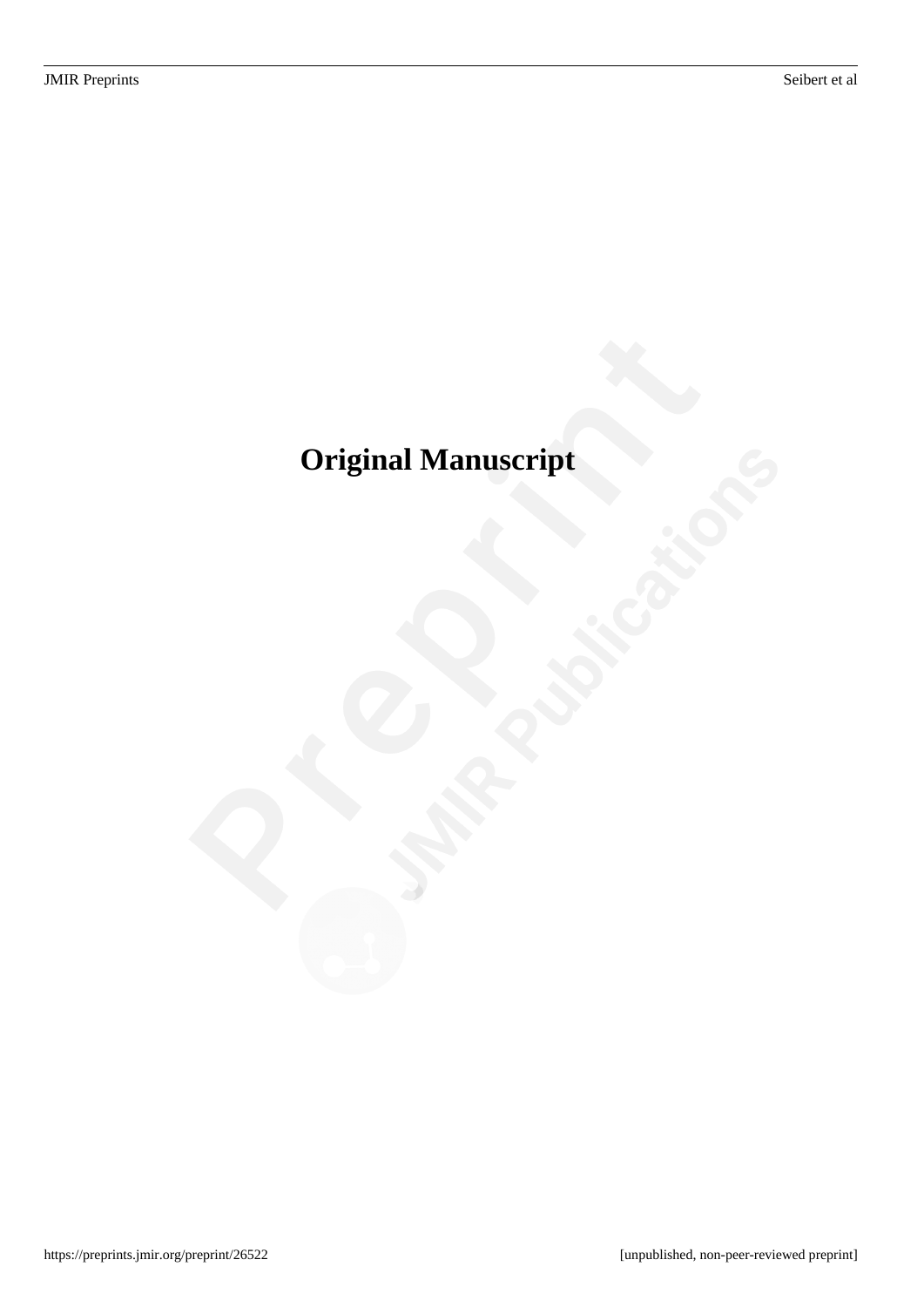# **Review**

Kathrin Seibert, RN, BA,  $MSc^{1,2}$ Dominik Domhoff, RN, BA, MA<sup>1,2</sup> Dominik Bruch, RN, BA, MSc<sup>7</sup> Matthias Schulte-Althoff, BA,  $MA<sup>4,5</sup>$ Daniel Fürstenau, PhD<sup>3, 4, 5</sup> Felix Biessmann, PhD5, <sup>6</sup> Karin Wolf-Ostermann, PhD<sup>1,2</sup>

- <sup>1</sup> University of Bremen, Faculty 11: Human and Health Sciences, Institute for Public Health and Nursing Research, Germany
- <sup>2</sup> University of Bremen, High Profile Area Health Sciences, Germany
- <sup>3</sup>Copenhagen Business School, Department of Digitalization, Denmark
- <sup>4</sup> Freie Universität Berlin, School of Business and Economics, Department of Information Systems, Germany
- <sup>5</sup> Einstein Center Digital Future, Berlin, Germany
- <sup>6</sup> Beuth University of Applied Sciences Berlin, Faculty VI Informatics and Media, Germany

<sup>7</sup> Auf- und Umbruch im Gesundheitswesen UG, Bonn, Germany

# **A Rapid Review on Application Scenarios for Artificial Intelligence in Nursing Care**

# **Abstract**

Background: Artificial intelligence (AI) holds the promise to support nurses' clinical decision making in complex care situations or to conduct tasks that are remote from direct patient interaction such as documentation processes. There has been an increase in research and development of AI applications for nursing care, but a persistent lack of an extensive overview covering the evidencebase for promising application scenarios.

Objective: The paper synthesizes literature on application scenarios for AI in nursing care settings, as well as highlighting adjacent aspects in the ethical, legal and social discourses surrounding the application of AI in nursing care.

Methods: Following a rapid review design, databases PubMed, CINAHL, ACM Digital Library, IEEE Xplore, DBLP, and AIS Library, as well as the libraries of leading conferences were searched in June 2020. Publications of quantitative and qualitative original research, systematic reviews, or discussion papers and essays on ethical, legal, and social implications were eligible for inclusion. Based on predetermined selection criteria, eligible studies were analyzed.

Results: Titles and abstracts of 6,818 publications and 699 fulltexts were screened and 285 publications have been included. Hospitals were the most prominent setting, followed by independent living-at-home, whereas less application scenarios for nursing homes or homecare were identified. Most studies employed machine learning algorithms while expert or hybrid systems were entailed in less than every tenth publication. Application context focused on image and signal processing with tracking, monitoring or classification of activity and health followed by care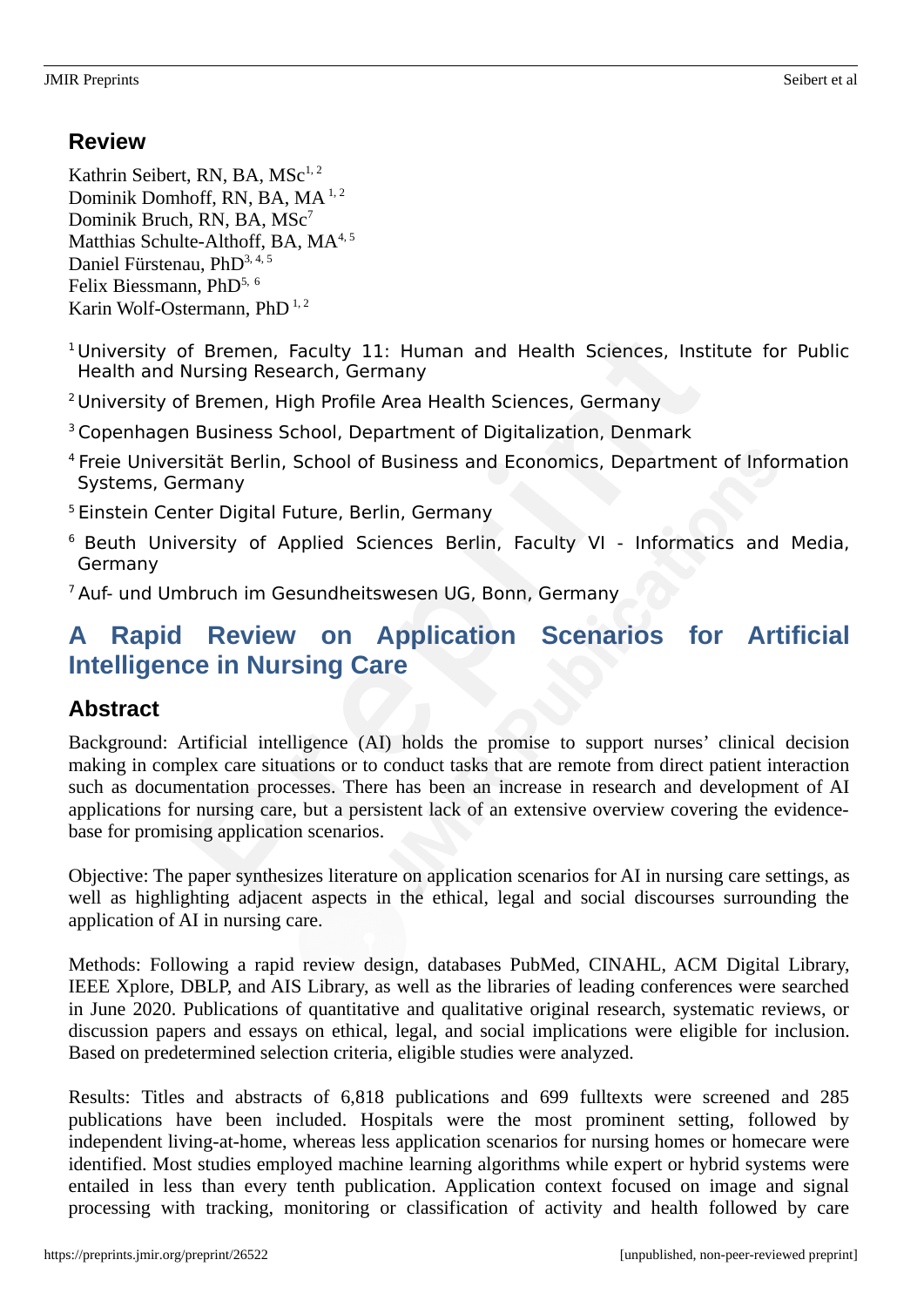coordination and communication as well as fall detection was the main purpose of AI applications. Few studies reported effects for clinical or organizational outcomes of AI applications, lacking particularly in data gathered outside of laboratory conditions. Aside from technological requirements, reporting on requirements captures more overarching topics such as data privacy, safety or technology acceptance. Ethical, legal and social implications reflected the discourse on technology use in health care, but have gone mostly undiscussed in detail.

Conclusion: The results highlight potential for the application of AI systems in different care settings. With regard to the lack of findings on effectiveness and application of AI systems in realworld scenarios, future research should reflect on a more nursing care specific perspective on objectives, outcomes and benefits. We find an advancement in the technological-societal discourse, surrounding the ethical and legal implications of AI applications in nursing care, to be a practical and needed next step for similar research groups. Further, we outline the need for a greater participation among stakeholders.

Keywords: nursing care; artificial intelligence; machine learning, expert system; hybrid system

# **Introduction**

Despite of a surge in funded research on applying digital technologies to the higher assurance of quality nursing care – in times of ageing societies and skill shortages  $[1]$  – the application of Artificial intelligence (AI) in nursing practice is still scarce. AI can be defined in this context as algorithms enabling learning from data to achieve intelligent, goal-oriented action. A recent systematic review on the application of AI in nursing [2], covering original research published before November 2018, identified papers listed in medical databases and included studies focusing on machine learning methods such as deep learning. Various scenarios have been identified, including, among others, clinical or organizational outcomes such as falls, admission decisions in emergency medicine, and high-definition image recognition. In addition, recent years have seen an increase in research highlighting possibilities for future development of AI in nursing care while underscoring the importance of collaborative, interdisciplinary research and representative, robust datasets [2].

Different subfields of AI exist and yet, still as of today, a universally accepted classification of AI subfields relevant to health, which could act as a vantage point for AI in nursing practice, is missing [3]. Prominent types of AI systems include machine learning, expert, and hybrid systems. Machine learning, as a method of algorithmically-guided data analysis, identifies patterns in data and learns from them using different approaches [3]. This is, for example, utilized for medical diagnostics [7]. Expert systems build on a knowledge base and a rule-based reasoning engine [3] which, in combination, mimic the reasoning of a human expert who would solve a complex problem by applying predefined IF-THEN rules drawing on a knowledge base [4]. These systems can be found in tools which support clinical decision making and case-based reasoning [5, 6]. Hybrid systems combine different AI capabilities by integrating machine learning with expert systems [8-10]. AI applications aimed at determining the meaning of texts such as clinical notes, can be found in the AIsubfield of natural language processing [3, 11]. AI applications for automated planning and scheduling can be used to improve the efficiency of human procedures [3], such as coming up with nursing staff rosters or care-related scheduling decisions [12, 13]. Applications targeting image and signal processing use algorithms that typically include signal feature analysis and data classification to analyse images or data produced by movement or sound [3]. These can, for example, aim at activity and health monitoring, wound detection, or pressure injury and fall prediction or prevention [14-18].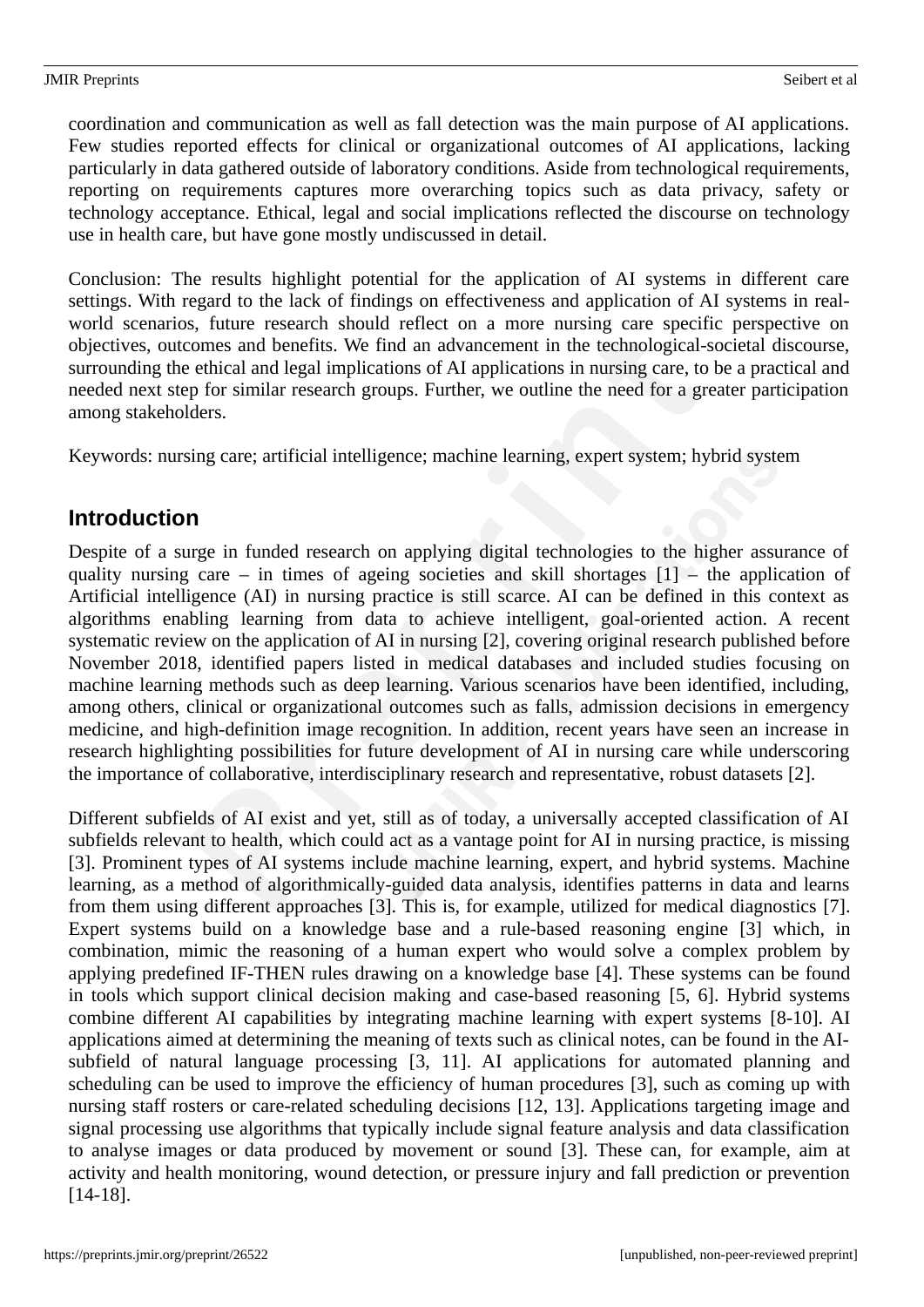# **Opportunities and Challenges for AI in Nursing Care**

Turning our attention now specifically to nursing care settings, the primary opportunities for applying AI include scenarios such as (a) decision support in complex care situations (see [19]). AI also holds great promise to (b) support nurses in tasks considered remote from direct patient interaction [20]. High reported expenditures of nurses' working hours are being used for (c) the documentation of care processes, with some care facilities reporting up to almost a third of daily working hours being expended for documentation processes (see [3]). This represents one of the many starting points from which to develop AI solutions in order to consistently improve nursing care processes and to support nurses efficiently in their daily tasks. AI applications for (d) the direct support of care-dependent persons and their informal caregivers are another starting point, as experiences with AI systems in different community and home care settings have been shown [4-6]. This is of particular need given that the majority of long-term care recipients in Germany are being cared for in their own homes [21]. Up until now, little knowledge on the practical relevance and applicability of AI systems with setting-specific requirements in nursing care, for example when introduced in care processes involving persons with limited cognitive abilities, exists.

Furthermore, the transformative effect of AI resulting from its abilities to change the intrinsic nature of health care delivery is accompanied by ethical risks, namely: with respect to the validity of evidence, the fairness of outcomes, and the traceability of harm caused by algorithmic activity [22]. Further, the critical ideological and ethical nature of nursing practice needs to be considered, as the role of decision making, enhanced and burdened by an amplified understanding granted by AI applications, remains uncertain in the context of providing ethical and transparent nursing care [20]. To our knowledge, an extensive overview on the evidence base and status quo of research on AI for the application in nursing practice – including evidence from medical and computer science databases – is missing. By identifying promising application scenarios for AI in nursing practice, such an overview contributes to the systematic enhancement of research and development for AI in nursing practice.

# **Objectives**

This rapid review aims at synthesizing the evidence base of application scenarios for AI in nursing care settings, namely: ambulatory and stationary (long-term) care, acute hospital care and nursing education. We also address prominent adjacent aspects within the ethical, legal and social discourse concerning AI in nursing care by addressing the following review questions:

- (i) Which application scenarios for AI systems in nursing practice considering that different care settings are described in the literature?
- (ii) What kinds of AI systems have been researched, or are being discussed in the literature for which kind of care setting?
- (iii) What requirements or barriers are being reported for the application of AI in nursing practice?
- (iv) Which ethical, legal, and social aspects concerning AI and nursing are being discussed in the national and international literature?

# **Methods**

# **Criteria for Considering Publications for this Review**

We conducted a rapid review as a means to identify and synthesize publications in a timely manner [23]. A protocol describing the rationale and methods of this review was published in May 2020 [24]. This paper follows the Preferred Reporting Items for Systematic Reviews and Meta-Analyses Statement [25].

We included all designs of quantitative and qualitative original research and systematic reviews, as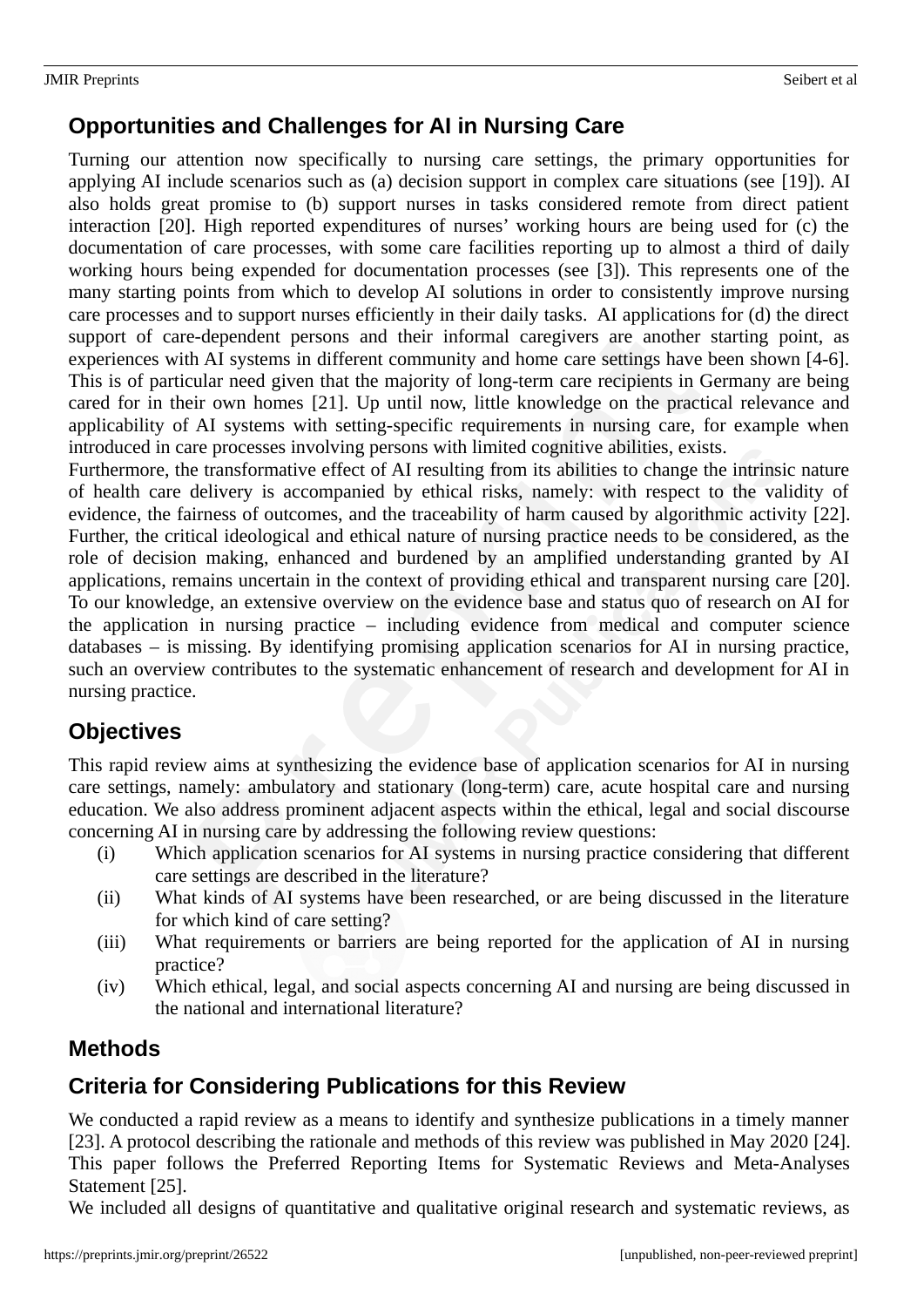#### JMIR Preprints Seibert et al.

well as discussion papers or essays on ethical, legal, and social aspects, that address the application of AI, specifically in:

- (i) The support of decisions or work processes in direct nursing care or in
- (ii) The organization of nursing care processes.
- (iii) Support of knowledge transfer and competencies in nurses' (further) education or
- (iv) The support of persons in need of care (explicitly referred to as being in need of care) or,
- (v) Persons of all ages in need of support in their activities of daily living.

We included publications in the German or English languages from 2005 onwards, as we consider publications on AI to become quickly outdated.

Publications focusing on improving the functionality of medical diagnostic or therapeutic technologies, without clearly describing nurses as a relevant target group being affected by the application of the AI system or directly involved in the application process, were excluded.

### *Types of Participants, Settings and AI Systems*

Publications had to either clearly designate at least one of the following groups of persons as main users or as benefactors of an AI application:

- (i) Nurses or nursing students,
- (ii) Care-dependent persons or their informal caregivers (either explicitly referred to as being in need of care or being referred to as being in need of or benefitting from, physical or cognitive/mental support).

Publications using inconclusive terms, such as "the elderly" or "health care professionals", without further information on target groups of users or benefactors were also assessed for inclusion.

Care settings encompassed ambulatory and stationary long-term as well as acute outpatient and hospital care (including rehabilitation facilities), and nursing education settings. Studies assessing care in community settings or assessing the populations mentioned above, but in a laboratory setting, were also included.

As there is no conclusive definition of AI abilities or subfields that are relevant for health [3] or nursing care as of yet, all types of AI systems or abilities ranging from clearly stated types (machine learning, expert system, hybrid system) and algorithms, across to rather vague descriptions such as "smart system" or "AI in healthcare", were deemed as eligible.

# **Search Methods for Identification of Studies**

We searched the following databases in June 2020: PubMed, CINAHL (including Embase), ACM Digital Library, IEEE Xplore, dblp computer science bibliography and AIS Library. In addition, we searched digital libraries of leading conferences identified through expert consensus within the study team. Those conferences were, specifically: The Association for the Advancement of Artificial Intelligence (AAAI) conference, the Association for Computational Linguistics (ACL) conference, the conference on Computer Vision and Pattern Recognition (CVPR), the International Conference on Machine Learning (ICML), the International Joint Conferences on Artificial Intelligence Organization (IJCAI), the conference of the Association for Computing Machinery's Special Interest Group on Knowledge Discovery and Data Mining (SIGKDD) and the conference on Neural Information Processing Systems (NeurIPS). The search strategy based on the block building approach [9], combined terms for *nursing* and *artificial intelligence* and their respective synonyms. If applicable, we searched titles, abstracts and all fields of publications. In a first step, single terms for each block were searched. Second, all terms of a single block were combined by using the Boolean operator OR and were searched for differentiated by language (i.e. German or English). Finally, results from the second step were combined for the two blocks using the Boolean operator AND. Respective hits were recorded for each step. To circumvent imprecisions between concepts described in titles or abstracts in regard to the components of the search strategy and to identify a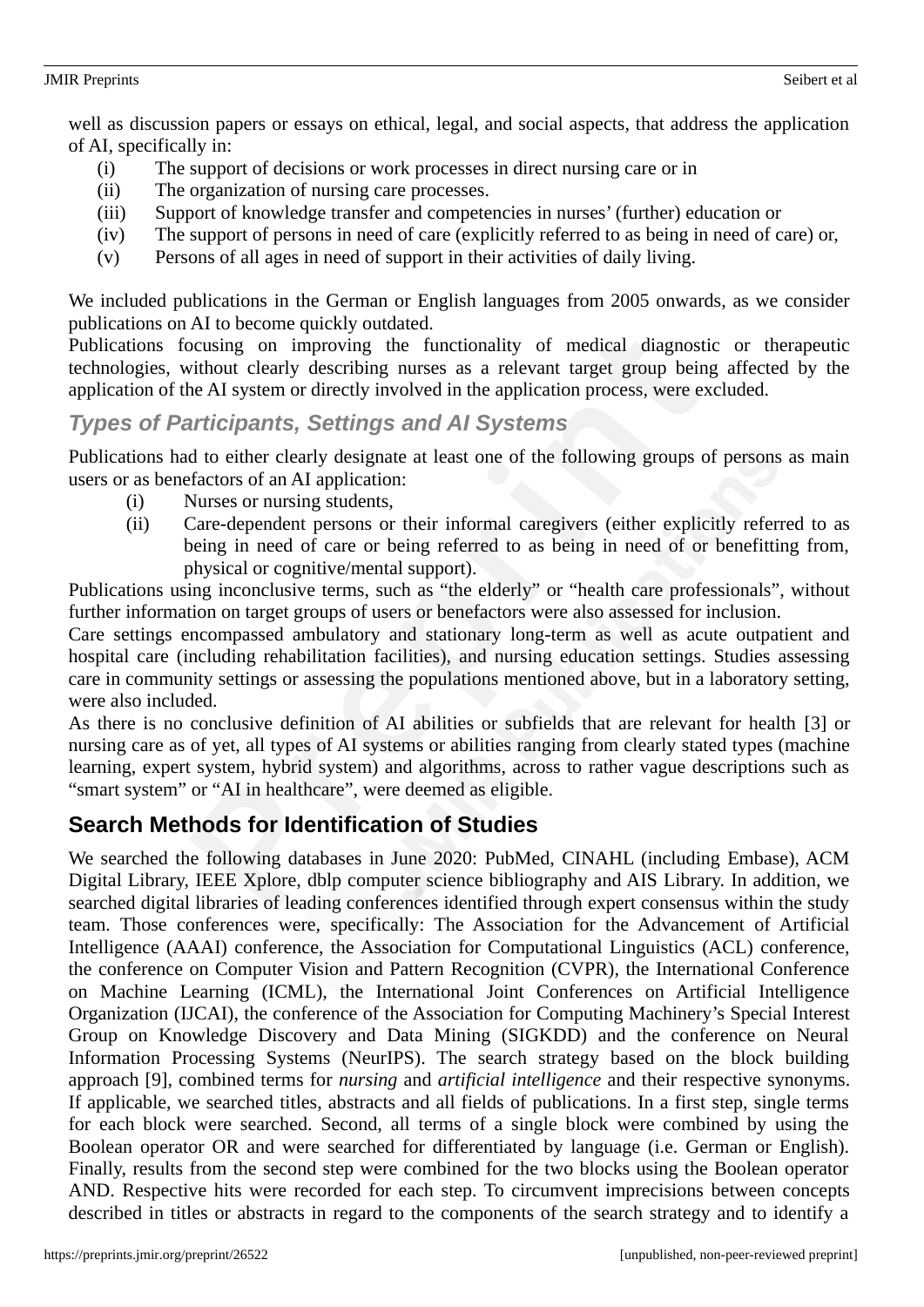large number of potentially eligible publications, we developed a preferably sensitive search strategy. Multimedia Appendix 1 contains the search strategy, search terms and number of hits for all databases and conference libraries.

# **Data Collection and Analysis**

### *Selection of Publications, Data Management and Extraction*

Two review authors (KS, DD) independently screened all titles and abstracts. Full texts were screened by a single person (either KS, DD, or DB). Discrepancies were either resolved in discussion or by referral to a third review author (FB or MSA). Citations identified by the third search step described above were exported to an EndNote-Library, excluding duplicates. Screening of titles and abstracts was conducted using the online resource Rayyan [27]. Screening of full texts was conducted in EndNote and documented in a spreadsheet program. Data extraction was conducted by one review author (either KS, DD, or DB) and included the following data for all publications:

- (i) Author, year, country of origin,
- (ii) Setting,
- (iii) Target group of users or benefactors,
- (iv) Methods used or addressed,
- (v) Purpose of the AI application.

Furthermore, we extracted information on study design, type of datasets used, number of participants, outcomes assessed, results and reported requirements – or barriers – for the application of AI for a subsample of studies that we considered as studies which incorporate real-world settings; this is in differentiation to studies focusing on research of a more basic nature and describing laboratory scenarios, or which used pre-existing datasets, either without transfer of results to realworld nursing scenarios or without evaluation of real-world outcomes or focus on algorithm qualities or proof-of-concept studies.

### *Assessment of risk of bias in included studies*

As a rating for the effectiveness of AI applications in nursing care was not of primary research interest for this rapid review, there was no assessment of risk of bias of the included original research studies.

#### *Analysis and Synthesis*

Publications were grouped into basic research studies (category basic/experimental, see above) or incorporating real-world scenarios. Country of origin was coded in country codes defined in ISO 3166-1. We classified studies as either directly addressing nurses or care dependents/patients or informal caregivers as being the main users/benefactors of the AI system. We coded types of AI systems and application context for each publication based on the categories given in Wahl et al. [3], which we expanded after determining the final sample of publications to be included. The category *Type of AI System* comprises the codes *machine learning* and *expert system,* as defined above. In addition, we also considered *hybrid systems*, defined as a combination of expert systems with machine learning. The category *Application Context* comprises the codes *automated planning and scheduling*, *image and signal processing* and *natural language processing*. Both categories also entail a code for unclear/unspecific information or restricted applicability. Originating from the data extracted on the purpose of the AI application, we inductively developed 22 codes for the category *Purpose* that summarize the domain of health or nursing activity affected by the AI system (e.g. nurse rostering/scheduling, tracking or monitoring of activity and health tracking, falls or quality of life and wellbeing of caregivers). In addition, we derived 8 codes for a more generalized *Application Scenario* (support of direct nursing care, support of care organization, support of independently living care-dependent people, health of caretaker, knowledge transfer, education, risk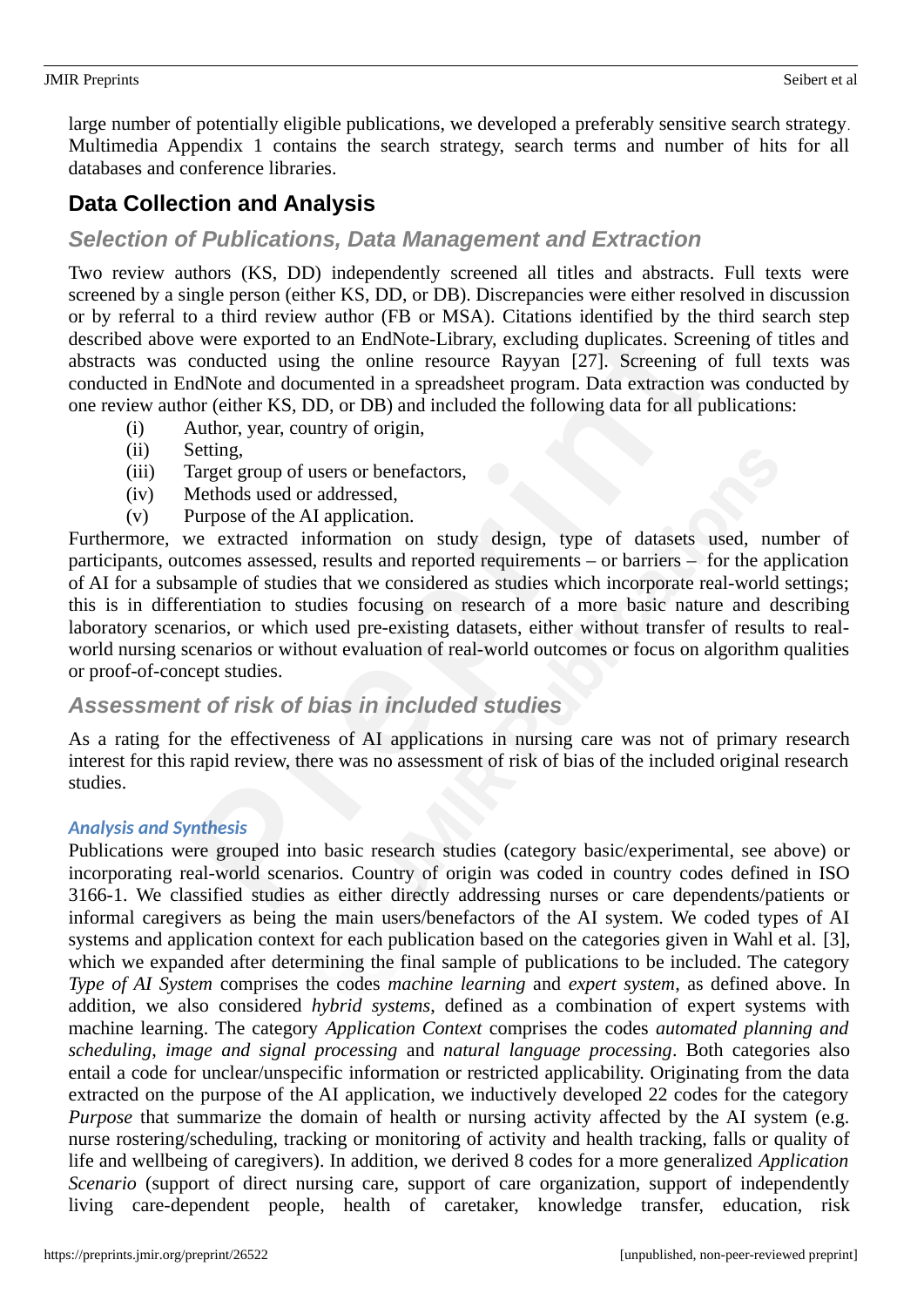#### JMIR Preprints Seibert et al.

estimation/prevention, various). Systematic reviews and other types of publications were coded as described above if possible or rated as not applicable for some categories.

Study characteristics and target groups of users or benefactors are descriptively summarized and displayed in tables. To answer the first and second research question, we descriptively summarized the categories *Purpose*, *Application Scenario, Type of AI System* and *Application Context* in relation to the *Setting* category. Results will be presented summarized as well as differentiated for studies we considered as of a more basic nature, such as laboratory experiments or proof-of-concept papers (category basic/experimental) and real-world scenario studies (category real-world setting) and displayed in tables. To answer the third research question, we narratively summarized requirements and barriers reported in the real-world scenario studies as well as systematic reviews or publications focusing on ethical, legal, and social aspects. The latter also provide the basis to answer the fourth research question in form of a narrative synthesis.

### **Results**

# **Included Publications**

In the following, we describe the screening process that lead to the inclusion of the considered studies. We extracted key aspects of all included studies and performed an in-depth analysis of a subsample of included publications.

Searches performed in two databases for nursing and health sciences yielded 6,867 matches, four databases containing publications from Computer Science databases added another 1,437 publications. Handling of the included publications and numbers of included and excluded records are depicted in figure 1. In a first step, we eliminated duplicate records (n=1,486) resulting in 6,818 publications proceeding into screening of title and abstract. In this step, 6,119 publications where excluded for not meeting inclusion criteria. The remaining 699 publication's fulltexts were screened where available. Further 414 publications were excluded in this step as they did not meet inclusion criteria, leaving 285 publications incorporated in this review (see Multimedia Appendix 2 for references and selected characteristics of the included publications).

Figure 1. PRISMA (Preferred Reporting Items for Systematic Reviews and Meta-Analyses) flow diagram of the screening process and study selection.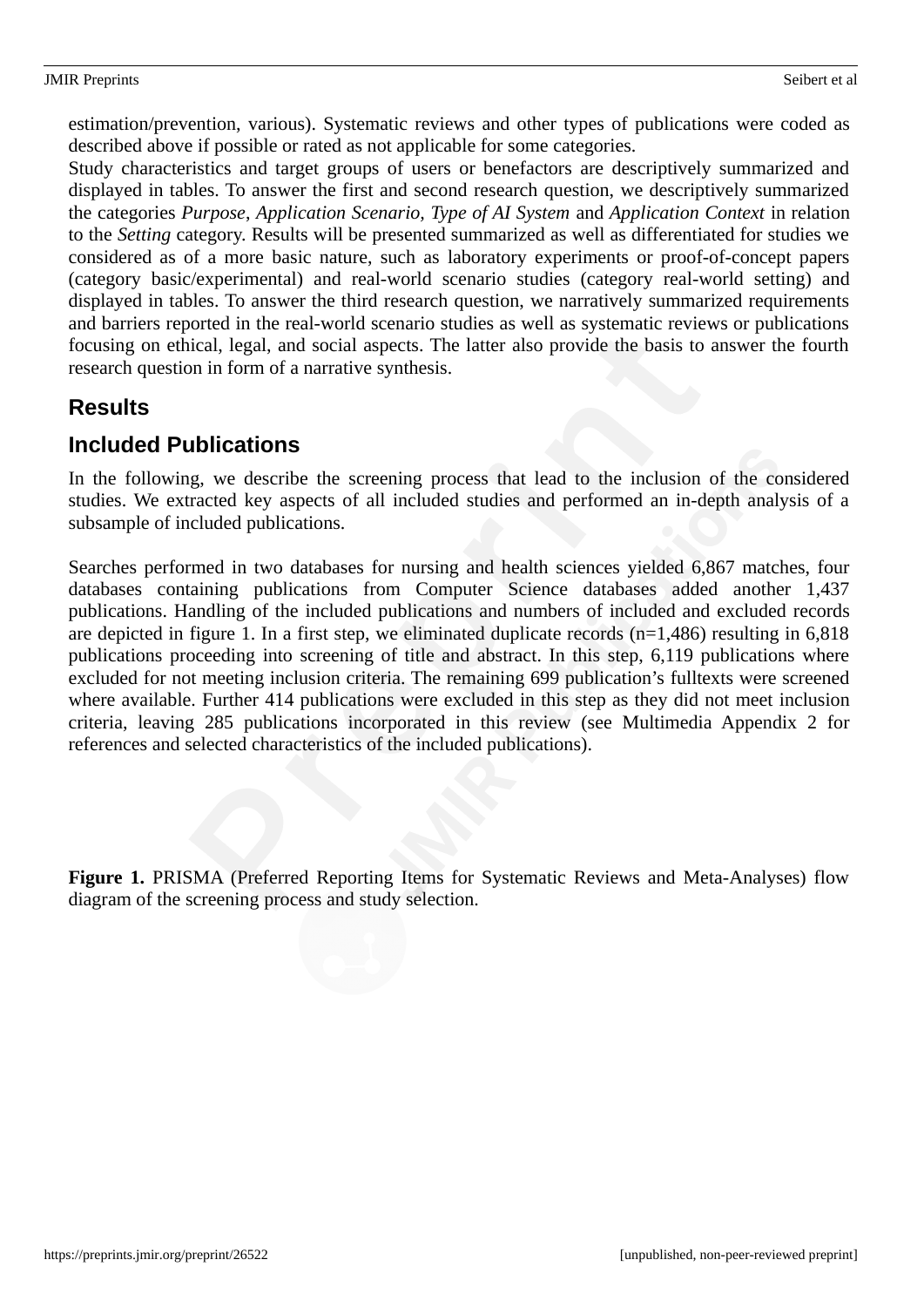#### JMIR Preprints Seibert et al.



# *Characteristics of included studies*

#### Publication Date

From 285 included studies, 53.7 % (n=153) were published between 2016 and June 2020 with the remaining (n=132) originating from 2005 to 2015.

#### **Country**

Included publications were conducted by first authors from 39 countries, with the ten countries with most publications are United States (n=69), Japan (n=47), Canada (n=20), China (n=17), Taiwan (n=16), United Kingdom (n=9), India (n=9), Australia (n=9), Germany (n=8) and South Korea (n=8).

#### Research Setting

Out of 285 publications, we classified 86.7 % ( $n=247$ ) as basic/experimental and 8.4 % ( $n=24$ ) as studies in real-world settings. Additionally, seven studies are reviews, six publications primarily address ethical, legal and social aspects and one study is a survey on AI in nursing practice.

### *Beneficiaries and setting*

We found that 38.8 % of publications (n=125) specifically address care-dependent persons as the target group of the proposed or examined AI solutions, 35.1 % (n=113) targeting nurses and 9.0 % (n=29) stating informal caregivers as the target group. Two or more of the aforementioned groups were addressed in 41 studies and all of them in six publications. Also, 22.0 % of publications (n=71) did not state either of the three groups as their primary target group. These studies frequently proposed systems with nurses targeted as potential beneficiaries amongst others.

Table 1 shows the settings addressed by the included publications. Hospitals are the most prominent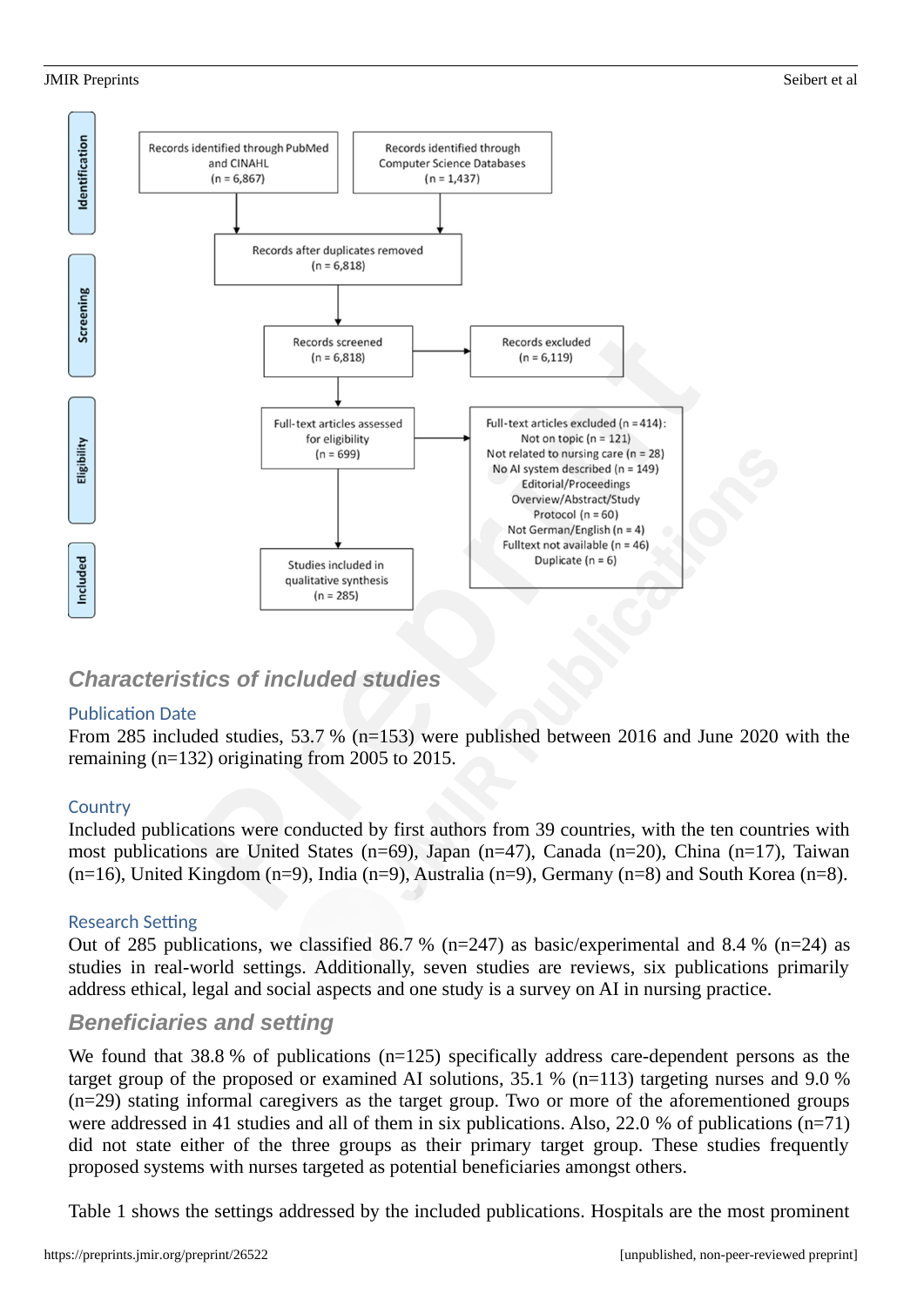setting with 29.5 % (n=84) of all publications followed by the independent living at home with 22.1 % (n=63). Nursing homes, ambulatory long-term care and outpatient health care were focus in 10.9 % (n=31), 6.0 % (n=17) and 3.5 % (n=10) of studies, respectively. Other settings, including the community, rehabilitation, daycare and education facilities, were only subject of less than ten studies each. Multiple settings were subject in 10.9 % (n=31) of the publications and 11.9 % did not state any setting for the underlying AI system. Studies employing a real-world setting are in eight out of 24 publications (33.3 %), also predominantly, focused on hospitals, in seven studies (29.2 %) on nursing homes and in five studies (20.8 %) on ambulatory long-term care. Other settings are only referred to singularly.

| <b>Setting</b>            | <b>Basic/</b>       | <b>Real-world</b> | <b>Other</b>   | <b>Total</b>   |
|---------------------------|---------------------|-------------------|----------------|----------------|
|                           | <b>Experimental</b> | <b>Setting</b>    |                |                |
| Hospital                  | 73                  | 8                 | 3              | 84             |
| Independent living        | 60                  |                   | $\overline{2}$ | 63             |
| Nursing home              | 24                  | 7                 | $\overline{0}$ | 31             |
| Ambulatory<br>long-       | 12                  | 5                 | $\overline{0}$ | 17             |
| term care                 |                     |                   |                |                |
| health<br>Outpatient      | 10                  | 0                 | $\overline{0}$ | 10             |
| care                      |                     |                   |                |                |
| Community                 | 6                   | 1                 | 1              | 8              |
| Rehabilitation            | $\overline{2}$      | $\overline{0}$    | $\theta$       | $\overline{2}$ |
| Daycare                   | $\overline{0}$      | 1                 | $\overline{0}$ | $\mathbf{1}$   |
| <b>Education facility</b> | $\overline{0}$      | $\mathbf 1$       | $\overline{0}$ | 1              |
| <b>Various</b>            | 26                  | 0                 | 5              | 31             |
| Not applicable            | 3                   | $\theta$          | $\overline{0}$ | 3              |
| Not stated                | 31                  | 0                 | 3              | 34             |
| Total                     | 247                 | 24                | 14             | 285            |

**Table 1.** Numbers of publications by application setting and research setting.

# **Type and subtype of AI system**

Considering the type of AI system of the included publications, we found the vast majority (78.9 %; n=225) employing machine learning systems as the type of AI system. Rule-based expert systems could be found in 11.2 % of the publications (n=32). Hybrid systems were used in only three studies (1.1 %). For the remainder of publications, the type of system used was either not identifiable (6.0 %; n=17) or this attribute was not applicable (2.8 %; n=8), mostly due to publications not employing specific systems in means of basic or applied research. Studies from a real-world setting made use of machine learning system comparably in 66.7 % of the studies (n=16), expert systems were only described twice (8.3 %) and hybrid systems not at all.

| Table 2. Numbers of publications by type of AI system and research setting. |
|-----------------------------------------------------------------------------|
|-----------------------------------------------------------------------------|

| <b>Type of AI system</b> | <b>Basic</b> /<br><b>Experimental</b> | <b>Real-world</b><br><b>Setting</b> | <b>Other</b> | <b>Total</b> |
|--------------------------|---------------------------------------|-------------------------------------|--------------|--------------|
| Machine learning         | 203                                   |                                     |              | 225          |
| <b>Expert system</b>     | 29                                    |                                     |              |              |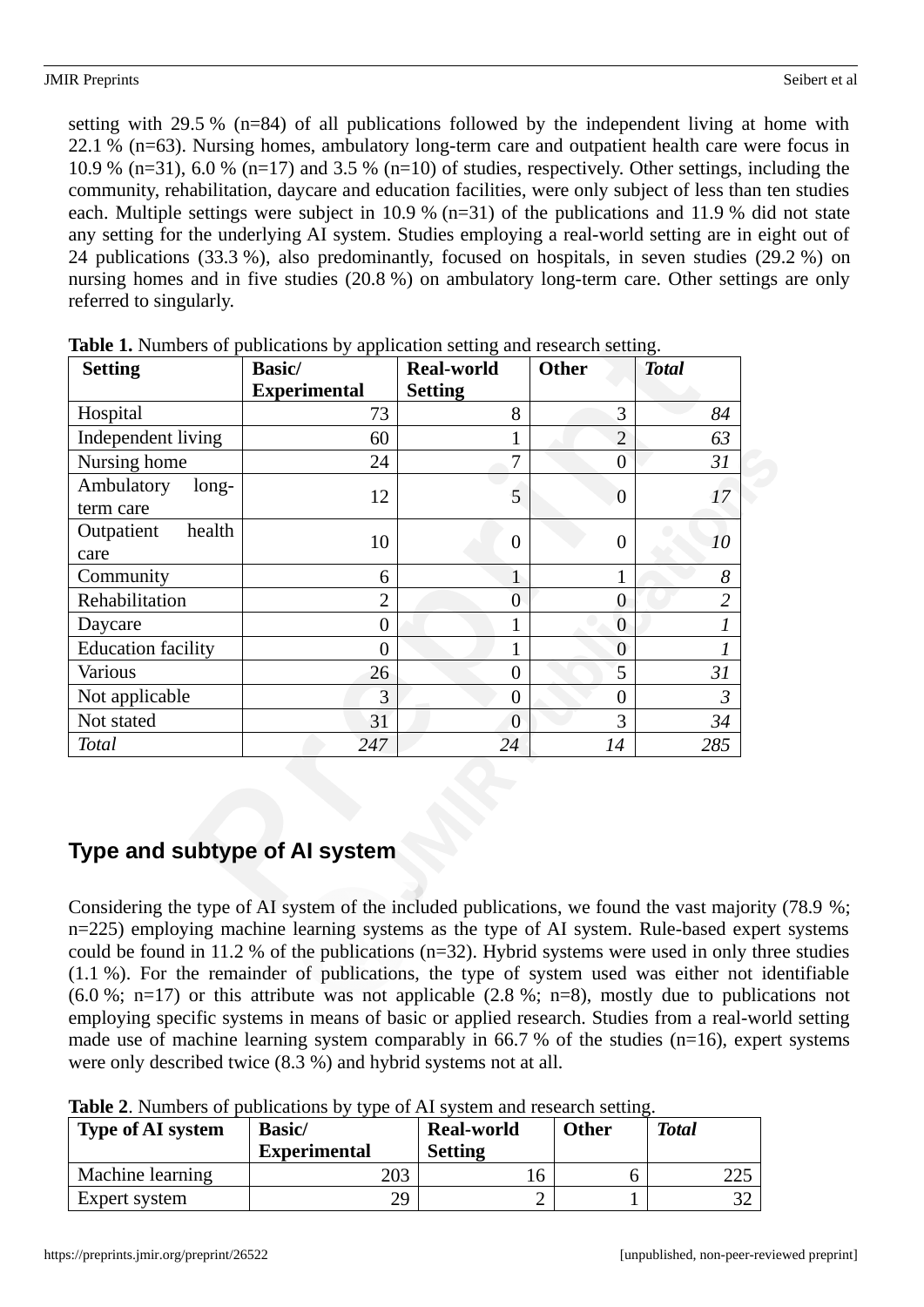#### JMIR Preprints Seibert et al.

| Hybrid system  |     |          |            |
|----------------|-----|----------|------------|
| Unclear        |     |          |            |
| Not applicable |     |          |            |
| Total          | 247 | n.<br>∠⊶ | ⊐סר<br>∠ں∠ |

Beyond the type of AI system, we categorized the described systems according to the AI subfield by Wahl et al. [3] to extract the context of application of AI. The majority of the systems (60.7 %; n=173) were described as solutions for image and signal processing, that is the of large amounts of data and signals for feature analysis and data classification [3]. AI was used for automated planning and scheduling in 25.6 % (n=73) of the publications. This category entails systems used to organize and prioritize activities and "can be used to improve the efficiency of human procedures" [3]. Natural language processing (NLP) was subject of 9.1 % of the studies (n=26). These studies had their focus on the processing of human language. In a real-world setting 60.7 % (n=16) of studies performed image and signal processing, 29.2 % (n=7) automated planning and scheduling and one study did research on NLP.

| <b>Subfield of AI</b>                      | Basic/              | <b>Real-world</b> | <b>Other</b> | <b>Total</b> |
|--------------------------------------------|---------------------|-------------------|--------------|--------------|
|                                            | <b>Experimental</b> | <b>Setting</b>    |              |              |
| Image and signal processing                | 153                 | 16                | 4            | 173          |
| Automated<br>planning<br>and<br>scheduling | 65                  | 7                 |              | 73           |
| Natural language processing                | 25                  | 1                 | 0            | 26           |
| Not applicable                             | 3                   | 0                 | 9            | 12           |
| Unclear                                    |                     | 0                 |              |              |
| <b>Total</b>                               | 247                 | 24                | 14           | 285          |

**Table 3**. Numbers of publications by subfield of AI and research setting.

# **Purpose of AI Application**

With regards to the intended effects of the described AI systems, 48.1 % (n=137) of the included publications had their focus on the support of the direct, immediate process of care. The support of the organization was subject to 17.9 % ( $n=51$ ) of the studies and the support of care-dependent people themselves to 13.7 % (n=39). Risk estimation and prevention was the goal of 13.0 % (n=37) of the studies and potentially poses a cross-sectional topic, with the support manifesting on multiple levels. Health of the caretaker and education in nursing were described in four and two publications, respectively. Three studies targeted multiple areas of support. For publications in real-world settings, we found 33.3 % (n=8) aiming for risk estimation and prevention, 25.0 % (n=6) for support of care organization and 25.0 % (n=6) for support of care organization. Support of care-dependent people was subject to three studies (12.5 %) and education to one (4.2 %). No study did focus on health of caretakers in a real-world setting.

| <b>Table 4.</b> INDITIONS OF PUBLICATIONS BY AFTER OF Support and research Setting. |                     |                   |              |              |  |  |  |
|-------------------------------------------------------------------------------------|---------------------|-------------------|--------------|--------------|--|--|--|
| Area of support                                                                     | <b>Basic</b> /      | <b>Real-world</b> | <b>Other</b> | <b>Total</b> |  |  |  |
|                                                                                     | <b>Experimental</b> | <b>Setting</b>    |              |              |  |  |  |
| Support of direct care                                                              | 1 7 7               | 6                 |              | 137          |  |  |  |
| Support<br>care<br>organization                                                     | 45                  | h                 |              |              |  |  |  |

**Table 4.** Numbers of publications by area of support and research setting.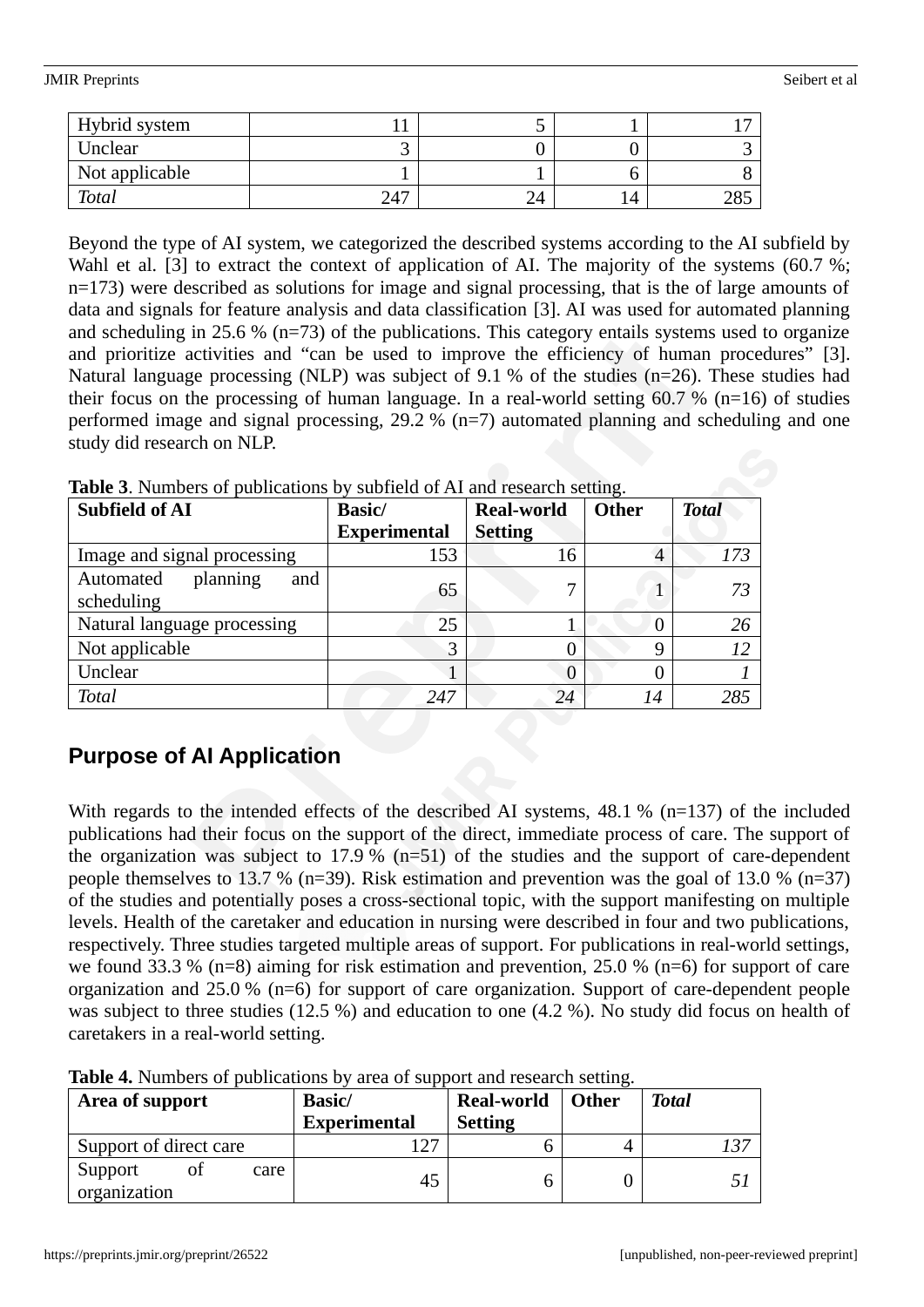#### JMIR Preprints Seibert et al.

| Support of care-dependent<br>people | 33  | 3  | 3  | 39  |
|-------------------------------------|-----|----|----|-----|
| Risk<br>estimation,<br>prevention   | 29  | 8  |    | 37  |
| Health of caretaker                 |     |    |    |     |
| Education                           |     |    |    |     |
| <b>Various</b>                      |     |    |    |     |
| Not applicable                      | 6   |    | 6  |     |
| <b>Total</b>                        | 247 | 24 | 14 | 285 |

A more detailed summary on the purpose of the described AI systems can be found in Table 5. We inductively derived 22 categories or single purposes. The most prominent purpose of the included studies was activity and health tracking, monitoring or classification in 30.5 % (n=87) of the included studies. It is followed by care coordination and communication with 18.9 %, which among others includes systems classifying information in nursing documentation, supporting decision making and yielding information for coordination and continuity of care. Also, fall detection, fall prevention and fall risk classification was a frequent topic in 11.6 % (n=33) of the included studies, while other mobility-related aspects were of interest in only 1.8 % (n=5) of the studies. Further purposes with a high degree of specificity are the recognition, classification and reduction of alarms and the risk prediction and classification of pressure ulcers in 4.9 % (n=14) and 3.5 % (n=10) publications. Addressing the nurse rostering/scheduling problem as an established term for an optimisation problem [28] was purpose of 3.9 % (n=11) studies.

| monitoring,<br>tracking,<br>classification,<br><b>Purpose:</b> | $\mathbf n$    | $\frac{0}{0}$ |
|----------------------------------------------------------------|----------------|---------------|
| prediction, support of                                         |                |               |
| Activity and health                                            | 87             | 30,5%         |
| Care coordination and communication                            | 54             | 18,9%         |
| Falls                                                          | 33             | 11,6%         |
| Nursing assessment/care needs assessment                       | 18             | 6,3%          |
| <b>Alarms</b>                                                  | 14             | 4,9%          |
| Nurse rostering/scheduling                                     | 11             | 3,9%          |
| Pressure ulcers                                                | 10             | 3,5%          |
| Social integration and participation                           | 10             | 3,5%          |
| Parenteral or enteral nutrition and fluid intake               | 8              | 2,8%          |
| Quality of life and wellbeing of caregivers                    | 6              | 2,1%          |
| Mobility, other                                                | 5              | 1,8%          |
| Speech                                                         | 5              | 1,8%          |
| Distribution of medication                                     | 3              | 1,1%          |
| Wound management (excl. pressure ulcers)                       | 3              | 1,1%          |
| <b>Bladder</b> control                                         | $\overline{2}$ | 0,7%          |
| Infection control                                              | $\overline{2}$ | 0,7%          |
| Respiratory care/weaning                                       | $\overline{2}$ | 0,7%          |
| Clinical education                                             |                | 0,4%          |
| COPD care                                                      | $\mathbf{1}$   | 0,4%          |
| Digestion management                                           |                | 0,4%          |
| Pain assessment/management                                     | $\mathbf{1}$   | 0,4%          |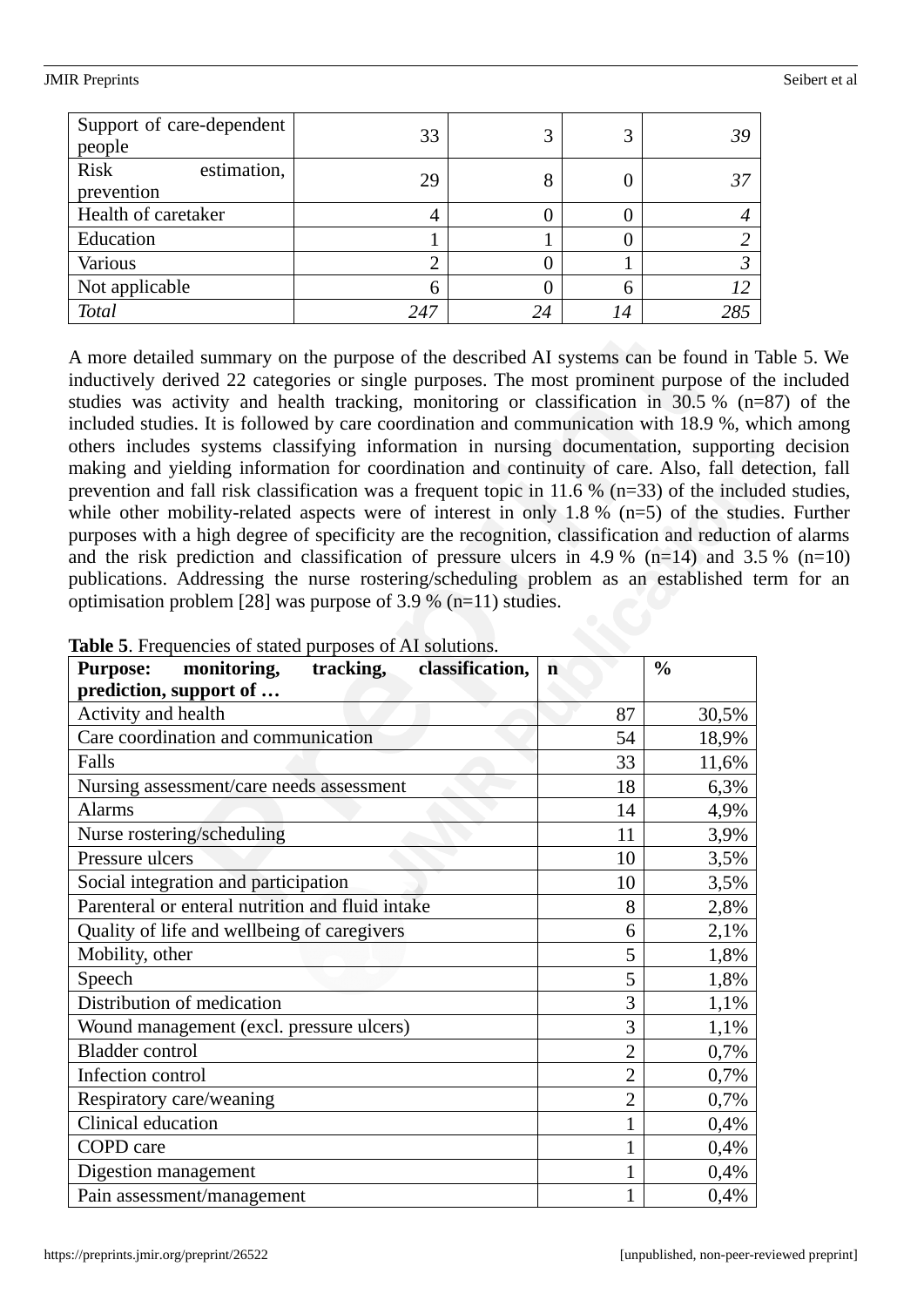| <b>JMIR Preprints</b> |     |      | Seibert et al |
|-----------------------|-----|------|---------------|
| n/a                   | Ο   | 2,8% |               |
| <b>Total</b>          | 285 | 100% |               |

# **Sub-Sample of Studies in Real-World Settings**

24 publications were classified as studies in real-world settings. Table 6 summarises the characteristics of those publications. Eight studies originated in the USA. Australia, Japan, Italy contributed two studies respectively to the sub-sample and the remaining single studies originated in Brazil, Canada, China, Finland, Germany, Greece, Korea, Malaysia, and Spain. We further included a Saudi Arabian survey on health care employees' perceptions of the use of AI applications that involved 121 nurses as participants [29] in the sub-sample.

19 studies reported on the number of participants which ranged from small samples including less than 10 people [30, 31] to large datasets holding information from up to 265,225 individuals [32]. In line with the settings depicted in table 1, out of 23 studies reporting on participant characteristics, six studies focused on residents of long-term care institutions and sometimes also included caregivers and other health professionals [30, 33, 34]. People with dementia or cognitive impairments were included in three of those eight studies [31, 34, 35]. Nine studies analysed data from patients in hospitals, of which three focused on paediatric or adult intensive care unit (ICU) patients [36-38]. Home care clients or community dwelling elderly were included in four studies [39-42] and two studies specifically focused on nurses or nursing students [29, 43, 44] and one study targeted independent living of elderly people at home as well as in healthcare institutions [45]. The more or less detailed reporting of heterogeneous study designs included experimental designs, field experiments [46] real-life use-cases [47], case studies with a single subject design [31], crosssectional and longitudinal observational designs as well as comparative designs and an economic evaluation nested within a cluster-randomized controlled trial [17, 35] and different mixed methods designs (such as [30, 39, 48]). Some studies did not state a specific design. In that case they were classified according to the nature of the reported results (such as observational).

### *Reported Effects Referring to Clinical or Organizational Outcomes*

Thirteen of 22 studies in the sub-sample reporting results in varying degrees of detail described effects rather in terms of algorithm eligibility or technological functionality. For example Chen at al. [34] developed a detector for elopement behaviour on dementia care units based on a Hidden Markov Model and conclude, that the system may reduce the risk of actual un-witnessed elopements thus preventing negative consequences of elopement, but do not further report on longitudinal implementation of the detector or changes in elopement-rates or nursing work-processes. Nine studies reported results for outcomes that we considered of a more clinical or organizational nature, highlighting the actual real-world effect of the contribution of AI to nursing care. Three of those studies were conducted in long-term care facilities, three in the hospital setting and one study respectively in an ambulatory care setting, a daycare facility or an educational setting. Outcomes mainly target some form of physical activity, movement or response but also amongst others length of stay (LOS), mortality, pressure ulcers or handwashing skills.

Cho et al. [17] developed a decision support intervention using machine learning (Bayesian Network model) to predict Hospital-Acquired Pressure Ulcers (HAPU) and assessed its' effectiveness on the prevalence of ulcers and ICU length of stay as well as on the user adoption rate and attitudes in a controlled trial. Patients in the intervention group had a decreased risk of developing HAPU (Odds Ratio (OR) =0.1) and a shorter ICU length of stay (OR = 0.67) while nurses expressed favourable attitudes towards using the system [17]. Evans et al. [49] developed an expert system to identify early signs of physiologic deterioration in hospital patients and conducted a longitudinal evaluation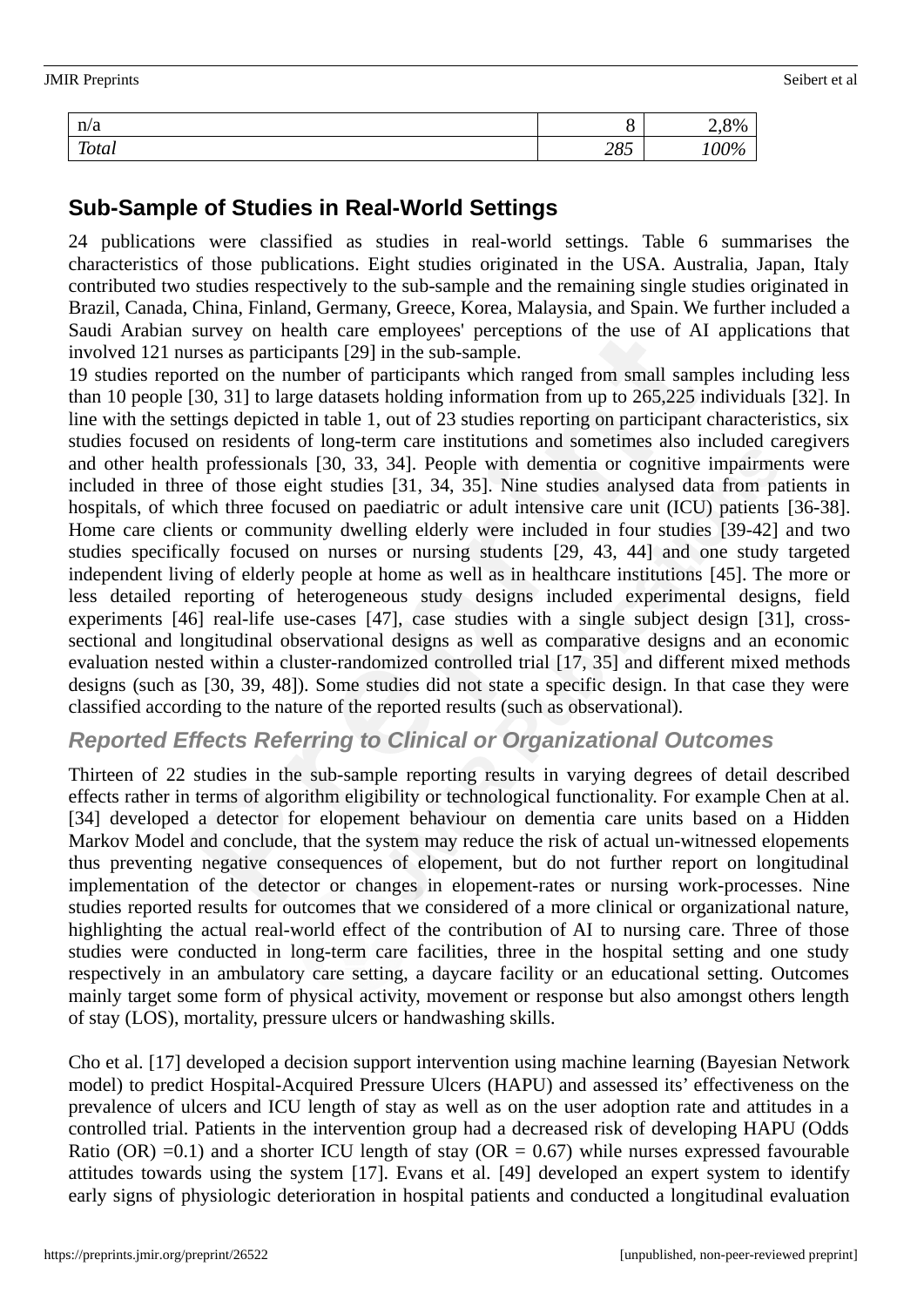#### JMIR Preprints Seibert et al

of its impact on ICU transfer rates, Medical Emergency Team (MET) calls and mortality. During the one-year intervention, ICU transfers and MET calls increased significantly and mortality decreased significantly when compared to the pre-intervention year for patients at a medical and oncology floor whereas no significant were found for patients on a non-ICU surgical trauma floor that were younger and had fewer comorbidities than the patients on the medical and oncology floor [49]. Yamamoto et al. [44] used machine learning to evaluate handwashing skills in nursing students and reported that, when compared between students three months after their last training and beginners in handwashing, handwashing skills were almost identical, indicating the need to update practice handwashing beyond initial training. Viswanathan et al. [31] observed residents of a long-term care facility with mild-to-moderate cognitive impairment while using an intelligent wheelchair and report lowered mean frontal collision with objects compared to the using the wheelchair without the avoidance module preventing wheelchair motion towards nearby obstacles being activated while observing large differences of the users' collision avoidance ability. No additional benefit by applying AI technology for a use-case aiming to gather personal health data from home monitoring sensors, activity trackers, national electronic health records and previous home care reports) to evaluate the home care need and its availability in real time was reported by Ala-Kitula et al. [48]. Zampieri et al. [36] used machine learning to assess whether ICU staffing features are associated with improved hospital mortality, ICU length of stay and duration of mechanical ventilation and identified three clusters with a.o. the extent of nurse autonomy as a distinguishing feature and the cluster with a.o. the highest nurse autonomy exhibited the best outcomes, with lower adjusted hospital mortality shorter ICU LOS for patients surviving to ICU discharge 1and shorter durations of mechanical ventilation. For studies including robotic systems, Mervin et al. [35] found marginally greater value in terms of incremental cost per Cohen-Mansfield Agitation Inventory Short Form (CMAI-SF) point averted from a provider's perspective for a plush-toy alternative than for the PARO emotional robot but deemed PARO a cost-effective psychosocial treatment option for reducing agitation in people with dementia in long-term care as well, as costs are much lower than values estimated for psychosocial group activities and sensory interventions. Matsuyama et al. [46] introduced a communication robot to activate and improve group communication and observed increase in participation in terms of frequency of smiles and answers in response to the robot system. Carros et al. [33] explored a.o. stakeholder's attitudes, social and organizational practices and expectations towards the Pepper robot in individual and group-based performances and revealed the potential for humanoid robots working in nursing homes as well as the necessity of a person in control of the robot acting as moderator.

# **Requirements and Barriers**

Five of the studies including real-world scenarios [17, 30, 32, 33, 50] and four reviews [51-54] mentioned requirements or challenges and barriers for the application of AI in nursing care outside of technological infrastructure or reliability, precision and validation of data. Requirements included compliance with the EU General Data Protection Regulation and preferences of target users concerning usability and complexity but also requirements stemming from the implementation in specific care settings [30, 52]. Furthermore, providers need to concern themselves with their capacity, ability and willingness to generate data inputs required to achieve high accuracy in contrast to the clinical burden of false positive or negative results [50]. In addition, the quality of administrative databases shouldn't suffer from implementing AI in the care context [50]. Inclusion of care givers, user engagement and commitment to further the participation of older adults in the development and testing of AI systems as well as the successful implementation are required [17, 33]. Challenges and barriers target accuracy of recognition, integration with sensor networks, privacy, security, human-machine interaction and cognition impairment of users, acceptance and costs [51, 53]. The physical appearance and programmed behaviour of hardware hosting AI systems when presented in a humanoid form may seem confusing, unpredictable or frightening and limit the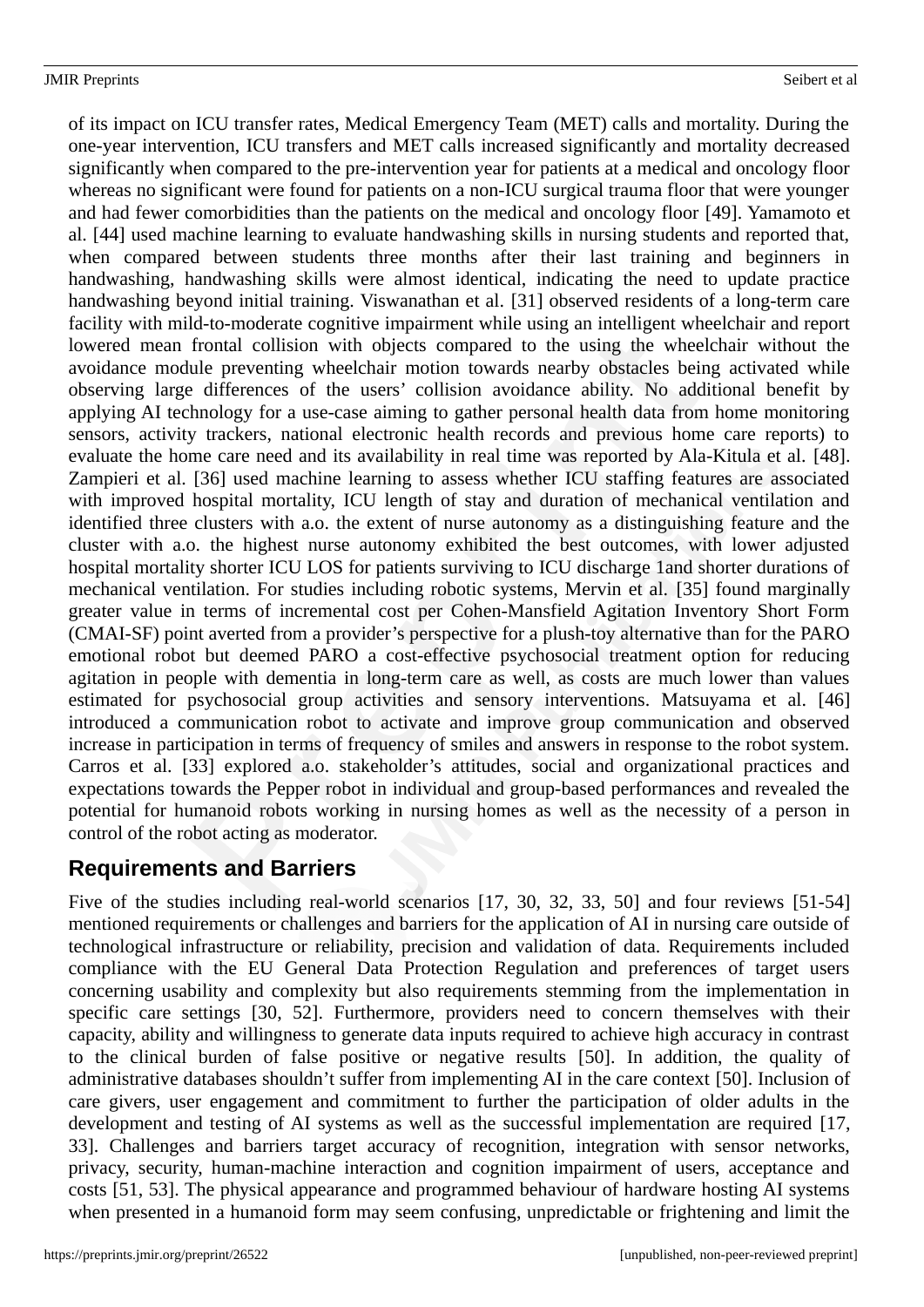#### JMIR Preprints Seibert et al.

interpretability of the systems action for nursing home residents [33]. Underreporting of relevant events and scarce public availability of databases holding sufficient data and information to compare one's own results as well as limitations to datasets due to regional data protection laws constitute barriers to the accuracy of algorithms and the external validity of results [32, 54].

# **Ethical, Legal and Social Aspects**

We identified six publications [5, 20, 55-58] specifically focusing on ethical, legal and social aspects of AI in nursing care. In addition, seven publications [30, 33, 45, 49, 51, 52, 59] that were either reviews or studies including real-world settings, addressed selected ELSI-Aspects when discussing results or limitations of their work. Recurring aspects where *consent* (of care dependents or nurses), *data privacy and safety*, *acceptance* and *implications for work-processes and workforce*, such as lack of human interaction and communication skills or the fear of replacement of nurses by technology and the implications arising from choosing humanoid designs for hardware hosting intelligent technologies c.f. [33, 58]. Peirce et al. [20] focus on relevant ethical, legal and social aspects for nursing as a profession and highlight implications arising from the type of data used such as possible sampling bias, correlational false positives and hidden discrimination as well as values and interests of companies building huge datasets that should be kept in mind. They point out the importance of nurses understanding the underlying motivations and goals for creating algorithms as well as the learning mechanisms and potential to mediate, as AI generated knowledge shouldn't be regarded as universally valid and the potential of algorithms to limit nursing actions and cause the loss of human dignity should be regarded of utmost importance within the discourse on AI in nursing [20].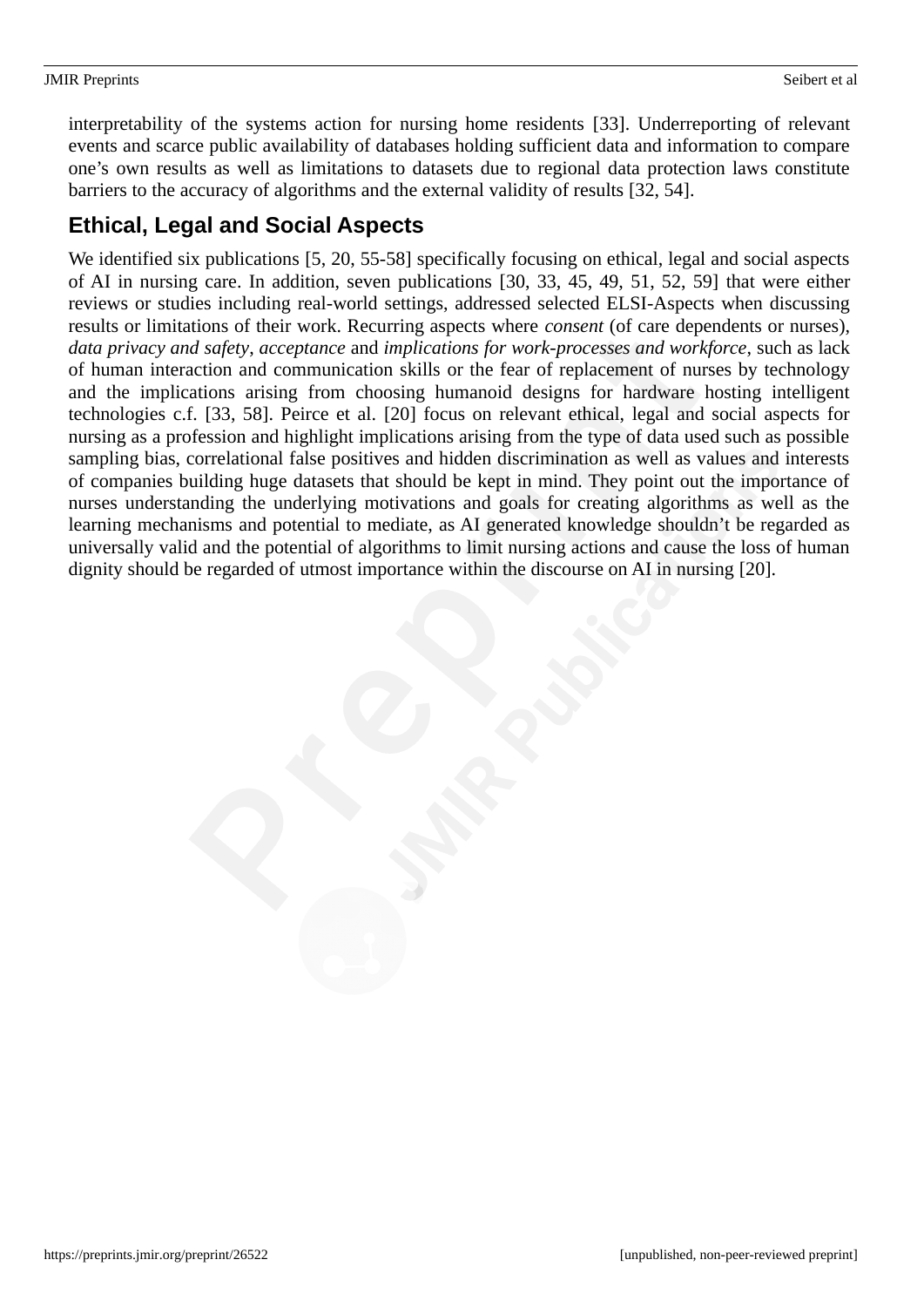| Reference | Design                                              | of<br>No.<br>participants<br>and details                                                                                                       | <b>Setting</b> | Type pf Data<br>used for AI<br>system                                      | <b>Research Question/</b><br><b>Primary Objective</b>                                                                                                                                                                                                     | Outcome                                                                                                                                                                                               | <b>Results</b>                                                                                                                                                                                                                                                                                                             |
|-----------|-----------------------------------------------------|------------------------------------------------------------------------------------------------------------------------------------------------|----------------|----------------------------------------------------------------------------|-----------------------------------------------------------------------------------------------------------------------------------------------------------------------------------------------------------------------------------------------------------|-------------------------------------------------------------------------------------------------------------------------------------------------------------------------------------------------------|----------------------------------------------------------------------------------------------------------------------------------------------------------------------------------------------------------------------------------------------------------------------------------------------------------------------------|
| $[29]$    | cross-<br>sectional,<br>survey                      | 250;<br>121 nurses<br>(48.4 %<br>sample)                                                                                                       | hospital       | not applicable                                                             | explore the level of<br>employees' knowledge<br>about AI in the health<br>care sector and their<br>perception of AI<br>implementation<br>differentiated by job<br>type                                                                                    | perceptions and attitudes<br>towards<br>the<br>of AI<br>implementation<br>technologies in health care;<br>questionnaire with items<br>on perception, advantages<br>and problems for AI<br>application | 3.11 of 4 respondents feared AI would replace<br>employees and had a general lack of knowledge<br>regarding<br>AI,<br>most respondents were unaware of the advantages<br>and most common challenges to AI applications,<br>indicating a need for training, technicians were<br>most frequently impacted by AI applications |
| $[48]$    | mixed-<br>methods, pilot<br>testing of use-<br>case | not stated                                                                                                                                     | aLTC           | sensor data                                                                | Identification of use-<br>cases; piloted use case:<br>gather personal health<br>data and to evaluate<br>the home care need<br>and its availability, in<br>real time                                                                                       | before,<br>daily<br>activity<br>during<br>after<br>and<br>rehabilitation*                                                                                                                             | AI technologies would not give any extra benefit<br>for the use case than pre-existing solutions, there<br>would be no need to use AI just for the sake of it.<br>All of the 34 use cases identified used AI<br>techniques, data analytics and NLP were the most<br>frequently used techniques                             |
| $[39]$    | mixed<br>quantitative<br>approaches                 | stated;<br>not<br>example 4: 22<br>subjects testing<br>instrumented<br>walker for gait<br>and<br>balance<br>monitoring                         | aLTC           | sensor data                                                                | develop a model for<br>geriatric care enabled<br>in-home<br>by<br>monitoring<br>and<br>ambient intelligence<br>technologies                                                                                                                               | example 4: technological<br>functionality                                                                                                                                                             | n/a                                                                                                                                                                                                                                                                                                                        |
| $[30]$    | mixed<br>methods,<br>qualitative<br>interviews      | 5<br>patients,<br>unclear number<br>doctors,<br>of<br>caregivers                                                                               | sLTC           | sensor data                                                                | explore the application<br>of remote monitoring<br>technologies able to<br>detect the onset of<br>crises in people with<br>AD, that may alleviate<br>the<br>psychological<br>burden of caregivers                                                         | of<br>crisis,<br>onset<br>psychological burden                                                                                                                                                        | no detailed results from the evaluation of sensor<br>data, multiple aspects regarding the interaction of<br>both caregivers and patients emerged as critical,<br>suggesting that the device was not appropriate for<br>the context of use                                                                                  |
| $[50]$    | observational                                       | 592;<br>$\geq 75$<br>years,<br>Care<br>Aged<br>Funding<br>Instrument<br>(ACFI)<br>assessment<br>the<br>within<br>previous three<br>year period | sLTC           | data,<br>routine<br>residential aged<br>care<br>administrative<br>data set | determine<br>the<br>effectiveness of AI<br>algorithms<br>in<br>identifying frailty in<br>comparison with a<br>calculated<br>electronic<br>Frailty Index (eFI)<br>based on a routinely-<br>residential<br>collected<br>aged<br>care<br>administrative data | classification of frailty<br>against a calculated e-<br>Frailty Index, adaptation of<br>36-item<br>Clegg's<br>eFI<br>employs a binary checklist<br>of 36 deficits                                     | best prediction result was obtained using a SVM<br>algorithm with 70 input variables (returning<br>accuracy<br>of<br>93.5%,<br>Cohen's<br>Kappa and PABAK of 87%, sensitivity of 97.8%<br>and specificity of 89.1%)                                                                                                        |

**Table 6.** Overview of studies with application in real-world setting.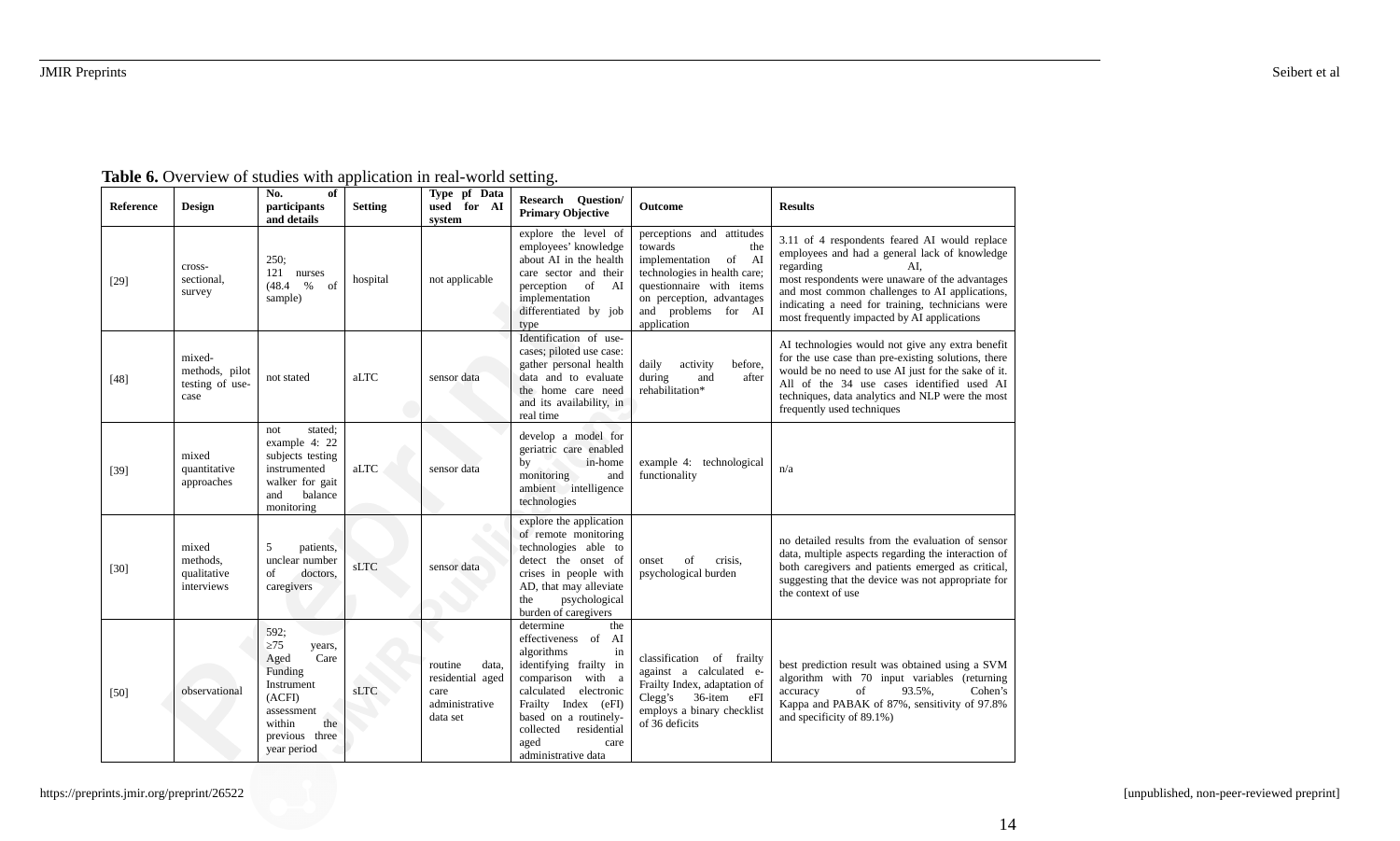| [60]   | retrospective<br>observational                                     | 2.165:<br>242<br>readmissions<br>$(11.2\%)$ ; mean<br>age 63.6                                                                                        | hospital              | data<br>routine<br>from the health<br>system's<br>data<br>store | identify patients at risk<br>for readmissions by<br>applying a machine-<br>learning<br>technique,<br>Classification<br>and<br><b>Regression Tree</b>                                          | all-cause<br>readmission<br>within 30 days of an<br>indexed hospitalization to<br>a medical service                                                                                                                | highest risk for readmission among patients who<br>visited the emergency department, had 9 or more<br>comorbidities, were insured through Medicaid,<br>and were 65 years of age and older                                                                                                                                              |
|--------|--------------------------------------------------------------------|-------------------------------------------------------------------------------------------------------------------------------------------------------|-----------------------|-----------------------------------------------------------------|-----------------------------------------------------------------------------------------------------------------------------------------------------------------------------------------------|--------------------------------------------------------------------------------------------------------------------------------------------------------------------------------------------------------------------|----------------------------------------------------------------------------------------------------------------------------------------------------------------------------------------------------------------------------------------------------------------------------------------------------------------------------------------|
| $[33]$ | study,<br>case<br>mixed<br>methods:<br>observations,<br>interviews | 11:<br>6 residents, 4<br>caregivers,<br>1<br>home<br>care<br>manger from a<br>119<br>resident<br>facility                                             | <b>SLTC</b>           | not applicable                                                  | better understand the<br>real-world potential of<br>robot-based assistance                                                                                                                    | expectations,<br>attitudes,<br>and<br>feelings<br>exercise<br>patterns of residents and<br>caregivers* (quantitative),<br>use practices, performance<br>and usability of the system<br>during (mostly qualitative) | humanoid robots can work in a care home but a<br>moderating person, that is in control of the robot,<br>is needed                                                                                                                                                                                                                      |
| $[45]$ | Mixed<br>quantitative,<br>not stated                               | not stated, n/a                                                                                                                                       | independent<br>living | not applicable                                                  | the<br>investigate<br>integration of robotic,<br>sensory and automated<br>reasoning components<br>into domestic and<br>health-care institution<br>scenarios                                   | not specified                                                                                                                                                                                                      | overview over aspects deemed relevant during<br>various work stages of an ongoing research<br>project without presenting results for primary<br>outcomes; issues are discussed generalized in<br>regard to the project                                                                                                                 |
| $[34]$ | observational                                                      | 15 residents, 4<br>nurses,<br>undefined<br>of<br>number<br>nursing<br>assistants of a<br>dementia unit<br>of a nonprofit<br>community<br>nursing home | <b>sLTC</b>           | camera<br>audio/image<br>data                                   | $\bigcirc$ develop<br>to<br>$\mathbf a$<br>monitoring system and<br>automatic<br>an<br>elopement<br>detection<br>algorithm to reduce<br>the risks of un-<br>witnessed elopements              | elopement from ward                                                                                                                                                                                                | the HMM-based detector can detect most<br>elopement-behaviours with reasonable false alarm<br>rates                                                                                                                                                                                                                                    |
| $[17]$ | controlled<br>trial.<br>before<br>and after study                  | 1,214;<br>866 at risk-<br>in<br>patients<br>intervention<br>348<br>group,<br>control<br>64<br>patients;<br>nurses                                     | hospital              | data<br>routine<br>from a clinical<br>data repository           | develop and assess the<br>impact of a decision<br>support intervention to<br>predict<br>Hospital-<br>Aqucired<br>Pressure<br>Ulcers (HAPU)                                                    | prevalence of HAPU*<br>length of stay*<br>user adoption rate and<br>attitudes                                                                                                                                      | intervention group: HAPU prevalence rate fell<br>from 21% to 4.0%, ICU LOS shortened from7.6<br>to 5.2 days. After adjustment for primary<br>diagnoses and illness severity, the intervention<br>group was significantly less likely than the<br>baseline group to develop HAPU (OR = 0.1) and<br>had a shorter ICU LOS (OR $= 0.67$ ) |
| $[38]$ | observational                                                      | 22;<br>critically<br>ill<br>patients<br>with<br>$(n=17)$<br>and<br>without $(n=8)$<br>ICU delirium                                                    | hospital              | data.<br>sensor<br>video data                                   | determine whether the<br>Intelligent ICU system<br>can be<br>used<br>to<br>characterize<br>the<br>difference<br>between<br>functional<br>patients'<br>pain<br>and<br>status,<br>environmental | ICU Delirium (CAM-ICU)                                                                                                                                                                                             | facial expressions, functional status entailing<br>extremity movement<br>and<br>postures,<br>and<br>environmental factors including the visitation<br>frequency, light and sound pressure levels at night<br>were significantly different between the delirious<br>and non-delirious patients                                          |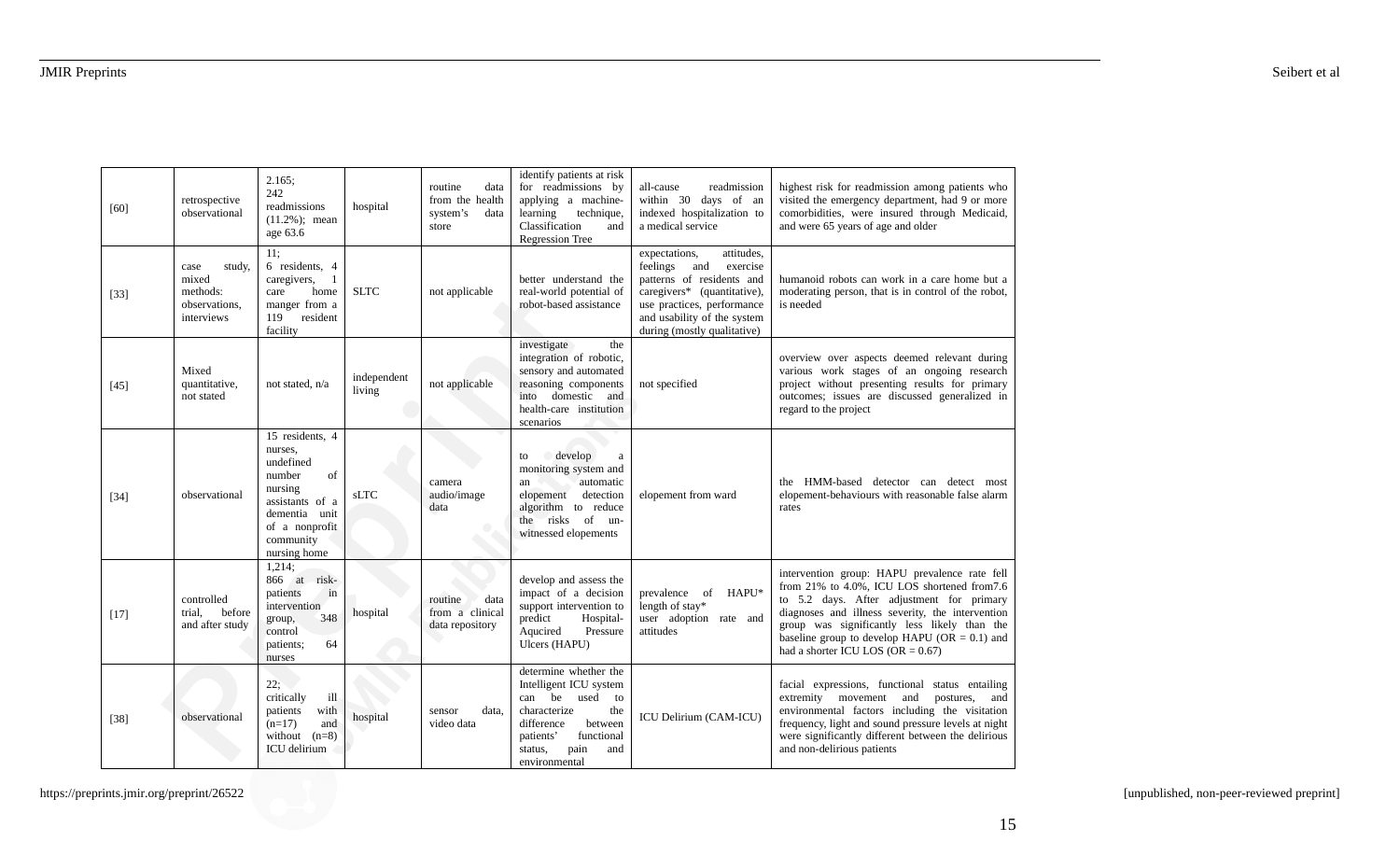|        |                                                                                                    |                                                                                                                                                                                            |          |                                                                          | exposure and test the<br>feasibility of pervasive<br>monitoring of ICU<br>patients                                                                                                                                                                                                                           |                                                                                                                                                                                                                                                                    |                                                                                                                                                                                                                                                                                                                                                                                                                                                                   |
|--------|----------------------------------------------------------------------------------------------------|--------------------------------------------------------------------------------------------------------------------------------------------------------------------------------------------|----------|--------------------------------------------------------------------------|--------------------------------------------------------------------------------------------------------------------------------------------------------------------------------------------------------------------------------------------------------------------------------------------------------------|--------------------------------------------------------------------------------------------------------------------------------------------------------------------------------------------------------------------------------------------------------------------|-------------------------------------------------------------------------------------------------------------------------------------------------------------------------------------------------------------------------------------------------------------------------------------------------------------------------------------------------------------------------------------------------------------------------------------------------------------------|
| [49]   | observational<br>longitudinal                                                                      | 6289;<br>patients<br>admitted to a<br>33-bed medical<br>and oncology<br>floor<br>(A,<br>$n=3189$ ) and a<br>33-bed<br>non-<br>intensive ICU<br>surgical trauma<br>floor<br>(B,<br>$n=3100$ | hospital | physiological<br>sensor data and<br>Electronic<br>Medical Record<br>data | develop and evaluate<br>an automated case<br>detection and response<br>triggering system to<br>monitor patients and<br>identify early signs of<br>physiologic<br>deterioration                                                                                                                               | physiologic deterioration*<br>(parameters of prediction<br>model: SBP, HR per<br>minute, Temperature, RR<br>per minute, 02, Rancho<br>Scale<br>(cognitive<br>functioning score), Nurse<br>LOC documentation, GCS,<br>Confusion<br>Assessment<br>Method; CAM, RASS) | Nurses reported the positive predictive value of<br>alerts was 91-100%. During the intervention year,<br>unit A patients had a significant increase in length<br>of stay, more transfers to ICU, and significantly<br>more medical emergency team calls, and<br>significantly fewer died compared to the pre-<br>intervention year. No significant differences were<br>found on unit B.                                                                           |
| $[46]$ | observational<br>field<br>experiment                                                               | elderly<br>3<br>people,<br>10<br>caregivers,<br>unclear number<br>of<br>side<br>participants                                                                                               | daycare  | sensor<br>camera<br>data                                                 | develop<br><sub>a</sub><br>communication<br>robot<br>for activation<br>that<br>participates in group<br>communication                                                                                                                                                                                        | ferquency of smiles and<br>answers* in response to the<br>robot system                                                                                                                                                                                             | Frequency of panelists' answers and frequency of<br>smile were observed as almost the same in two<br>conditions, the utterance variation of questions<br>got a huge response                                                                                                                                                                                                                                                                                      |
| $[35]$ | economic<br>evaluation,<br>nested within a<br>cluster RCT                                          | 415;<br>people<br>with<br>dementia<br>$\geq 60$<br>in 28 nursing<br>homes                                                                                                                  | sLTC     | not applicable                                                           | examine the within-<br>trial costs and cost-<br>effectiveness of using<br>PARO, compared with<br>a plush toy and usual<br>care, for reducing<br>agitation<br>and<br>medication use                                                                                                                           | incremental<br>cost<br>per<br>CMAI-SF point* averted<br>from<br>provider's<br>a<br>perspective;<br>within-trial costs                                                                                                                                              | within-trial costs: PARO group \$50.47 more<br>expensive per resident compared with usual care,<br>plush toy group \$37.26 more expensive than usual<br>care, no statistically significant between-group<br>differences in agitation levels after the 10-week<br>intervention, point estimates of the incremental<br>cost-effectiveness ratios were \$13.01 for PARO<br>and<br>\$12.85<br>for<br>plush<br>toy per CMAI-SF point averted relative to usual<br>care |
| $[47]$ | real-life<br>use<br>1.<br>cases:<br>walking<br>assistive<br>2.<br>device,<br>bathing<br>assistance | Unclear:<br>Patients<br>with<br>moderate<br>to<br>mild<br>impairment at a<br>hospital<br>geriatric center                                                                                  | hospital | sensor data                                                              | explore new aspects of<br>assistive living via<br>intelligent<br>assistive<br>robotic<br>systems<br>involving<br>human<br>robot interaction in a<br>natural interface to<br>build assistive robotic<br>systems, in order to<br>increase<br>the<br>independence<br>and<br>safety<br>of<br>these<br>procedures | technological functionality                                                                                                                                                                                                                                        | initial performance assessment of the HMM-<br>based methodology presented; the second use case<br>used healthy subjects and therefore is not of<br>relevance for this sample                                                                                                                                                                                                                                                                                      |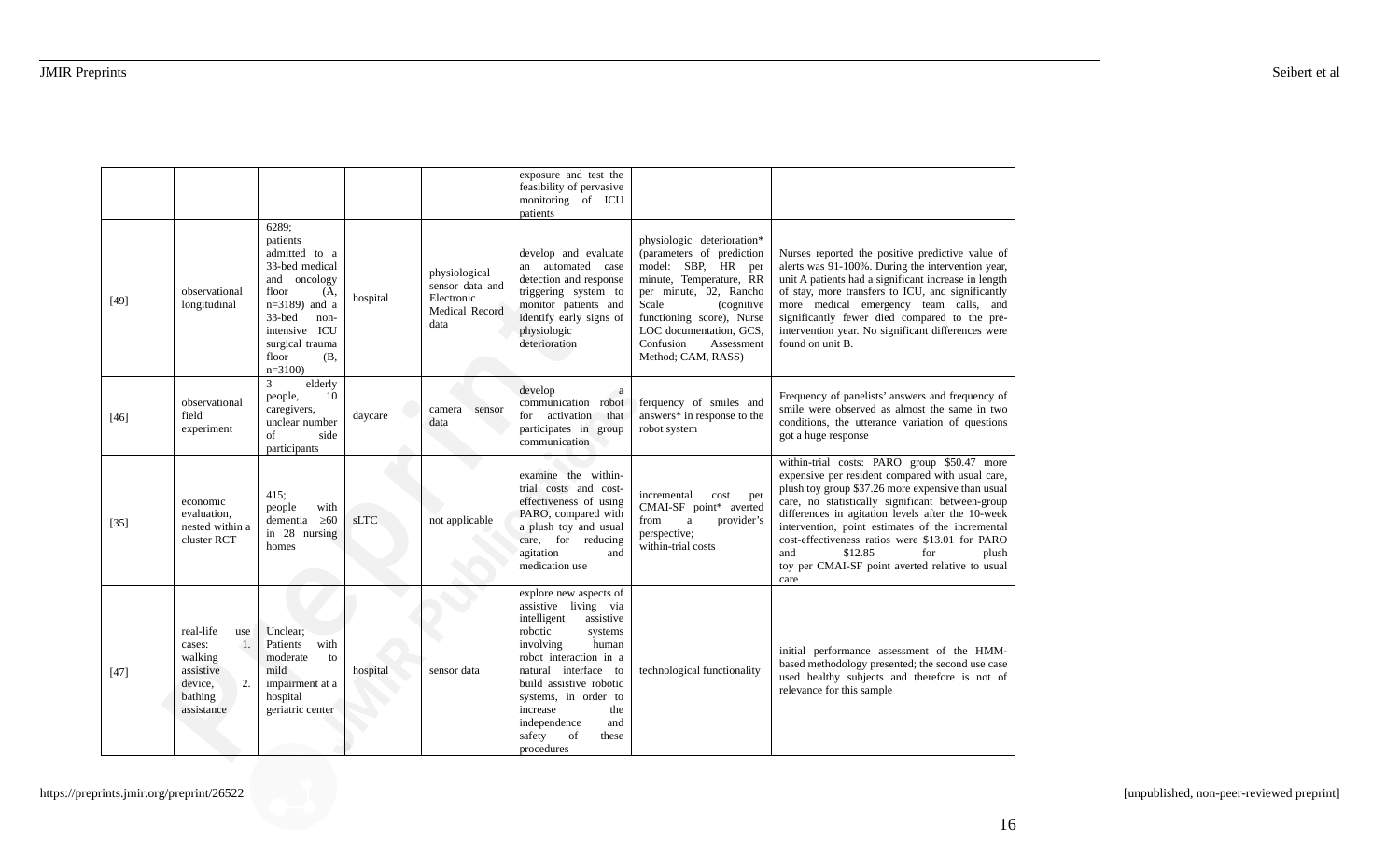| $[59]$ | unclear                                                       | not stated                                                                                                                                                                                                        | <b>sLTC</b>           | sensor data                                      | develop<br>an<br>open<br>source AAL system<br>that aims to enhance<br>quality of life of<br>elderly people nursing<br>houses                                                                                            | unclear, QoL                                                                                                               | short description of field study in residences<br>without giving detailed results                                                                                                                                                                                                                                                                                                                                                                                                                                                                                    |
|--------|---------------------------------------------------------------|-------------------------------------------------------------------------------------------------------------------------------------------------------------------------------------------------------------------|-----------------------|--------------------------------------------------|-------------------------------------------------------------------------------------------------------------------------------------------------------------------------------------------------------------------------|----------------------------------------------------------------------------------------------------------------------------|----------------------------------------------------------------------------------------------------------------------------------------------------------------------------------------------------------------------------------------------------------------------------------------------------------------------------------------------------------------------------------------------------------------------------------------------------------------------------------------------------------------------------------------------------------------------|
| $[31]$ | study,<br>case<br>single subject<br>research<br>design (SSRD) | 6:<br>residents with<br>mild-to-<br>moderate<br>cognitive<br>impairment                                                                                                                                           | sLTC                  | observations of<br>user behavior,<br>survey data | test the efficacy of a<br>Navigation<br>and<br>Obstacle Avoidance<br>Help system                                                                                                                                        | frontal collisions, collision<br>avoidance<br>ability,<br>compliance with promts*                                          | mean collisions are lowered for all participants,<br>with large differences between participants in<br>terms of collision avoidance ability                                                                                                                                                                                                                                                                                                                                                                                                                          |
| $[44]$ | observational<br>comparative                                  | 203;<br>Nursing<br>students                                                                                                                                                                                       | education<br>facility | image data                                       | a quantitative<br>test<br>evaluation method of<br>handwashing<br>skills<br>based on deep learning                                                                                                                       | skills*<br>handwashing<br>(percentage of palm of the<br>hand unwashed as detected<br>by analysis of ultraviolet<br>images) | experienced hand washers demonstrated almost<br>the same skills as those of beginners                                                                                                                                                                                                                                                                                                                                                                                                                                                                                |
| $[32]$ | longitudinal<br>cohort study                                  | 265225;<br>$\geq 65$<br>years,<br>35<br>visiting<br>34<br>hospitals,<br>federally<br>qualified health<br>centers over 2<br>years                                                                                  | hospital              | electronic<br>health<br>record<br>data           | construct and validate<br>an electronic health<br>record-based fall risk<br>predictive tool                                                                                                                             | fall risk predicted by a<br>one-year fall prediction<br>model                                                              | 50 % of the identified high-risk true positives<br>were confirmed to fall during the first 94 days of<br>next year (model attained a validated C-statistic of<br>0.807), 58.01 % and 54.93 % of falls that<br>happened within the first 30 and 30–60 days of<br>next year were also captured, XGBoost algorithm<br>captured 157 predictors into the final predictive<br>model, cognitive disorders, abnormalities of gait<br>and balance, Parkinson's disease, fall history and<br>osteoporosis identified as the top-5 strongest<br>predictors of future fall event |
| $[37]$ | observational                                                 | 16:<br>critically<br>ill<br>infants<br>to<br>adolescents,<br>$d\sigma$<br>who<br>$/$ not<br>have cardiac<br>diseases<br>as<br>their primary<br>diagnosis and<br>do not require<br>isolation on a<br>pediatric ICU | hospital              | sensor data                                      | examine the feasibility<br>of developing patient-<br>specific<br>alarm<br>algorithms in real time<br>at the bedside and<br>evaluate the potential<br>of these algorithms in<br>helping<br>improve<br>patient monitoring | patient-specific<br>alarm<br>algorithms for critical care                                                                  | system was capable of training and evaluating<br>patient-specific algorithms in a consistent manner<br>in real time at the bedside, neural networks<br>achieved a sensitivity of 0.96, a specificity of<br>0.99, a positive predictive value of 0.79, and an<br>accuracy of 0.99 (0.84, 0.98, 0.72, and 0.98<br>respectively for the classification trees)                                                                                                                                                                                                           |
| [61]   | observational                                                 | stated;<br>not<br>alzheimer<br>and<br>patients<br>their caregivers                                                                                                                                                | aLTC                  | interview/<br>questionnaire<br>data              | predict incidence and<br>identify risk factors of<br>psychological distress<br>in AD patients using<br>artificial<br>neural                                                                                             | psychological distress in<br>AD patients                                                                                   | Among all models for predicting the incidence of<br>psychological distress in AD patients, the artificial<br>neural networks with 8 hidden neurons achieved<br>the highest predictive accuracy of 81.92%. In the<br>five machine learning models, the ADTree                                                                                                                                                                                                                                                                                                         |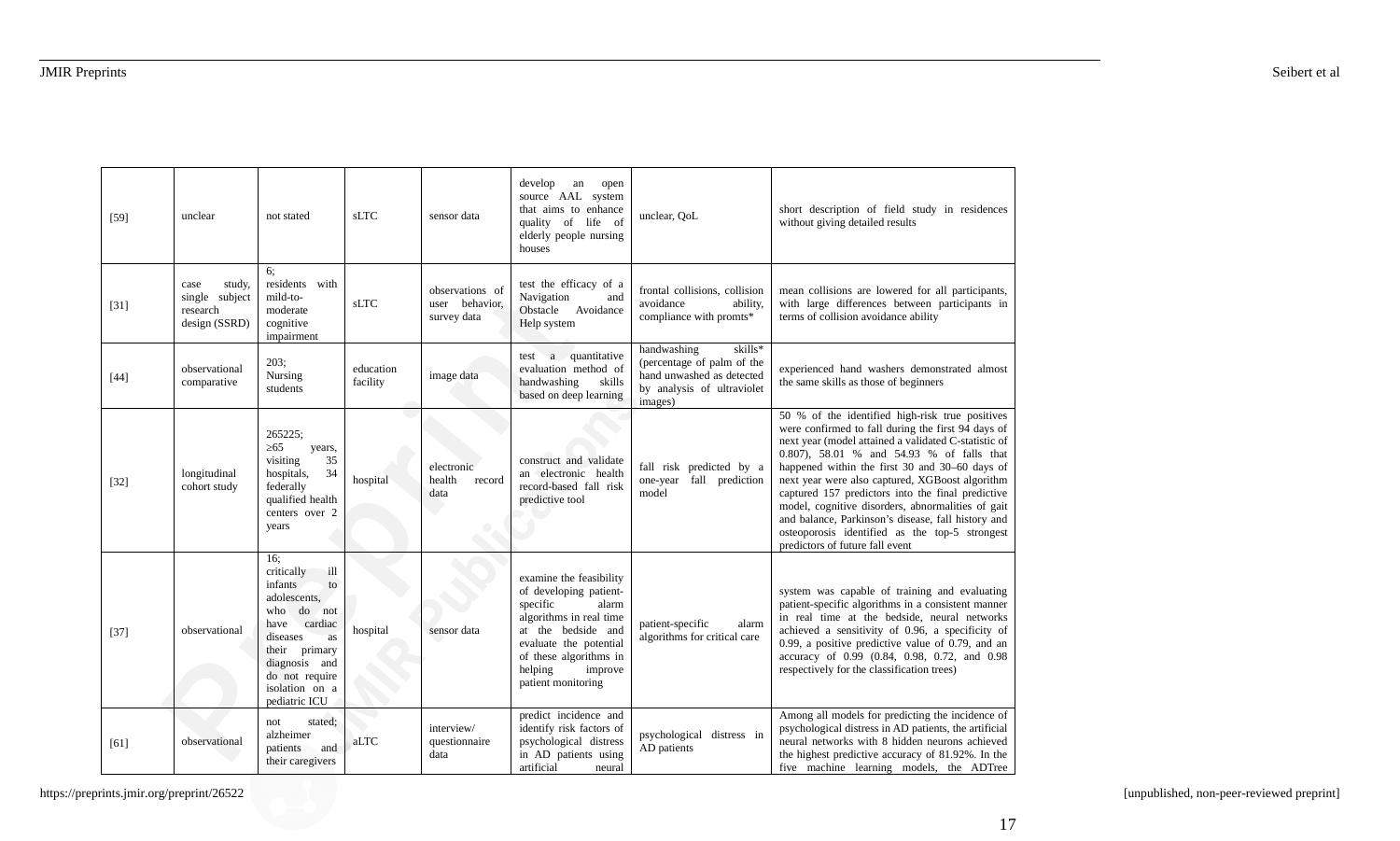|        |                                 |                                                                   |           |                                                                                                                    | networks,<br>machine<br>learning models, linear<br>regression<br>and<br>decision tree models                                                                                                                                                                                                                                                                                                                                   |                                                                                                                                                                                                                                                                                                                        | algorithm made the highest Predictive Accuracy<br>of 77.94%. As for risk factor analysis, the Linear<br>Regression and Decision Tree models reported<br>similar sets of variables that affect the<br>psychological distress of AD patients. Three<br>variables were reported by Linear Regression to<br>be in negative correlation with psychological<br>distress: the use of professional care service,<br>caregiver consuming cigarette, and caregiver<br>consuming alcohol                                         |
|--------|---------------------------------|-------------------------------------------------------------------|-----------|--------------------------------------------------------------------------------------------------------------------|--------------------------------------------------------------------------------------------------------------------------------------------------------------------------------------------------------------------------------------------------------------------------------------------------------------------------------------------------------------------------------------------------------------------------------|------------------------------------------------------------------------------------------------------------------------------------------------------------------------------------------------------------------------------------------------------------------------------------------------------------------------|-----------------------------------------------------------------------------------------------------------------------------------------------------------------------------------------------------------------------------------------------------------------------------------------------------------------------------------------------------------------------------------------------------------------------------------------------------------------------------------------------------------------------|
| $[40]$ | prospective,<br>observational   | 40;<br>community-<br>dwelling adults<br>aged 65 to 93             | community | sensor data,<br>RAI-HC<br>assessment data                                                                          | investigate similarities<br>and differences in<br>physical activity, heart<br>rate, and night sleep in<br>sample<br>of<br>a<br>community-dwelling<br>older adults<br>with<br>varying fall histories<br>using a smart wrist-<br>worn device;<br>create and evaluate fall<br>risk<br>classification<br>models<br>based<br>on<br>wearable data,<br>the<br>RAI-HC, and<br>(the<br>combination<br>of<br>wearable and RAI-HC<br>data | classification<br>fall<br>risk<br>model                                                                                                                                                                                                                                                                                | Random Forrest algorithm achieved an accuracy<br>of 83.8% and scored higher accuracy than RAI-<br>HC or sensor data alone. RAI-HC outperformed<br>wearable data in fall risk classification while the<br>best performance was achieved with the<br>combination of the two datasets.                                                                                                                                                                                                                                   |
| $[36]$ | retrospective,<br>observational | 129680;<br>$\geq$ 16, admitted<br>to 93 medical-<br>surgical ICUs | hospital  | primary patient<br>data collection;<br>cross-sectional<br>survey<br>data<br>ICU<br>from<br>director/chief<br>nurse | study whether ICU<br>staffing features are<br>associated<br>with<br>improved<br>hospital<br>mortality, ICU LOS<br>duration<br>and<br>of<br>mechanical ventilation<br>(MV) using cluster<br>analysis directed by<br>machine learning                                                                                                                                                                                            | in-hospital<br>mortality<br>ICU<br>LOS<br>of<br>$MV*$<br>durations<br>(staffing variables: average<br>bed<br>to<br>nurse,<br>physiotherapist<br>and<br>physician ratios, presence<br>of 24/7 board-certified<br>intensivists and dedicated<br>pharmacists in the ICU,<br>nurse and physiotherapist<br>autonomy scores) | distinguishing features of three clusters identified:<br>presence of board-certified intensivists in the ICU<br>24/7 (cluster 3), dedicated pharmacists (clusters 2<br>and 3), extent of nurse autonomy increased from<br>Clusters 1 to 3), patients in Cluster 3 exhibited the<br>best outcomes, with lower adjusted hospital<br>mortality (OR= 0.92), shorter ICU LOS<br>[subhazard ratio (SHR) for patients surviving to<br>ICU discharge 1.24 and shorter durations of MV<br>[SHR for undergoing extubation 1.61] |
| $[41]$ | Retrospective,<br>comparative   | 24724;<br>home-care<br>clients                                    | aLTC      | routine<br>data,<br>interRAI-HC                                                                                    | explore the potential to<br>use an automatic, data-<br>driven,<br>machine-<br>learning algorithm in<br>decision<br>clinical<br>making by comparing                                                                                                                                                                                                                                                                             | rehabilitation<br>potential<br>(functional improvement<br>or remaining at home over<br>a follow-up period<br>of approximately 1 year)                                                                                                                                                                                  | KNN algorithm had a lower false positive rate in<br>all but one of the eight regions in the sample, and<br>lower false negative rates in all regions.<br>Compared using likelihood ratio statistics, KNN<br>was uniformly more informative than the<br><b>ADLCAP</b>                                                                                                                                                                                                                                                  |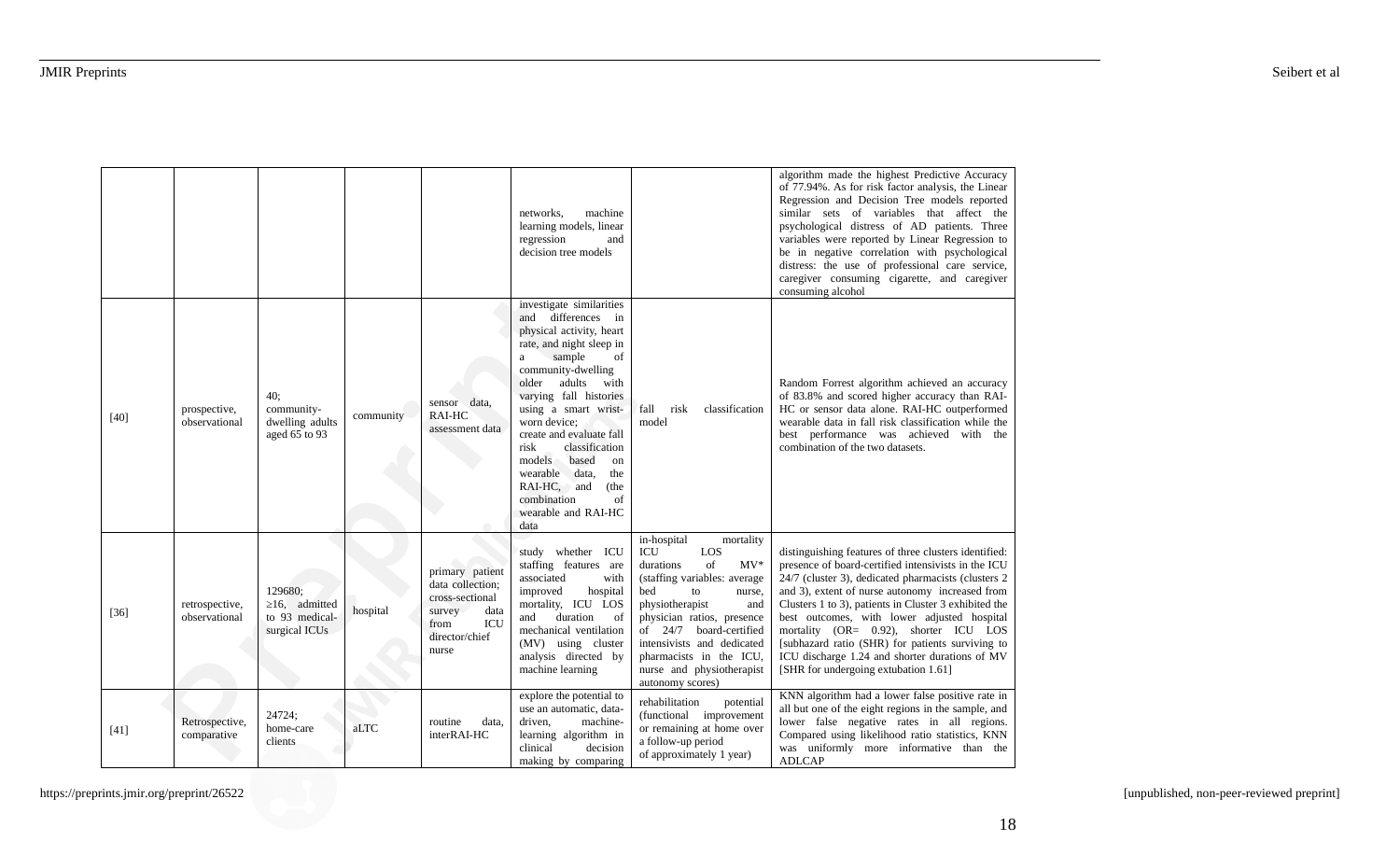|                                                                                                                                                                                    |                                                                                                                                                 |               |           |                  | the performance of a    |                                |                                                    |  |  |
|------------------------------------------------------------------------------------------------------------------------------------------------------------------------------------|-------------------------------------------------------------------------------------------------------------------------------------------------|---------------|-----------|------------------|-------------------------|--------------------------------|----------------------------------------------------|--|--|
|                                                                                                                                                                                    |                                                                                                                                                 |               |           |                  | KNN algorithm and a     |                                |                                                    |  |  |
|                                                                                                                                                                                    |                                                                                                                                                 |               |           |                  | Assessment<br>Clinical  |                                |                                                    |  |  |
|                                                                                                                                                                                    |                                                                                                                                                 |               |           |                  | Protocol (ADLAP) to     |                                |                                                    |  |  |
|                                                                                                                                                                                    |                                                                                                                                                 |               |           |                  | predict rehabilitation  |                                |                                                    |  |  |
|                                                                                                                                                                                    |                                                                                                                                                 |               |           |                  | potential               |                                |                                                    |  |  |
|                                                                                                                                                                                    |                                                                                                                                                 |               |           |                  | the<br>investigate      |                                | KNN and SVM algorithms achieved similar            |  |  |
|                                                                                                                                                                                    |                                                                                                                                                 |               |           |                  | potential of SVM and    | rehabilitation<br>potential    | substantially<br>improved<br>performance<br>over   |  |  |
|                                                                                                                                                                                    | secondary                                                                                                                                       | 24724;        |           | routine<br>data, | KNN algorithms to       | in ADL<br><i>(improvement)</i> | the ADLCAP, although false positive and false      |  |  |
| $[42]$                                                                                                                                                                             | analysis                                                                                                                                        | home-care     | aLTC      | interRAI-HC      | rehabilitation<br>guide | functioning or<br>discharge    | negative rates were still fairly high. Results are |  |  |
|                                                                                                                                                                                    |                                                                                                                                                 | clients       |           |                  | home<br>planning<br>for | home)                          | used to suggest potential revisions to the         |  |  |
|                                                                                                                                                                                    |                                                                                                                                                 |               |           |                  | care clients            |                                | ADLCAP.                                            |  |  |
| Legend:                                                                                                                                                                            |                                                                                                                                                 | *)Categorized | <b>as</b> | reporting        | clinical                | <sub>or</sub>                  | effects.<br>organizational                         |  |  |
| ACFI = Aged Care Funding Instrument, AD = Alzheimer's Disease, ADLCAP =Activities of Daily Living Clinical Assessment Protocol, aLTC = ambulatory Long-term Care, CAM-ICU =        |                                                                                                                                                 |               |           |                  |                         |                                |                                                    |  |  |
| Confusion Assessment Method for Intensive Care Unit, CMAI-SF = Cohen-Mansfield Agitation Inventory-Short Form, eFI = electronic Frailty Index, GCS = Glasgow Coma Score, HAPU =    |                                                                                                                                                 |               |           |                  |                         |                                |                                                    |  |  |
| Hospital-Aqucired Pressure Ulcers, HMM = Hidden Markov Model, HR =Heart Rate, KNN = K-Nearest-Neighbor, LOC = Level of Consciousness, LOS = Length of Stay, NLP = Natural Language |                                                                                                                                                 |               |           |                  |                         |                                |                                                    |  |  |
| Processing, O2 = Oxygen saturation, PABAK = prevalence-adjusted and bias-adjusted Kappa, OR = Odds Ratio, RAI-HC = Resident Assessment Instrument Home Care, RASS = Richmond       |                                                                                                                                                 |               |           |                  |                         |                                |                                                    |  |  |
|                                                                                                                                                                                    | Agitation Sedation Scale, SBP = Systolic Blood Pressure, sLTC = stationary Long-term Care, SVM = Support Vector Machine, QoL = Quality of Life. |               |           |                  |                         |                                |                                                    |  |  |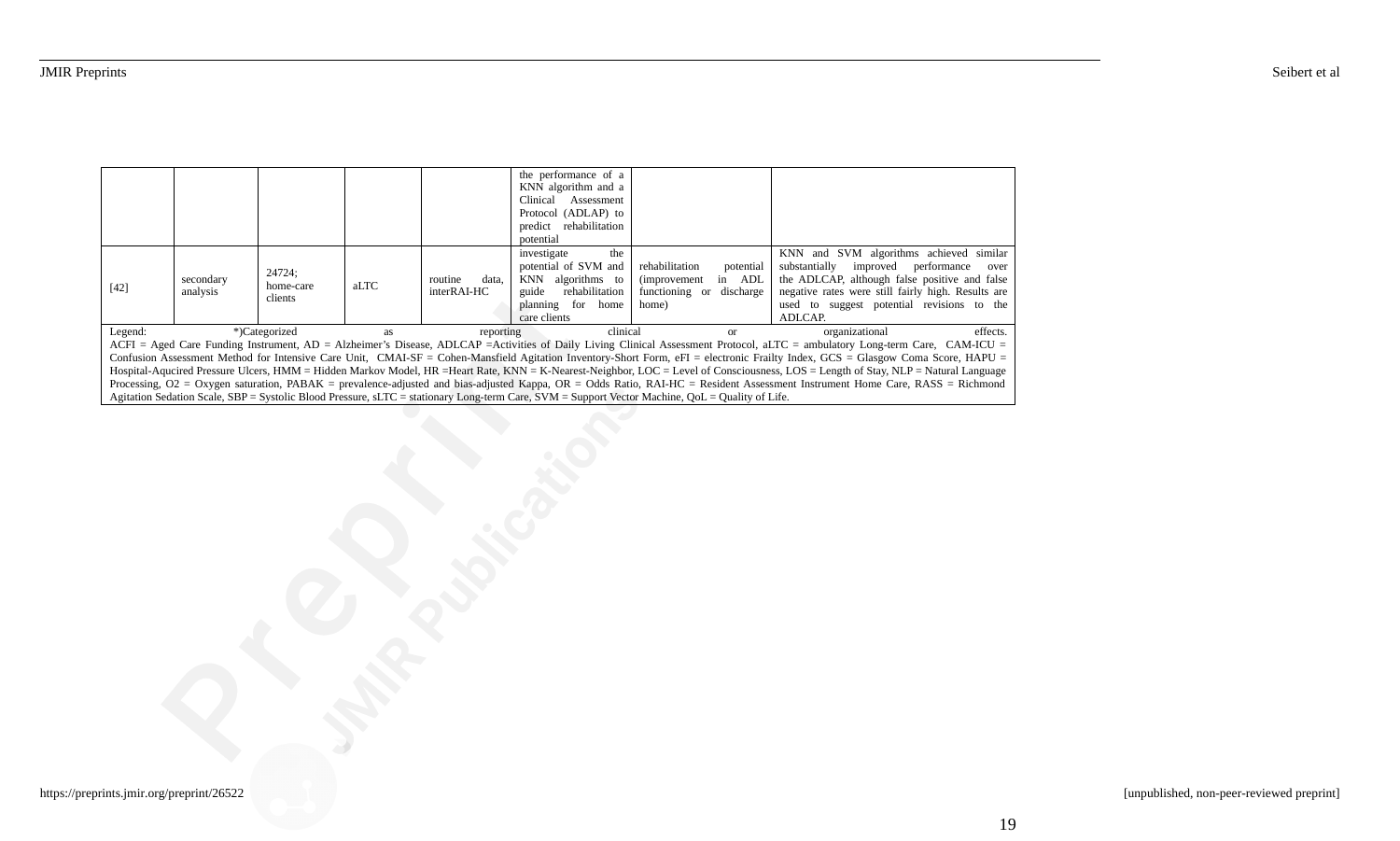# **Discussion**

# **Principal Results**

The results of this rapid review explicate applications scenarios for AI systems in nursing care. Hospitals, followed by independent living at home, were the most frequently investigated settings while nursing homes and ambulatory long-term care were less often examined. The vast majority of studies applied machine learning while expert and hybrid systems were used only in about every tenth publication. More than half of the publications focused on image and signal processing and one-third on automated planning and scheduling, while natural language processing appeared in less than one in ten publications. In the context of direct nursing care, AI was used to organize care processes, support care-dependent people or family caregivers through tracking, monitoring, or classifying activities and health data. This was followed by applications to support care coordination or communication, as well as nurse rostering and scheduling. Detecting, classifying, and preventing falls as well as recognizing, classifying, and reducing alarms, as well as predicting and classifying pressure ulcers were further purposes to introduce AI to nursing care. Only few publications went beyond proof-ofconcept studies or laboratory experiments and applied AI in real-world scenarios. Few also assessed the effects of AI on clinical or organizational outcomes. Aside from technical or computational requirements, further requirements concerning the specific context of nursing care are scarce and mainly tackle overarching topics such as data privacy, safety, or acceptance. The same holds true for ethical, legal, and social implications which, for instance, have not been reflected or discussed in the majority of studies using real-world scenarios.

The majority of studies describes AI applications for the hospital setting and particularly intensive care units [62]. This might be attributed to the availability of data. Besides electronic medical, nursing, or health record data, real-time sensor data on vital parameters is more frequently available on ICUs than on regular wards, facilitating a multi-dimensional approach, which is, for instance, being used to classify risks or identify care needs. Availability, quality and quantity of data might also be limited due to differences in digitalization activities in specific care settings as well as the sufficient inclusion of study participants and duration observation periods to generate large datasets from sensor data. Furthermore, the heterogeneity of different datasets complicates the use of data for AI development. Considering the development of digital technologies in general, nurses themselves have reported that they feel that regular hospital wards or long-term care settings are being overlooked [63], which resonates with our results. It should be noted that some of the included application scenarios cannot be attributed unambiguously to the domain of nursing. Even though an impact on nurses and patient care is evident when trying to reduce false alarm rates in monitoring [64, 65] or to improve mechanical ventilation and sedative dosing processes [66], there is a blurred line between AI systems to support medical diagnostics and therapy and AI systems to support nursing care. Taking into account the variety of applications for tracking, monitoring, and classifying health and activity, nurse rostering and scheduling, or detecting falls or fall risks, it is remarkable that only few studies went beyond testing of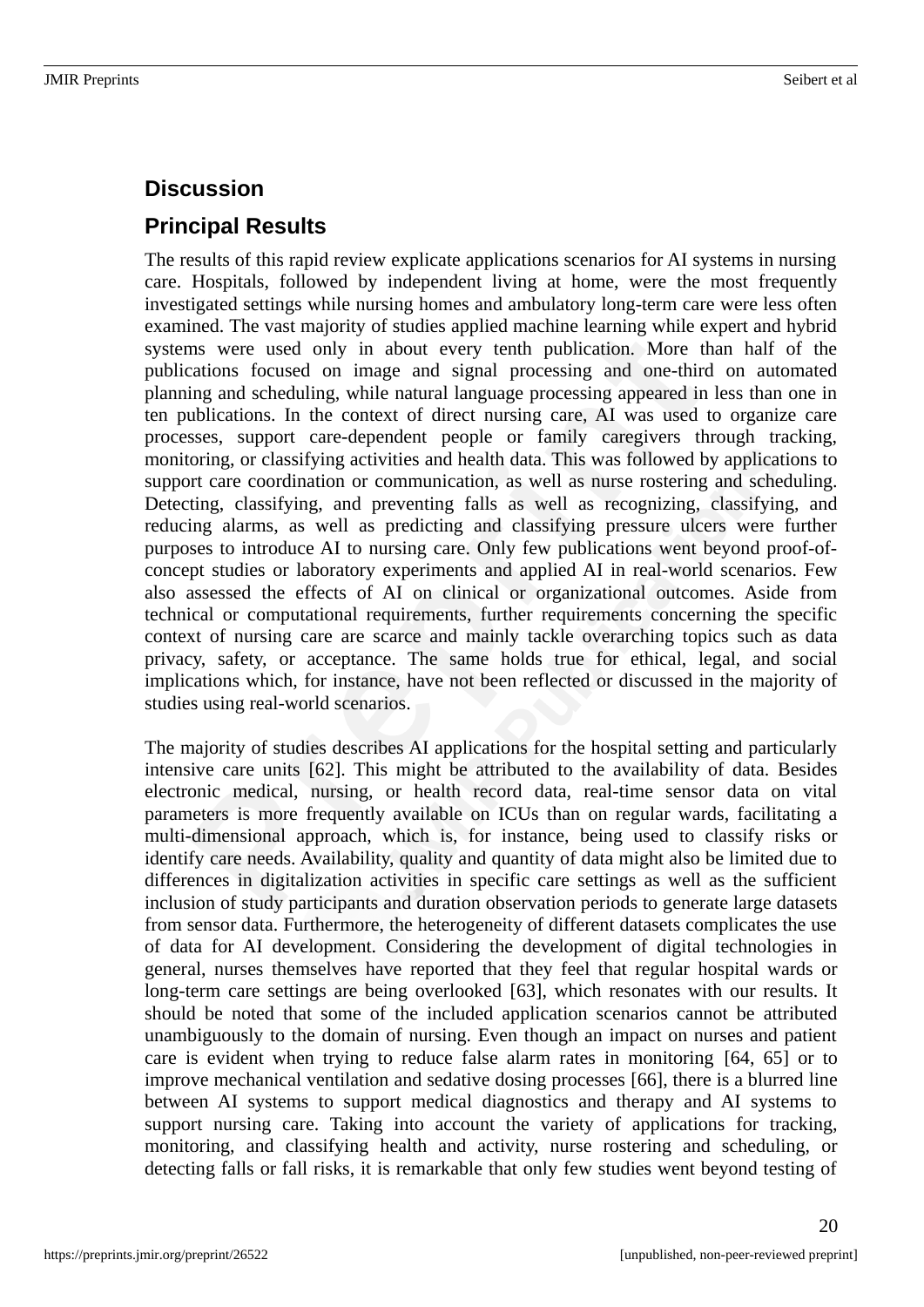efficacy. This points to a gap in existing evidence regarding the effectiveness of AI in real-world scenarios.

In addition, the explicit operationalization of nursing tasks or care processes and of desired clinical, psychosocial or organizational outcomes has not been addressed in most of the included studies. On one side, this might point to undiscovered possibilities for AI support in nursing care. On the other side, it might limit the perceived benefit of AI in nursing care and subsequently the participation of providers, nurses, care dependents and family caregivers in developing as well as a sustainably integrating AI in care processes and everyday activities. It might also be limited by the lack of a sound description of outcomes, benefit, or value, which will influence the adoption or nonadoption of technologies in nursing care [63, 67]. Our review points to a gap in published research on possible application scenarios for AI in nursing care on the one hand and on the availability of evaluation results regarding already implemented AI systems on the other. This raises the presumption that such evaluations have so far been of less interest. This is particularly troublesome given that some studies suggest little or no extra benefit of using AI when compared to alternative or existing solutions [47]. With regard to nurses' need for technologies providing enhanced technological support of direct nursing care tasks to reduce physical burden and mental stressors [63], there seems to be room for research on AI sensitive outcomes in nursing care.

Concerning the requirements and barriers for AI in nursing care, we expected to find topics such as data quality and access as well as factors associated with measuring primary data and obtaining and sharing routine data more frequently reflected on in the included publications. However, only few studies echoed these concerns. The majority of requirements and barriers mirrored topics which are not only relevant for AI systems but for digital technologies in nursing and healthcare in general, such as data privacy, safety, and user acceptance [68]. On the one hand, this could either indicate that there are little nursing specific requirements or barriers to consider. This, however, seems unlikely given the heterogeneous origins of the included studies, which have been conducted in different societal and health systems, including, for instance, different regulations on data protection or storage. On the other hand, the lack of data and access-related factors could be attributed to the fact that the descriptive or conceptual nature of the majority of studies led to authors addressing these topics less frequently.

The ethical, legal and social implications (ELSI) discussed in the included publications addressed prominent topics in the discourse on the use of technology in health care, such as, among others, data privacy and protection, consent, acceptance, and implications for communication [19, 69]. Respective aspects were not addressed in the majority of studies in the sub-sample of studies including real-world settings. Only one publication focused specifically on the ethical implications arising from knowledge generated by AI systems in the context of nursing care. Other ethical principles incorporated in existing AI guidelines, such as trust, sustainability, justice or fairness [69] are covered superficially if at all. Even though this scarce uptake of ELSI aspects in published research might be biased by the fact that the remaining publications were not screened for ELSI aspects, there seems to be room for researchers to incorporate the discussion of ELSI aspects in their work, contributing to building trustworthy AI solutions (see [70]). Furthermore,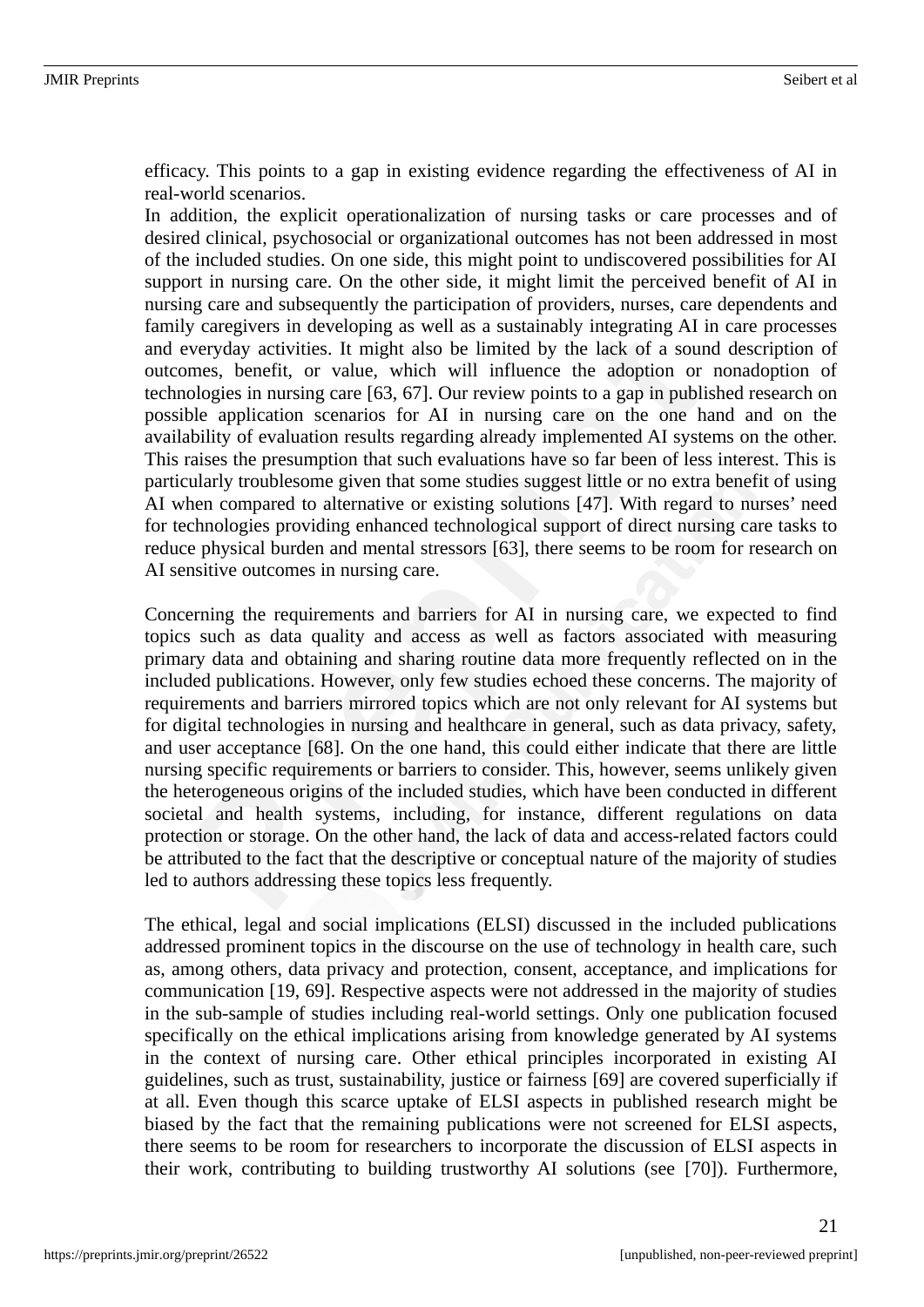publications describing stakeholder processes, surveys, interviews or focus groups involving care dependents or nurses and accessing their perspective on AI, were underrepresented in our sample. This indicates that there is room for implementing and facilitating the concept of participatory development and testing which contribute to demand-orientation and acceptance of AI systems.

### **Strengths and Limitations**

A major strength of this review is the sensitive design of the search strategy, which led to the inclusion of a large sample of study designs and publication types, giving an extensive overview on published works on applications for AI systems in nursing care, considering publications from medical and informatics databases and conference archives, which to our knowledge is the first of its' kind.

The decision to focus on published works limits the results, as our strategy did not include AI systems already in use for which scientific empirical evidence has not been published. Another notable limitation is our decision to use a rather broad definition of nursing care, care recipients and care settings which also included independent living of elderly people. As some of the included publications did not define nursing care as the primary application context and often included nurses or nursing care facilities as possible users amongst others, it cannot be ruled out that we overlooked or excluded publications dealing with borderline examples of AI applications scenarios that might be or not be attributed to the domain of nursing depending on the originating context of the publication. As we used the criterion of conducting field experiments or using real-world data to group studies into basic/experimental or real-world scenarios, it cannot be ruled out that studies in the basic/experimental subsample tested applications that may be considered extending well beyond basic research topics when using other criteria to classify studies. We chose this classification primarily to show the extent of AI solutions applied in real-world practice. As we only included publications in German or English, a language bias cannot be ruled out. The same holds true for the decision to limit the publication range to 2005 onwards, which might restrict the sensitivity of the search strategy. However, the increase in publications during the last five years indicates, that our search managed to cover a relevant period of research and development of AI for nursing care

### **Comparison with Prior Work**

To our knowledge, this is the first review of its kind to systematize a broad literature base on AI in nursing care and prior relevant work is scarce. Kikuchi [2] reviewed studies on AI technologies in nursing research that focused on clinical outcomes such as fall prediction, surgery-related injury, nausea, depression and survival of patients as well as on managerial themes addressing bed allocation, decision support, communication risks, nurse burnout, intention of nurses to quit, nursing diagnostics and knowledge acquisition for nurses. Without including publications outside of medical databases, similar to the majority of studies included in our review, the results indicate a focus on performance capability of AI algorithms compared to standard statistical methods, underlining the assumption of a lack of evaluation studies on existing AI solutions.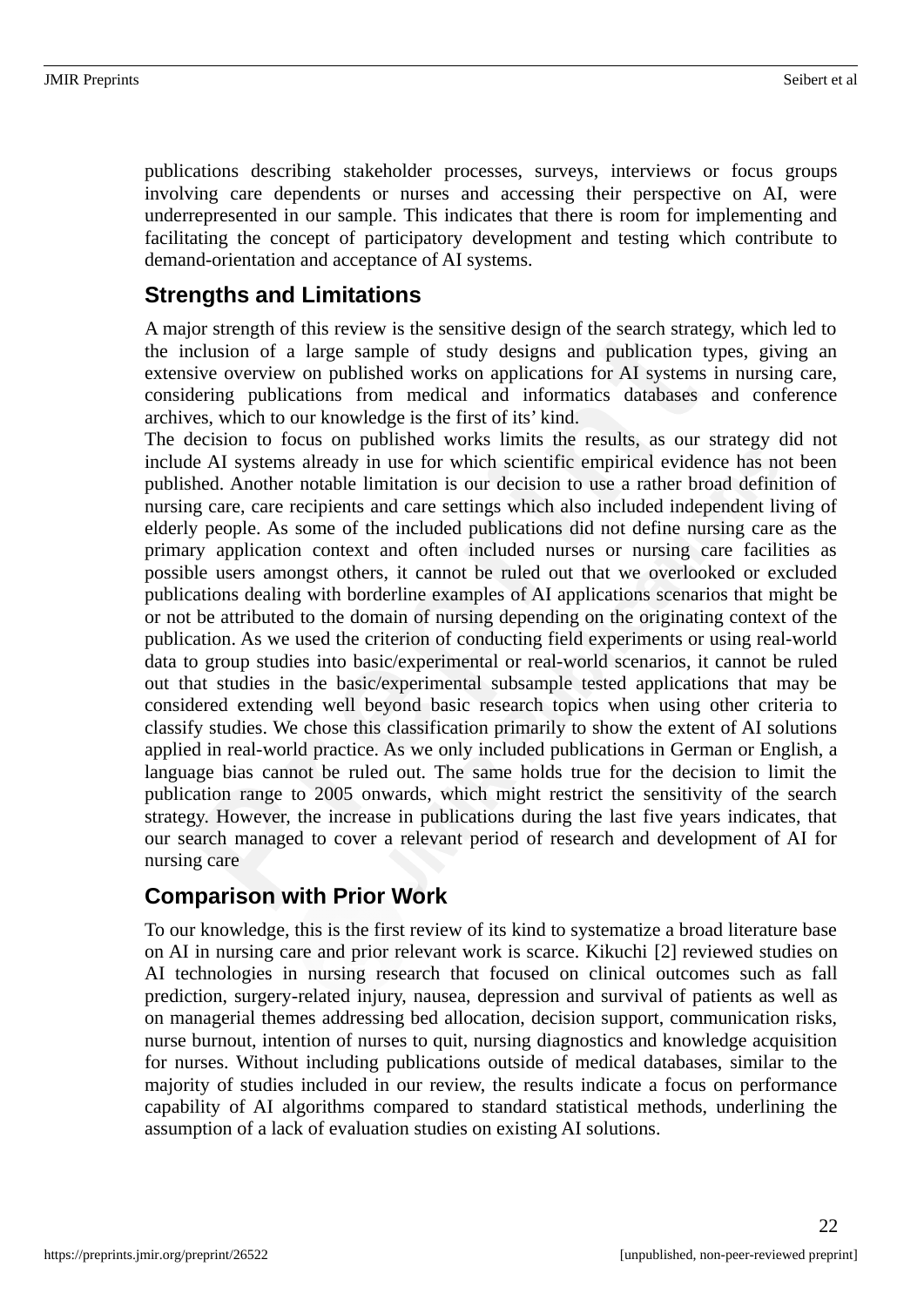## **Conclusions**

#### *Implications for Practice*

The results show a broad spectrum of possible application scenarios and make way for participation and piloting of existing AI solutions, as empirical evidence generated in real-world settings is limited and knowledge on the benefits and advantages of AI systems compared to alternative solutions or usual care is needed. As of yet, little is known about the perspectives and experiences of nurses, care dependents or informal caregivers, who should seek to take an active role in the scientific and societal discourse on AI in nursing care. By educating themselves on the potential harms and benefits of AI applications, they can empower themselves to influence how AI systems will be integrated in their daily life and practice. Care facilities can contribute to AI development and research by promoting digitalization and ensuring data quality and availability, as successful research and application of AI depends on access, quality and quantity of data.

#### *Implications for Research*

Our results show great potential for the application of AI systems in different care settings while providing an overview on application scenarios for which empirical evidence on, a.o., algorithm accuracy has been published within the last 15 years. With regard to the lack of findings on effectiveness and application of AI systems in real-world scenarios, future research should reflect on a more nursing care specific perspective on objectives, outcomes and benefits. Aside from clinical, organizational or managerial outcomes, which can be operationalized from care facilities' perspectives, our results provide new impulses for research activities. Furthermore, discourse on ethical, legal and societal implications of AI applications in nursing care as well as on participation of stakeholders needs to be advanced.

### *Implications for Policy Makers*

Half of the publications in our sample have been published during the last four years, indicating an increase in research and funding concerning the application of AI systems in nursing care with a large amount of published basic/experimental research. Policy makers and funding bodies might want to reflect on priorities for future grants and programmes against the background of limited empirical evidence of effectiveness and longitudinal evaluation of AI systems. An advanced dissemination of nursing practice with AI technologies also calls for modified qualification, education and information of nurses and subsequently of care dependents and caregivers. Basic knowledge on AI abilities, opportunities and limitations as well as on limitations concerning data and AI generated predictions could become subject matter for basic nursing education, practice guidelines and information campaigns to enable nurses to take on a mediating role when implementing AI systems in nursing practice.

### **Acknowledgements**

KWO, DF and FB conceived the superordinate research project and applied for funding. KS and DD conceptualized this rapid review, performed searches, screening and data extraction, coding and analyses. KS was second coder for type of a AI system and application context and wrote the initial manuscript.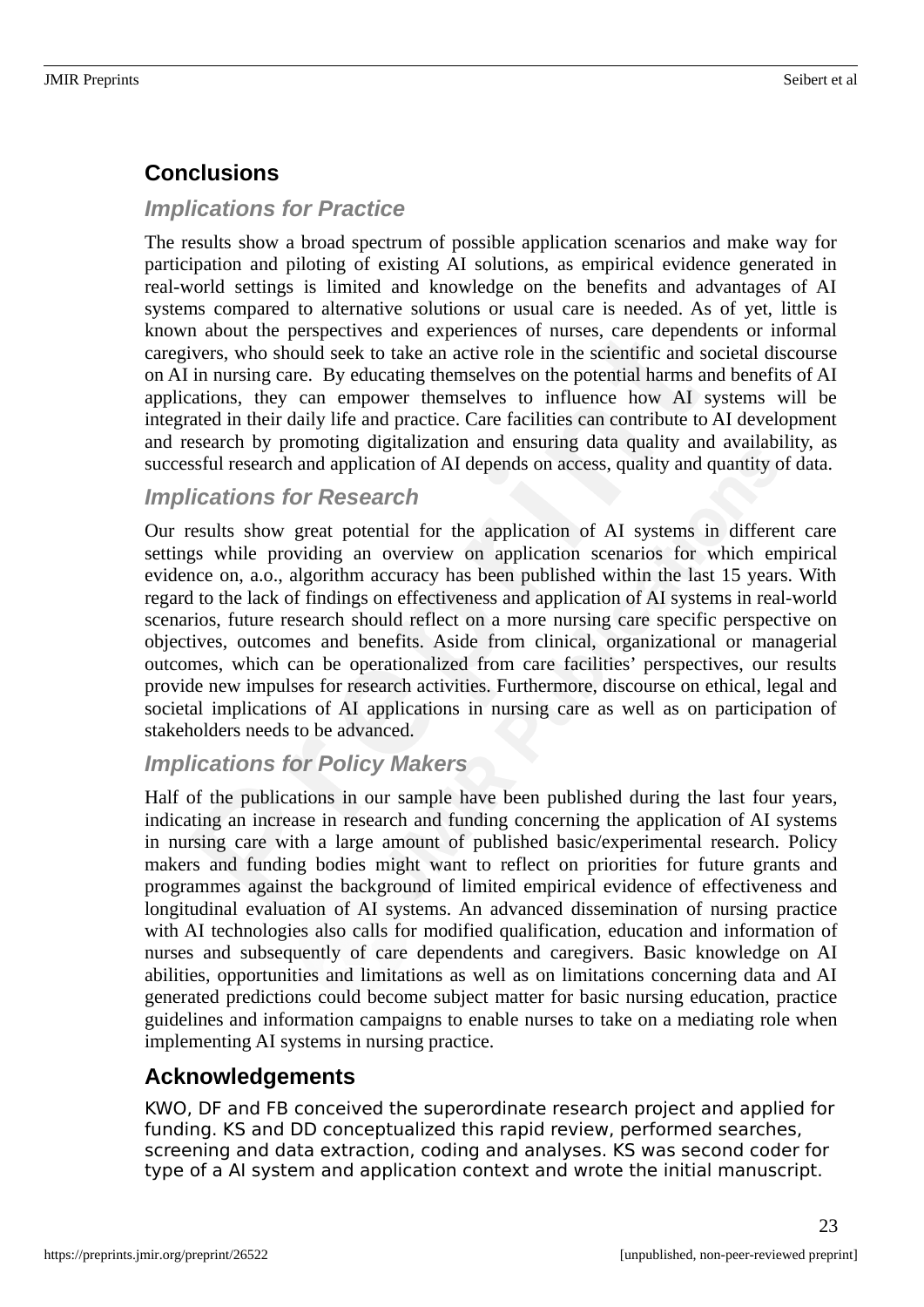DB performed data extraction, was first coder for type of AI system and application context and contributed greatly to the results section of the initial manuscript. DD was second coder for type of AI system and application context. DF, FB and MSA supervised the development of the search strategy and coding criteria. MSA and FB were third coder for type of AI system and application context in case of disagreement between the first and second coder. All authors commented on and approved the final manuscript.

This rapid review is part of the research project "Exploratory project on AI in Nursing" (SoKIP) funded by the German Ministry for Education and Research (BMBF), grant number 16SV8508.

### **Conflicts of Interest**

none declared

# **Abbreviations**

AAAI: Association for the Advancement of Artificial Intelligence ACFI: Aged Care Funding Instrument ACL: Association for Computational Linguistics ACM: Association for Computing Machinery AD: Alzheimer's Disease ADLCAP: Activities of Daily Living Clinical Assessment Protocol AI: Artificial Intelligence AIS: Association for Information Systems aLTC: ambulatory long-term care/homecare CAM-ICU: Confusion Assessment Method for Intensive Care Unit CINAHL: Cumulative Index of Nursing and Allied Health Literature CMAI-SF: Cohen-Mansfield Agitation Inventory Short Form CVPR: Computer Vision and Pattern Recognition DBLP: Digital Bibliography & Library Project eFI: electronic Frailty Index ELSI: Ethical, Legal, and Social Implications EU: European Union GCS: Glasgow Coma Score HAPU: Hospital-Acquired Pressure Ulcers HMM: Hidden Markov Model HR: Heart Rate ICML: International Conference on Machine Learning ICU: Intensive Care Unit IEEE: Institute of Electrical and Electronics Engineers IJCAI: International Joint Conferences on Artificial Intelligence Organization KNN: K-Nearest-Neighbor LOC: Level of Consciousness LOS: Length of Stay MET: Medical Emergency Team NeurIPS: Neural Information Processing Systems SIGKDD Association for Computing Machinery's Special Interest Group on Knowledge Discovery and Data Mining

24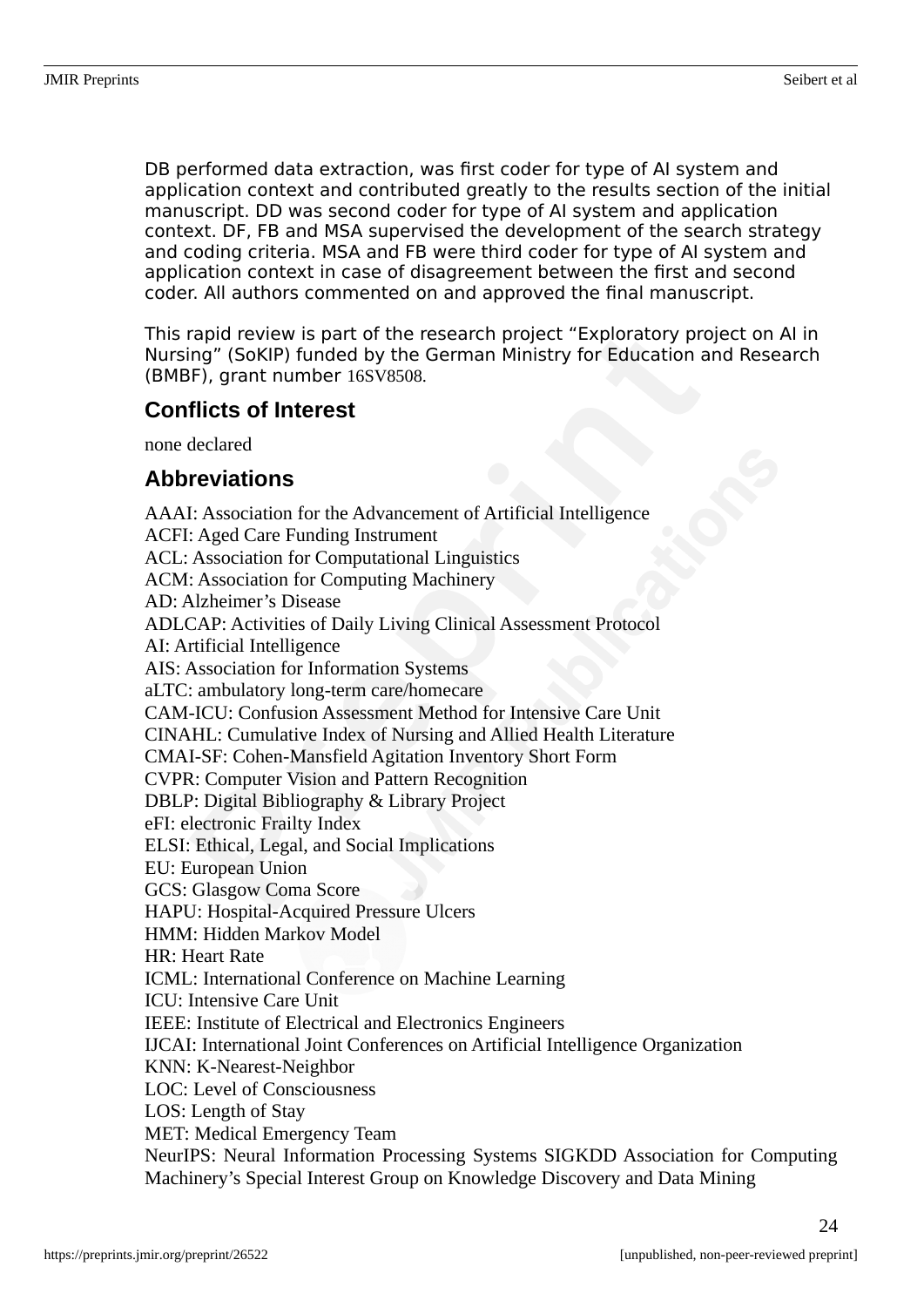NLP: Natural Language Processing OR: Odds Ratio O2: Oxygen saturation sLTC: stationary long-term care/nursing home PABAK: prevalence-adjusted and bias-adjusted Kappa OR: Odds Ratio RAI-HC: Resident Assessment Instrument - Home Care RASS: Richmond Agitation Sedation Scale SBP: Systolic Blood Pressure sLTC: stationary Long-term Care SVM: Support Vector Machine QoL: Quality of Life

### **References**

- 1. Krick T, Huter K, Domhoff D, Schmidt A, Rothgang H, Wolf-Ostermann K. Digital technology and nursing care: a scoping review on acceptance, effectiveness and efficiency studies of informal and formal care technologies. BMC health services research. 2019 Jun 20;19(1):400. PMID: 31221133. DOI: 10.1186/s12913-019-4238-3.
- 2. Kikuchi R. Application of Artificial Intelligence Technology in Nursing Studies: A Systematic Review. Online Journal of Nursing Informatics. 2020.
- 3. Wahl B, Cossy-Gantner A, Germann S, Schwalbe NR. Artificial intelligence (AI) and global health: how can AI contribute to health in resource-poor settings? BMJ global health. 2018;3(4):e000798. PMID: 30233828. DOI: 10.1136/bmjgh-2018-000798.
- 4. Grosan C, Abraham A. Rule-Based Expert Systems. Intelligent Systems Intelligent Systems Reference Library, vol 17. Berlin, Heidelberg: Springer; 2011.
- 5. Frize M, Yang L, Walker RC, O'Connor AM. Conceptual framework of knowledge management for ethical decision-making support in neonatal intensive care. IEEE transactions on information technology in biomedicine : a publication of the IEEE Engineering in Medicine and Biology Society. 2005 Jun;9(2):205-15. PMID: 16138537.
- 6. Vairaktarakis C, Tsiamis V, Soursou G, Lekkas F, Nikolopoulou M, Vasileiadou E, et al. A computer-aided diagnosis system for geriatrics assessment and frailty evaluation. Advances in experimental medicine and biology. 2015 2015;820:69-77. PMID: 25417017.
- 7. Jain V, Chatterjee JM. Machine Learning with Health Care Perspective. Cham: Springer; 2020.
- 8. Lu DF, Street WN, Delaney C. Knowledge discovery: Detecting elderly patients with impaired mobility. Studies in health technology and informatics. 2006 2006;122:121-3. PMID: 17102231.
- 9. Zhou F, Jiao J, Chen S, Zhang D. A Case-Driven Ambient Intelligence System for Elderly in-Home Assistance Applications. IEEE Trans Syst Man Cybern Part C. 2011 2011;41(2):179-89. PMID: 80182592.
- 10. Tseng KC, Hsu C-L, Chuang Y-H. Designing an Intelligent Health Monitoring System and Exploring User Acceptance for the Elderly. J Medical Systems.

25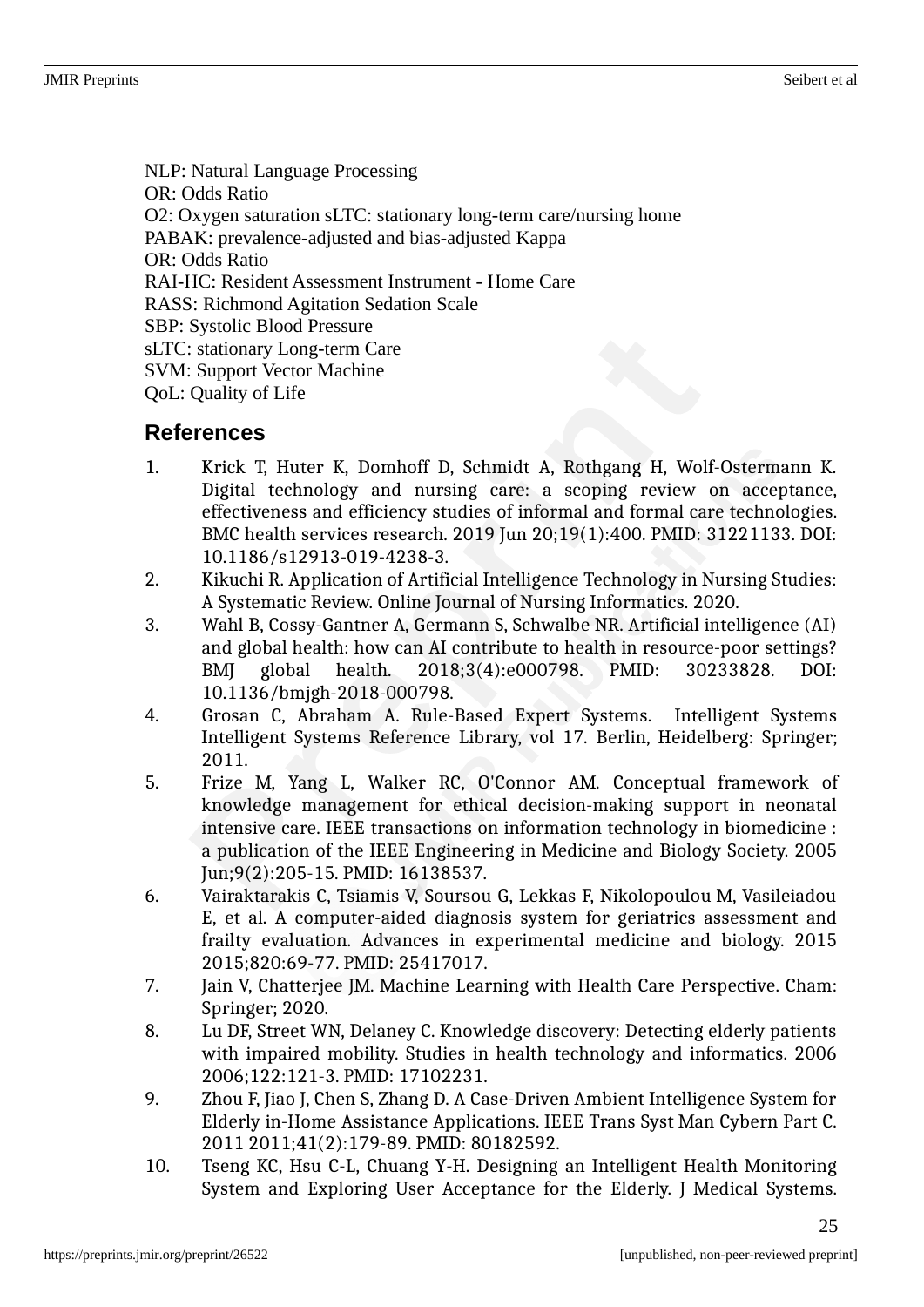2013 2013;37(6):9967. PMID: 80182717.

- 11. Fodeh SJ, Finch D, Bouayad L, Luther SL, Ling H, Kerns RD, et al. Classifying clinical notes with pain assessment using machine learning. Medical & biological engineering & computing. 2018 Jul;56(7):1285-92. PMID: 29280092.
- 12. Tawfik DS, Profit J, Lake ET, Liu JB, ers LM, Phibbs CS. Development and use of an adjusted nurse staffing metric in the neonatal intensive care unit. Health services research. 2020 Apr;55(2):190-200. PMID: 31869865.
- 13. Cheng M, Kanai-Pak M, Kuwahara N, Ozaku HI, Kogure K, Ota J. Dynamic scheduling based inpatient nursing support: applicability evaluation by laboratory experiments. 2009; Nara, Japan. : Association for Computing Machinery; 2012.
- 14. Demmer J, Kitzig A, Naroska E, editors. Improvements of a retrospective analysis method for a HMM based posture recognition system in a functionalized nursing bed. 2017: IEEE.
- 15. Gerka A, Pfingsthorn M, Lupkes C, Sparenberg K, Frenken M, Lins C, et al., editors. Detecting the Number of Persons in the Bed Area to Enhance the Safety of Artificially Ventilated Persons. 2018 17-20-Sept. .
- 16. Chen Y, Hsu J, Hung C, Wu J, Lai F, Kuo S. Surgical Wounds Assessment System for Self-Care. IEEE Transactions on Systems, Man, and Cybernetics: Systems. 2018 2018:1-16. PMID: 80183484.
- 17. Cho I, Park I, Kim E, Lee E, Bates DW. Using EHR data to predict hospitalacquired pressure ulcers: a prospective study of a Bayesian Network model. International journal of medical informatics. 2013 Nov;82(11):1059-67. PMID: 23891086.
- 18. Marschollek M, Wolf K, Gietzelt M, Nemitz G, Schwabedissen HMz, Haux R, editors. Assessing elderly persons' fall risk using spectral analysis on accelerometric data - a clinical evaluation study. 2008 20-25-Aug. .
- 19. Lynn LA. Artificial intelligence systems for complex decision-making in acute care medicine: a review. Patient Saf Surg. 2019;13:6. PMID: 30733829. DOI: 10.1186/s13037-019-0188-2.
- 20. Peirce AG, Elie S, George A, Gold M, O'Hara K, Rose-Facey W. Knowledge development, technology and questions of nursing ethics. Nursing ethics. 2020 Feb;27(1):77-87. PMID: 31032700.
- 21. DESTATIS. Pflegestatistik. Pflege im Rahmen der PflegeversicherungDeutschlandergebnisse. Statistisches Bundesamt, 2018.
- 22. Morley J, Floridi L. An ethically mindful approach to AI for health care. Lancet (London, England). 2020;395(January 25):254-5.
- 23. Tricco AC, Antony J, Zarin W, Strifler L, Ghassemi M, Ivory J, et al. A scoping review of rapid review methods. BMC medicine. 2015 Sep 16;13:224. PMID: 26377409. DOI: 10.1186/s12916-015-0465-6.
- 24. Seibert K, Domhoff D, Biessmann F, Fürstenau D, Wolf-Ostermann K. A Rapid Review on Application Scenarios for Artificial Intelligence in Nursing Care – Review Protocol. Bremen: Universität Bremen, 2020.
- 25. Moher D, Liberati A, Tetzlaff J, Altman D, Group TP. Preferred Reporting Items for Systematic Reviews and Meta-Analyses: The PRISMA Statement. PLoS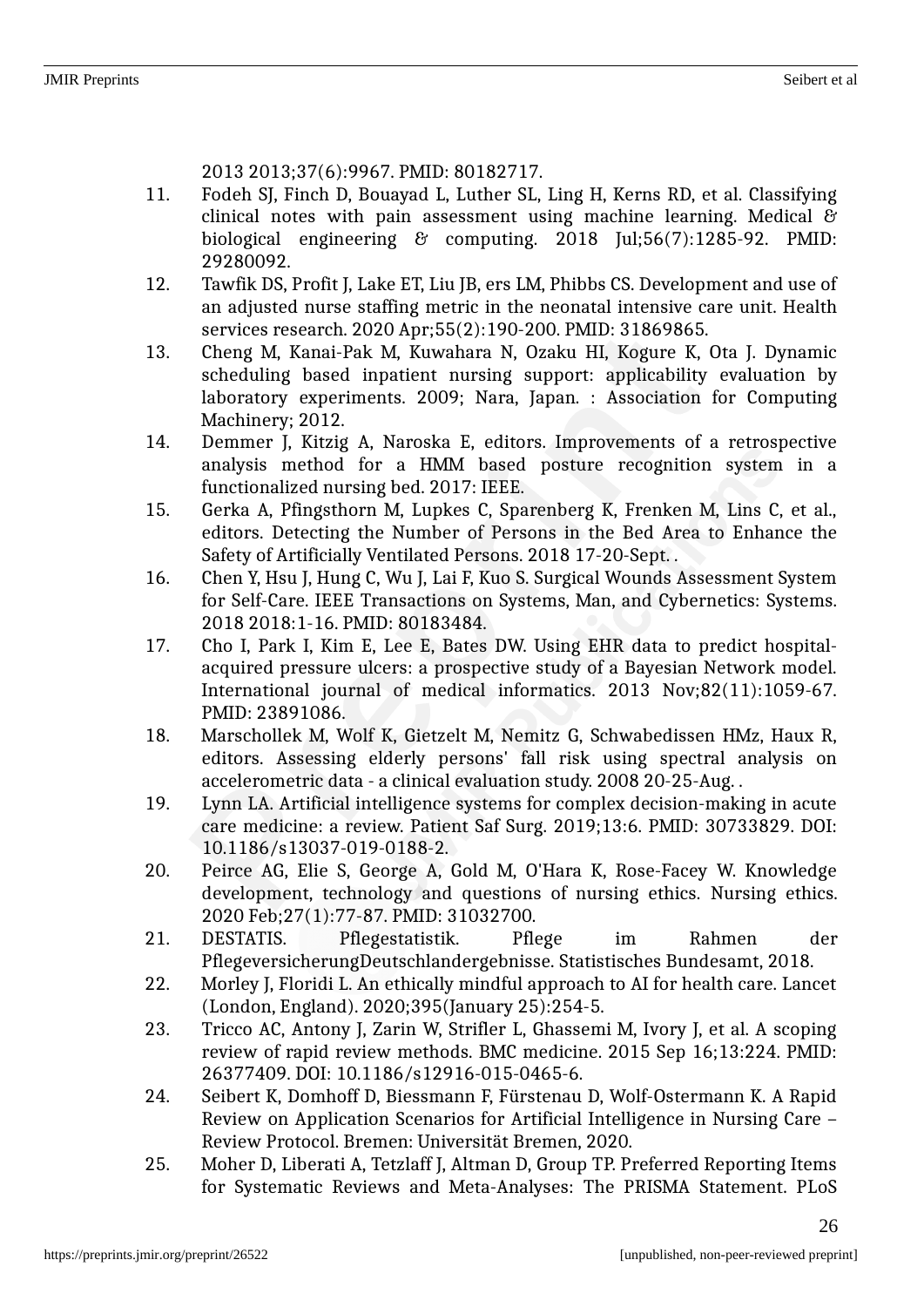Med. 2009;6(7):e1000097. DOI: 10.1371/journal.pmed1000097.

- 26. Schmidthuber J. History of computer vision contests won by deep CNNs on GPU 2017.
- 27. Ouzzani M, Hammady H, Fedorowicz Z, Elmagarmid A. a web and mobile app for systematic reviews. Syst Rev. 2016 Dec 5;5(1):210. PMID: 27919275. DOI: 10.1186/s13643-016-0384-4.
- 28. Cheang B, Li H, Lim A, Rodrigues B. Nurse rostering problems––a bibliographic survey. European Journal of Operational Research. 2003;151(3):447-60. DOI: 10.1016/s0377-2217(03)00021-3.
- 29. Abdullah R, Fakieh B. Health Care Employees' Perceptions of the Use of Artificial Intelligence Applications: Survey Study. Journal of medical Internet research. 2020 2020;22(5):N.PAG-N.PAG. PMID: 143524169. Language: English. Entry Date: In Process. Revision Date: 20200605. Publication Type: Journal Article. Journal Subset: Biomedical.
- 30. Amato F, Bianchi S, Comai S, Crovari P, Pasquarelli MGG, Imtiaz A, et al. CLONE: a Promising System for the Remote Monitoring of Alzheimer's Patients: An Experimentation with a Wearable Device in a Village for Alzheimer's Care. 2018; Bologna, Italy. Association for Computing Machinery; 2018.
- 31. Viswanathan P, Little JJ, Mackworth AK, Mihailidis A, editors. An Intelligent Powered Wheelchair for Users with Dementia: Case Studies with NOAH (Navigation and Obstacle Avoidance Help). 2012: AAAI.
- 32. Ye C, Li J, Hao S, Liu M, Jin H, Zheng L, et al. Identification of elders at higher risk for fall with statewide electronic health records and a machine learning algorithm. International journal of medical informatics. 2020 2020;137. PMID: 142476870. Language: English. Entry Date: In Process. Revision Date: 20200405. Publication Type: journal article. Journal Subset: Biomedical.
- 33. Carros F, Meurer J, Löffler D, Unbehaun D, Matthies S, Koch I, et al. Exploring Human-Robot Interaction with the Elderly: Results from a Ten-Week Case Study in a Care Home. 2020; Honolulu, HI, USA. : Association for Computing Machinery; 2020.
- 34. Chen D, Bharucha AJ, Wactlar HD, editors. Intelligent Video Monitoring to Improve Safety of Older Persons. 2007 22-26-Aug. .
- 35. Mervin MC, Moyle W, Jones C, Murfield J, Draper B, Beattie E, et al. The Cost-Effectiveness of Using PARO, a Therapeutic Robotic Seal, to Reduce Agitation and Medication Use in Dementia: Findings from a Cluster-Randomized Controlled Trial. Journal of the American Medical Directors Association. 2018 Jul;19(7):619-22.e1. PMID: 29325922.
- 36. Zampieri FG, Salluh JIF, Azevedo LCP, Kahn JM, Damiani LP, Borges LP, et al. ICU staffing feature phenotypes and their relationship with patients' outcomes: an unsupervised machine learning analysis. Intensive care medicine. 2019 Nov;45(11):1599-607. PMID: 31595349.
- 37. Zhang Y. Real-time development of patient-specific alarm algorithms for critical care. Conference proceedings : Annual International Conference of the IEEE Engineering in Medicine and Biology Society IEEE Engineering in Medicine and Biology Society Annual Conference. 2007 2007;2007:4351-4.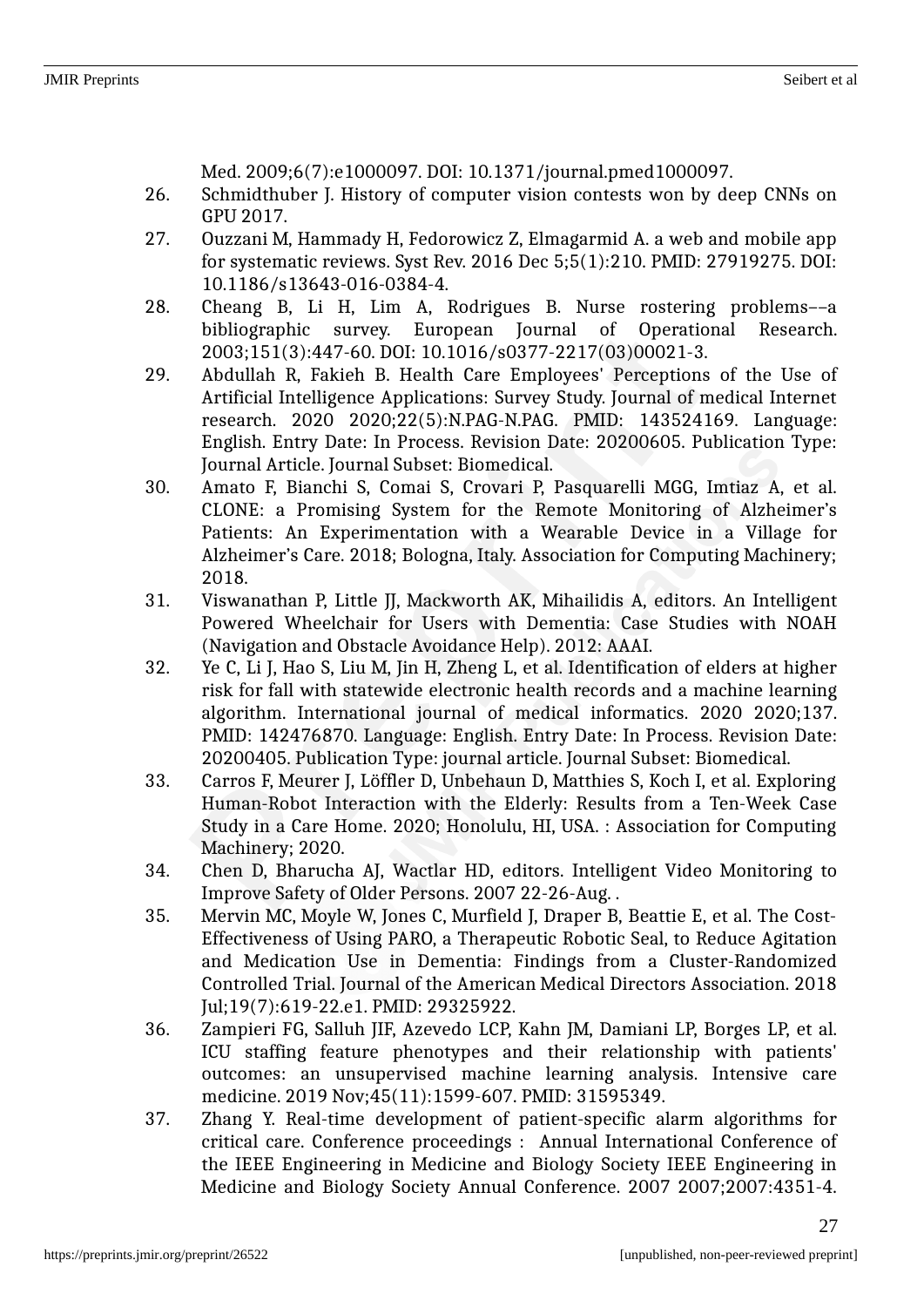PMID: 18002966.

- 38. Davoudi A, Malhotra KR, Shickel B, Siegel S, Williams S, Ruppert M, et al. Intelligent ICU for Autonomous Patient Monitoring Using Pervasive Sensing and Deep Learning. Scientific reports. 2019 May-29;9(1):8020. PMID: 31142754.
- 39. Alwan M. Passive in-home health and wellness monitoring: overview, value and examples. Conference proceedings : Annual International Conference of the IEEE Engineering in Medicine and Biology Society IEEE Engineering in Medicine and Biology Society Annual Conference. 2009 2009;2009:4307-10. PMID: 19964350.
- 40. Yang Y, Hirdes JP, Dubin JA, Lee J. Fall Risk Classification in Community-Dwelling Older Adults Using a Smart Wrist-Worn Device and the Resident Assessment Instrument-Home Care: Prospective Observational Study. JMIR aging. 2019 Jun-7;2(1):e12153. PMID: 31518278.
- 41. Zhu M, Chen W, Hirdes JP, Stolee P. The K-nearest neighbor algorithm predicted rehabilitation potential better than current Clinical Assessment Protocol. Journal of clinical epidemiology. 2007 Oct;60(10):1015-21. PMID: 17884595.
- 42. Zhu M, Zhang Z, Hirdes JP, Stolee P. Using machine learning algorithms to guide rehabilitation planning for home care clients. BMC medical informatics and decision making. 2007 Dec-20;7:41. PMID: 18096079.
- 43. Abobaker RA, Ayob M, Hadwan M, editors. Greedy constructive heuristic and local search algorithm for solving Nurse Rostering Problems. 2011 28-29- June. .
- 44. Yamamoto K, Yoshii M, Kinoshita F, Touyama H, editors. Classification vs Regression by CNN for Handwashing Skills Evaluations in Nursing Education. 2020 19-21-Feb. .
- 45. Cesta A, Pecora F, Bickmore TW, editors. The ROBOCARE Project: Intelligent Systems for Elder Care. 2005: AAAI Press.
- 46. Matsuyama Y, Taniyama H, Fujie S, Kobayashi T. System design of group communication activator: an entertainment task for elderly care. 2009; La Jolla, California, USA. : Association for Computing Machinery; 2009. p. 243–4.
- 47. Papageorgiou XS, Chalvatzaki G, Dometios A, Tzafestas CS, Maragos P, editors. Intelligent Assistive Robotic Systems for the elderly: Two real-life use cases. 2017: ACM.
- 48. Ala-Kitula A, Talvitie-Lamberg K, Tyrväinen P, Silvennoinen M, editors. Developing Solutions for Healthcare — Deploying Artificial Intelligence to an Evolving Target. 2017 14-16-Dec. .
- 49. Evans RS, Kuttler KG, Simpson KJ, Howe S, Crossno PF, Johnson KV, et al. Automated detection of physiologic deterioration in hospitalized patients. Journal of the American Medical Informatics Association : JAMIA. 2015 Mar;22(2):350-60. PMID: 25164256. DOI: 10.1136/amiajnl-2014-002816.
- 50. Ambagtsheer RC, Shafiabady N, Dent E, Seiboth C, Beilby J. The application of artificial intelligence (AI) techniques to identify frailty within a residential aged care administrative data set. International journal of medical informatics. 2020 Apr;136:104094. PMID: 32058264. DOI: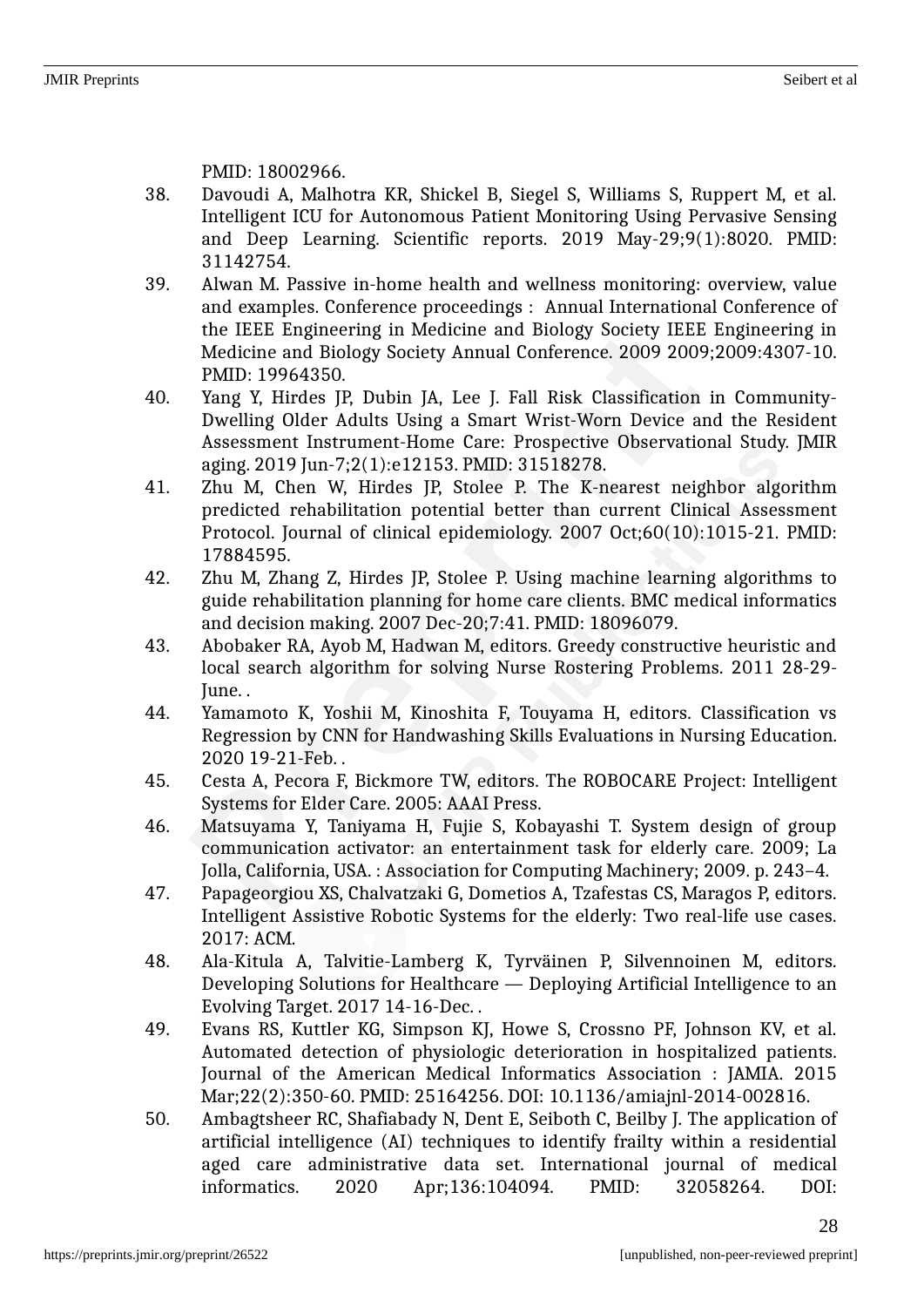10.1016/j.ijmedinf.2020.104094.

- 51. Al-Shaqi R, Mourshed M, Rezgui Y. Progress in ambient assisted systems for independent living by the elderly. SpringerPlus. 2016 2016;5:624. PMID: 27330890.
- 52. Khan SS, Ye B, Taati B, Mihailidis A. Detecting agitation and aggression in people with dementia using sensors-A systematic review. Alzheimer's & dementia : the journal of the Alzheimer's Association. 2018 Jun;14(6):824-32. PMID: 29571749.
- 53. Krishnan RH, Pugazhenthi S. Mobility assistive devices and self-transfer robotic systems for elderly, a review. Intelligent Service Robotics. 2014 2014;7(1):37-49. PMID: 80182767.
- 54. Zahia S, Garcia Zapirain MB, Sevillano X, González A, ro, Kim PJ, et al. Pressure injury image analysis with machine learning techniques: A systematic review on previous and possible future methods. Artificial intelligence in medicine. 2020 2020;102: . PMID: 141319874. Language: English. Entry Date: In Process. Revision Date: 20200314. Publication Type: journal article.
- 55. Gerke S, Yeung S, Cohen IG. Ethical and Legal Aspects of Ambient Intelligence in Hospitals. JAMA: Journal of the American Medical Association. 2020 2020;323(7):601-2. PMID: 141860737. Language: English. Entry Date: 20200228. Revision Date: 20200319. Publication Type: Article. Journal Subset: Biomedical.
- 56. Portacolone E, Halpern J, Luxenberg J, Harrison KL, Covinsky KE. Ethical Issues Raised by the Introduction of Artificial Companions to Older Adults with Cognitive Impairment: A Call for Interdisciplinary Collaborations. Journal of Alzheimer's disease : JAD. 2020 Mar-30. PMID: 32250295.
- 57. McCradden MD, Baba A, Saha A, Ahmad S, Boparai K, Fadaiefard P, et al. Ethical concerns around use of artificial intelligence in health care research from the perspective of patients with meningioma, caregivers and health care providers: a qualitative study. CMAJ open. 2020 Jan-Mar;8(1):E90-e5. PMID: 32071143.
- 58. Wangmo T, Lipps M, Kressig RW, Ienca M. Ethical concerns with the use of intelligent assistive technology: findings from a qualitative study with professional stakeholders. BMC medical ethics. 2019 Dec 19;20(1):98. PMID: 31856798. DOI: 10.1186/s12910-019-0437-z.
- 59. Gonzalez-Usach R, Collado V, Esteve M, Palau CE, Fortino G, Zhou M, et al., editors. AAL open source system for the monitoring and intelligent control of nursing homes. 2017: IEEE.
- 60. Brom H, Brooks Carthon JM, Ikeaba U, Chittams J. Leveraging Electronic Health Records and Machine Learning to Tailor Nursing Care for Patients at High Risk for Readmissions. Journal of nursing care quality. 2020 Jan-Mar;35(1):27-33. PMID: 31136529.
- 61. Zhou X, Xu J, Zhao Y. Machine learning methods for anticipating the psychological distress in patients with Alzheimer's disease. Australasian physical & engineering sciences in medicine. 2006 Dec;29(4):303-9. PMID: 17260584.
- 62. Hladschik-Kermer B, Kierner KA, Heck U, Miksovsky A, Reiter B, Zoidl H, et al.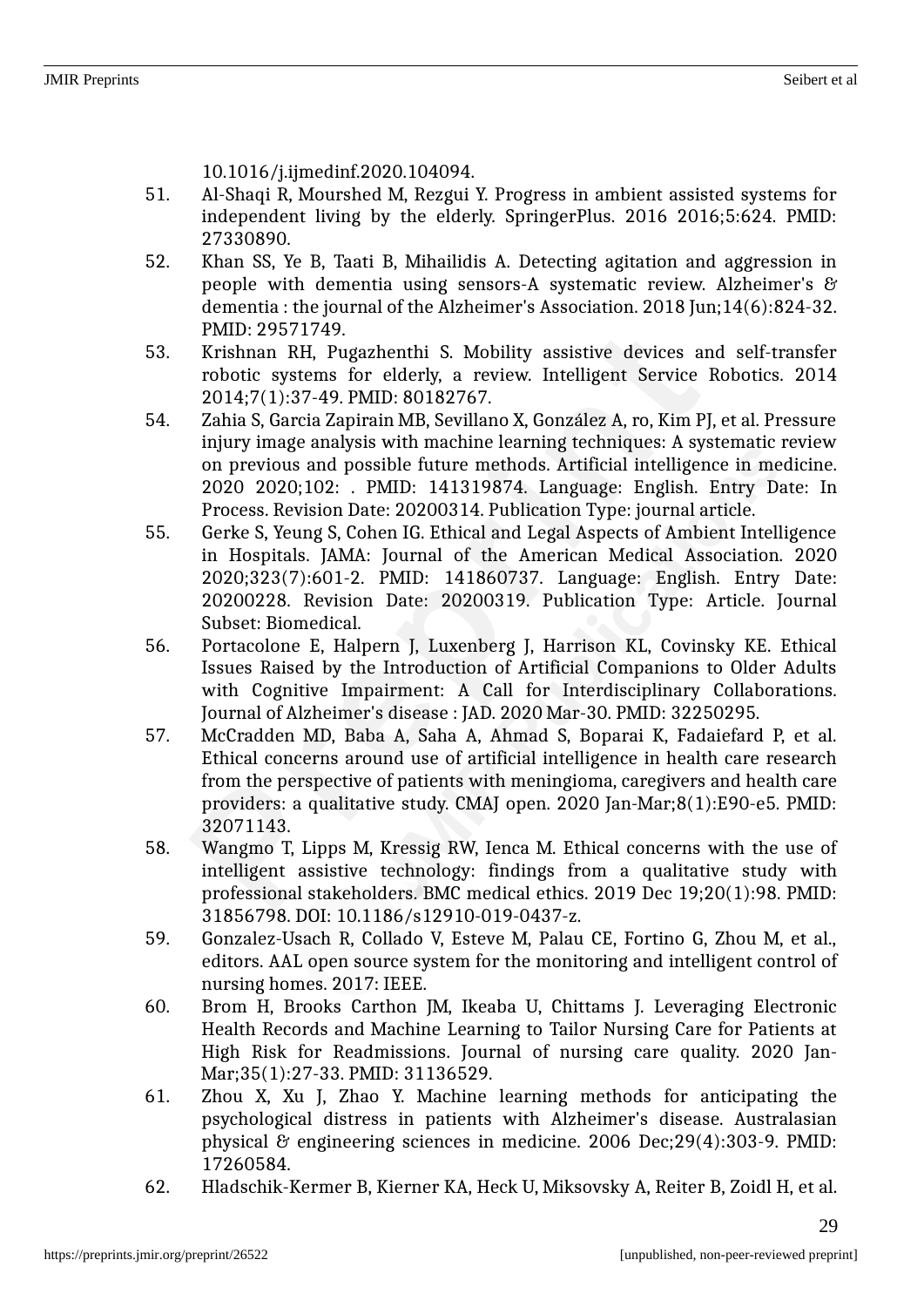Patients and staff perceptions of cancer patients' quality of life. European Journal of Oncology Nursing. 2013;17(1):70-4. PMID: 84480874. Language: English. Entry Date: 20130104. Revision Date: 20191101. Publication Type: Article. DOI: 10.1016/j.ejon.2012.01.005.

- 63. Seibert K, Domhoff D, Huter K, Krick T, Rothgang H, Wolf-Ostermann K. Application of digital technologies in nursing practice: Results of amixed methods study on nurses' experiences, needs and perspectives. Z Evid Fortbild Qual Gesundhwes. 2020. DOI: 10.1016/j.zefq.2020.10.010.
- 64. Antink CH, Leonhardt S, Walter M. Reducing false alarms in the ICU by quantifying self-similarity of multimodal biosignals. Physiological measurement. 2016 Aug;37(8):1233-52. PMID: 27454256.
- 65. Poncette AS, Mosch L, Spies C, Schmieding M, Schiefenhövel F, Krampe H, et al. Improvements in Patient Monitoring for the Intensive Care Unit: Survey Study. Journal of medical Internet research. 2020 May-13. PMID: 32459655.
- 66. Yu C, Liu J, Zhao H. Inverse reinforcement learning for intelligent mechanical ventilation and sedative dosing in intensive care units. BMC medical informatics and decision making. 2019 Apr-9;19:57. PMID: 30961594.
- 67. Greenhalgh T, Wherton J, Papoutsi C, Lynch J, Hughes G, A'Court C, et al. Beyond Adoption: A New Framework for Theorizing and Evaluating Nonadoption, Abandonment, and Challenges to the Scale-Up, Spread, and Sustainability of Health and Care Technologies. Journal of medical Internet research. 2017 Nov 1;19(11):e367. PMID: 29092808. DOI: 10.2196/jmir.8775.
- 68. Ammenwerth E, Iller C, Mahler C. IT-adoption and the interaction of task, technology and individuals: a fit framework and a case study. BMC Med Inform Decis Mak. 2006;6:3. PMID: 16401336.
- 69. Jobin A, Ienca M, Vayena E. The global landscape of AI ethics guidelines. Nature Machine Intelligence. 2019;1(9):389-99. DOI: 10.1038/s42256-019- 0088-2.
- 70. AI-HLEG. Ethics Guidelines for Trustworthy AI. Brüssel: High-Level Expert Group on Artificial Intelligence set up by the European Commission, 2019.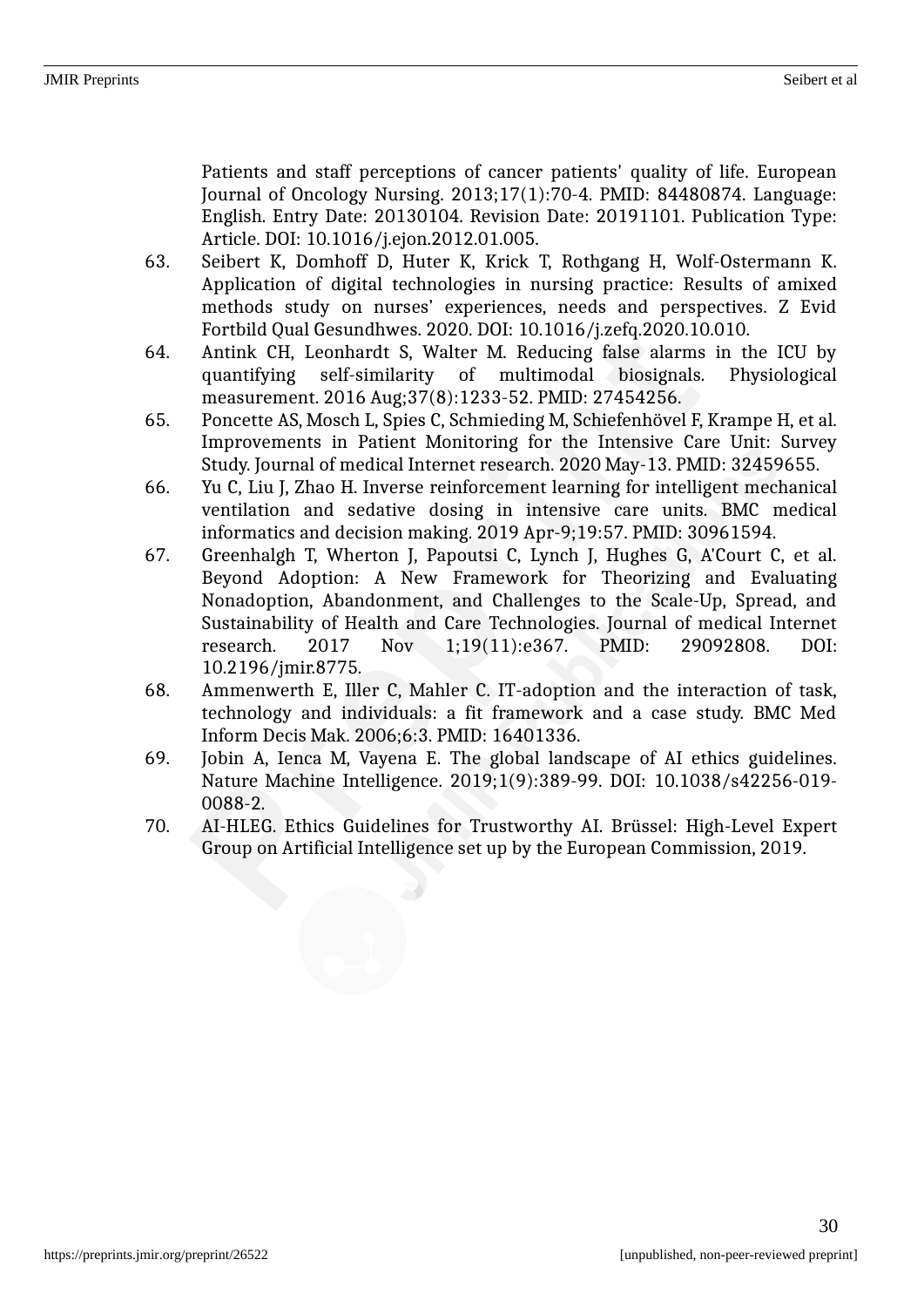# <span id="page-35-0"></span>**Supplementary Files**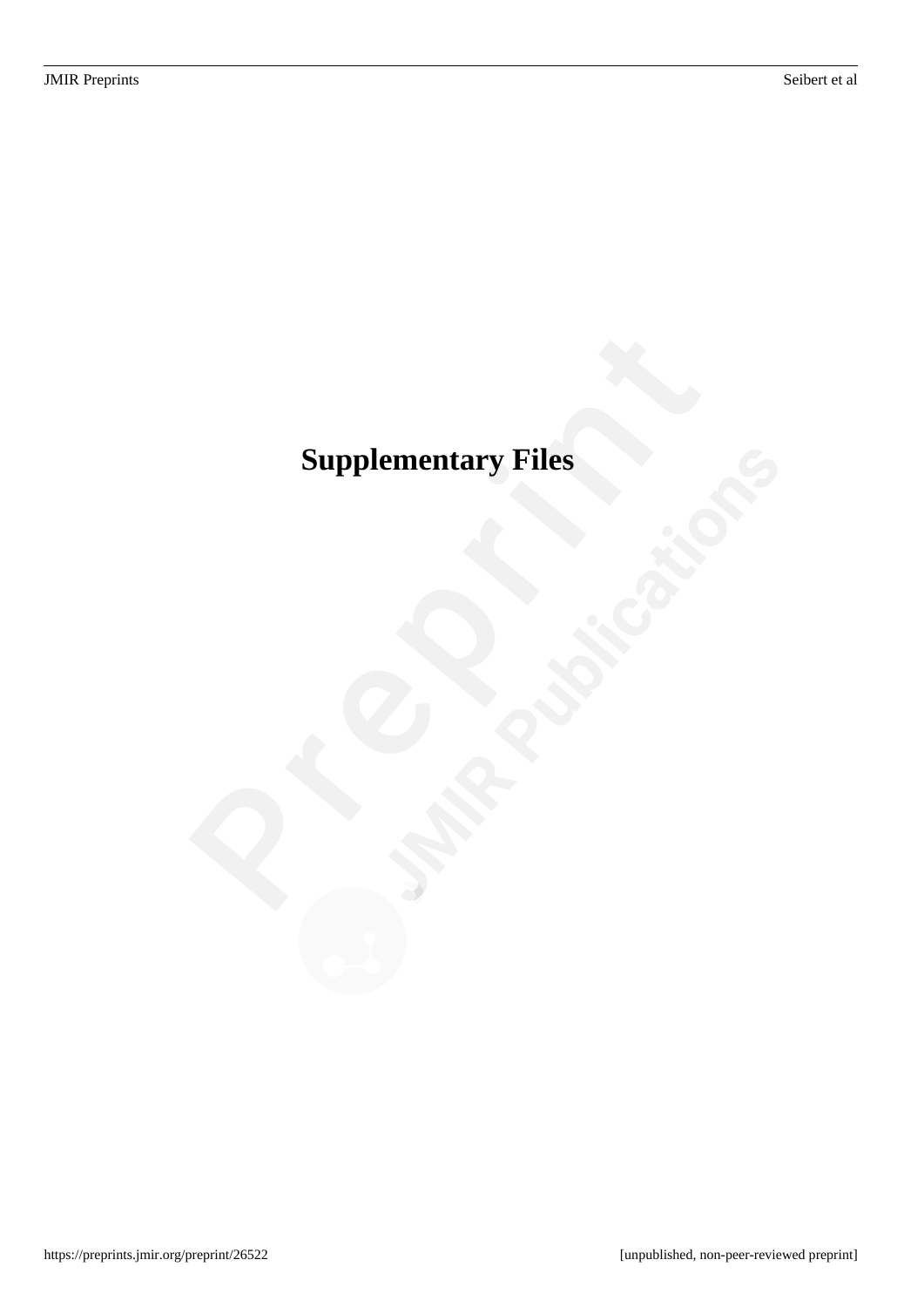# <span id="page-36-0"></span>**Figures**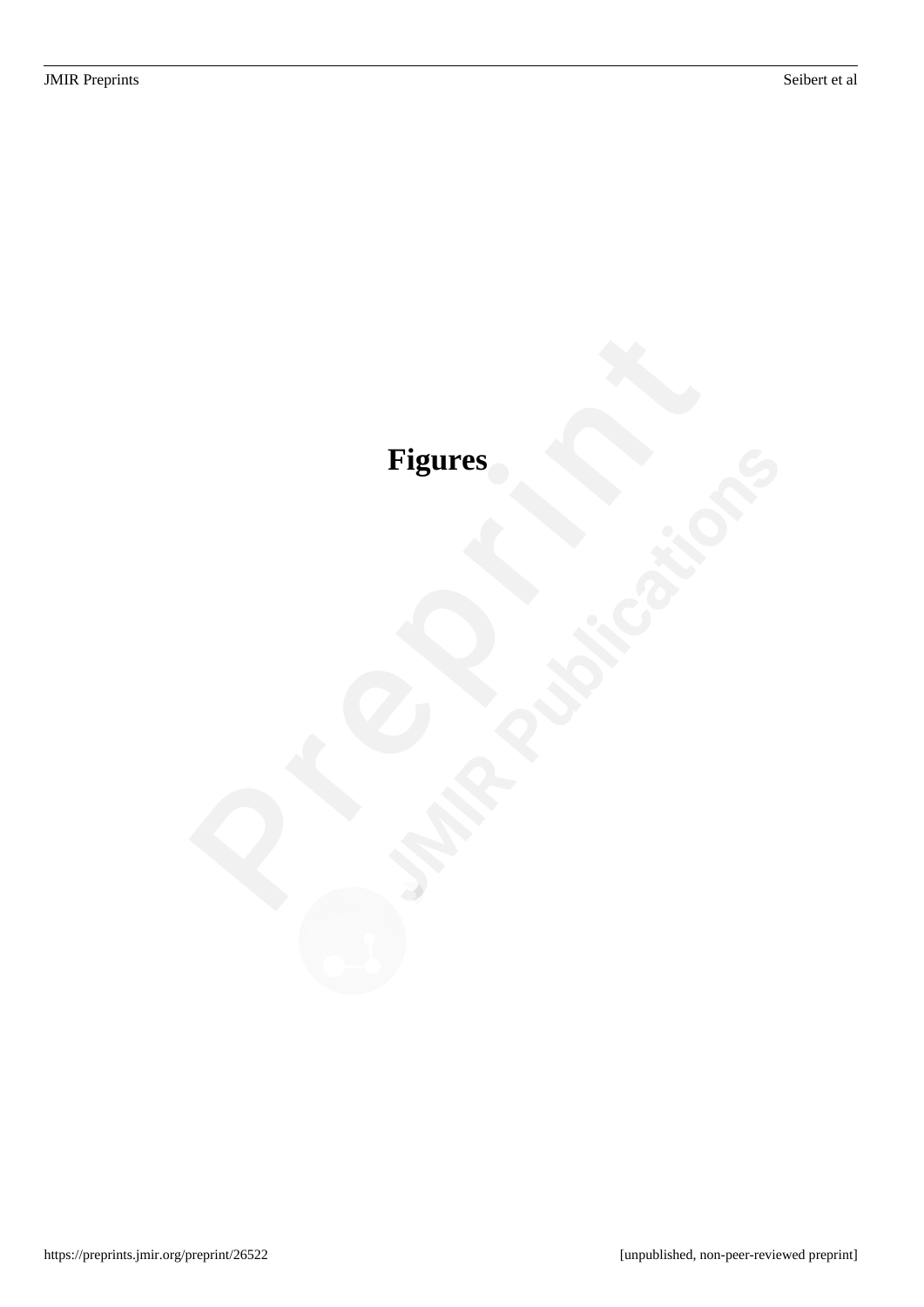#### <span id="page-37-0"></span>JMIR Preprints Seibert et al

PRISMA (Preferred Reporting Items for Systematic Reviews and Meta-Analyses) flow diagram of the screening process and study selection.

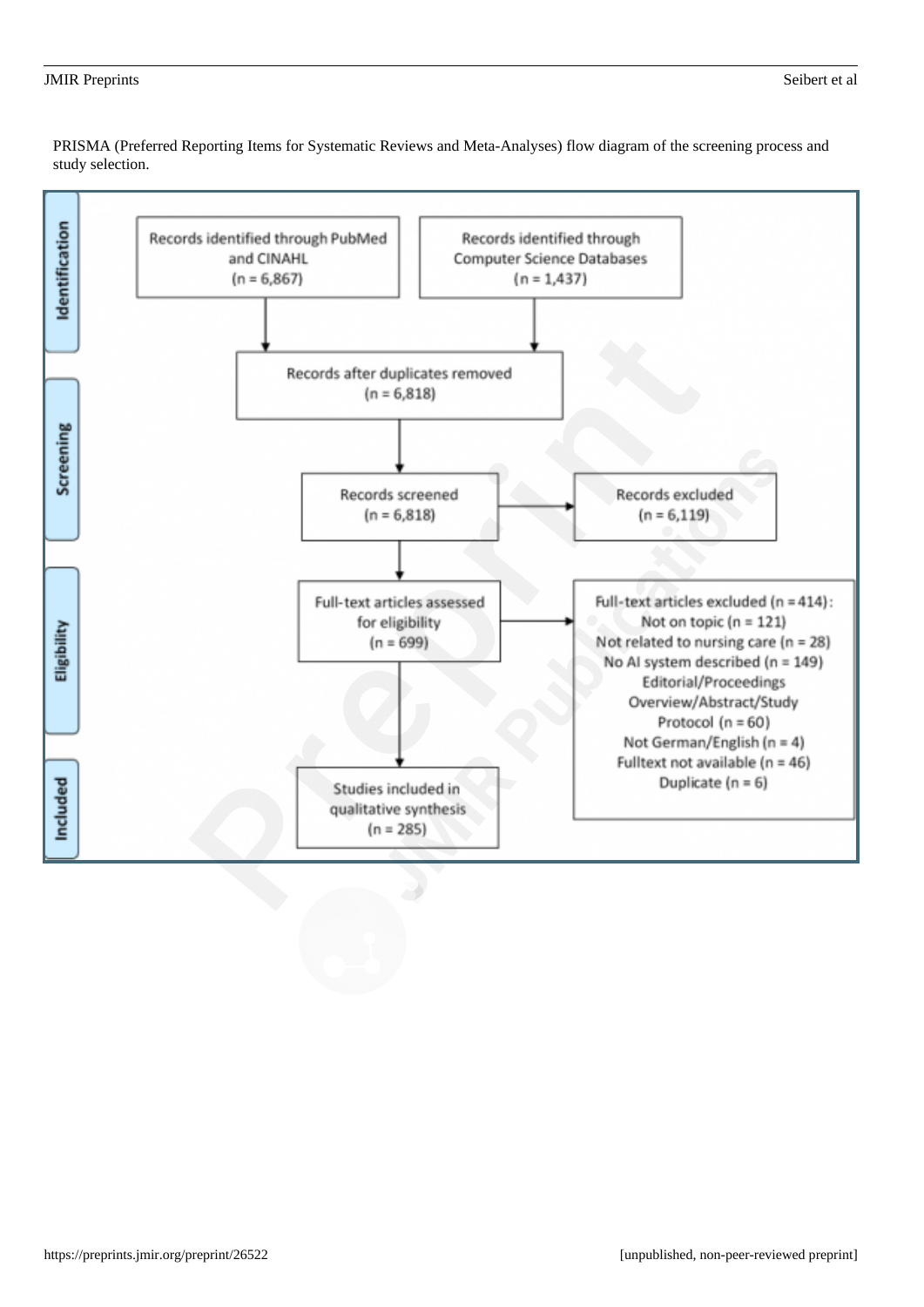# <span id="page-38-0"></span>**Multimedia Appendixes**